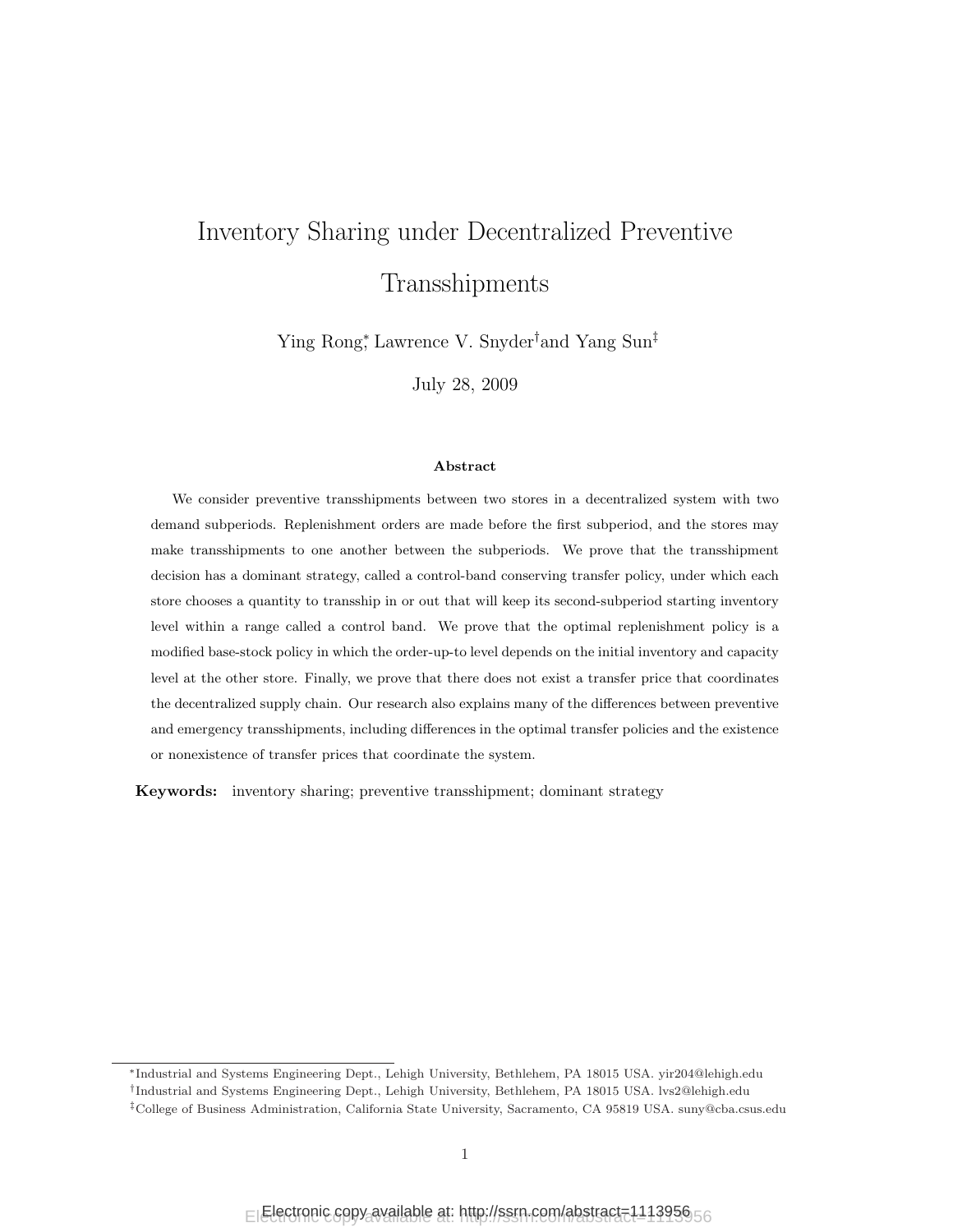# 1. Introduction

Risk pooling is an effective means for improving the performance of a supply chain. Since physical pooling of inventory is often impractical, preventive transshipments serve as an important tool for realizing partial risk pooling by reducing inventory imbalances among different locations and helping firms cope with future demand uncertainty. Risk pooling in this sense need not be only within a single organization but may be extended across organizations. In this study, we use a game-theoretic approach to study the optimal behavior of two stores that may transship to one another between replenishment cycles, but that make ordering and transshipment decisions independently in a decentralized control environment.

We consider two independent stores selling the same product and facing separate demands. The time horizon includes two subperiods with demand realizations in each. The stores order the product from a supplier at the beginning of the first subperiod. After first-subperiod demands are realized, it may be beneficial for both stores to transship some products from one store to another in order to achieve a better starting-inventory level for the second subperiod.

Tagaras [34] defines two types of transshipments under periodic review. Emergency transshipments occur at the end of the period, after demand information is fully realized. Preventive transshipments occur between two consecutive subperiods, when only partial demand information has been realized. If demand in the second sub-period is zero, the preventive transshipment problem reduces to a single-period emergency transshipment problem since there is no further demand information in the second sub-period.

Preventive transshipments are advantageous if the transshipment leadtime is positive and/or unsatisfied demand is lost since in these cases, transshipped items cannot be used to satisfy demands that have already occurred. Sometimes preventive transshipments are a strategic choice in order to reduce stockout costs and to grant companies more flexibility to handle the uncertainty in the system. Our paper is concerned primarily with preventive transshipments.

Coordination under decentralized systems is essential for strategic alliances among companies. Although recent years have seen a rising trend of merger-and-acquisition (M&A) activities in the retail industry [5] that may help retailers achieve economies of scale, many firms choose instead to form strategic alliances to achieve some of the benefits of M&A while maintaining their own identities. Our study can also be used to compare these two alternatives.

The decentralized preventive transshipment setting can also be used to model other business environments. For example, an original equipment manufacturer (OEM) in the electronics industry may use its excess capacity to produce for its competitor [28]. Transshipments then represent re-allocating the two firms' allotted manufacturing capacity. Moreover, even within an organization, functional managers may act in their own interest [23]. Then transshipments can help to relieve the losses due to managers' unaligned incentives. Suppose that a company manufactures a variety of products and each is operated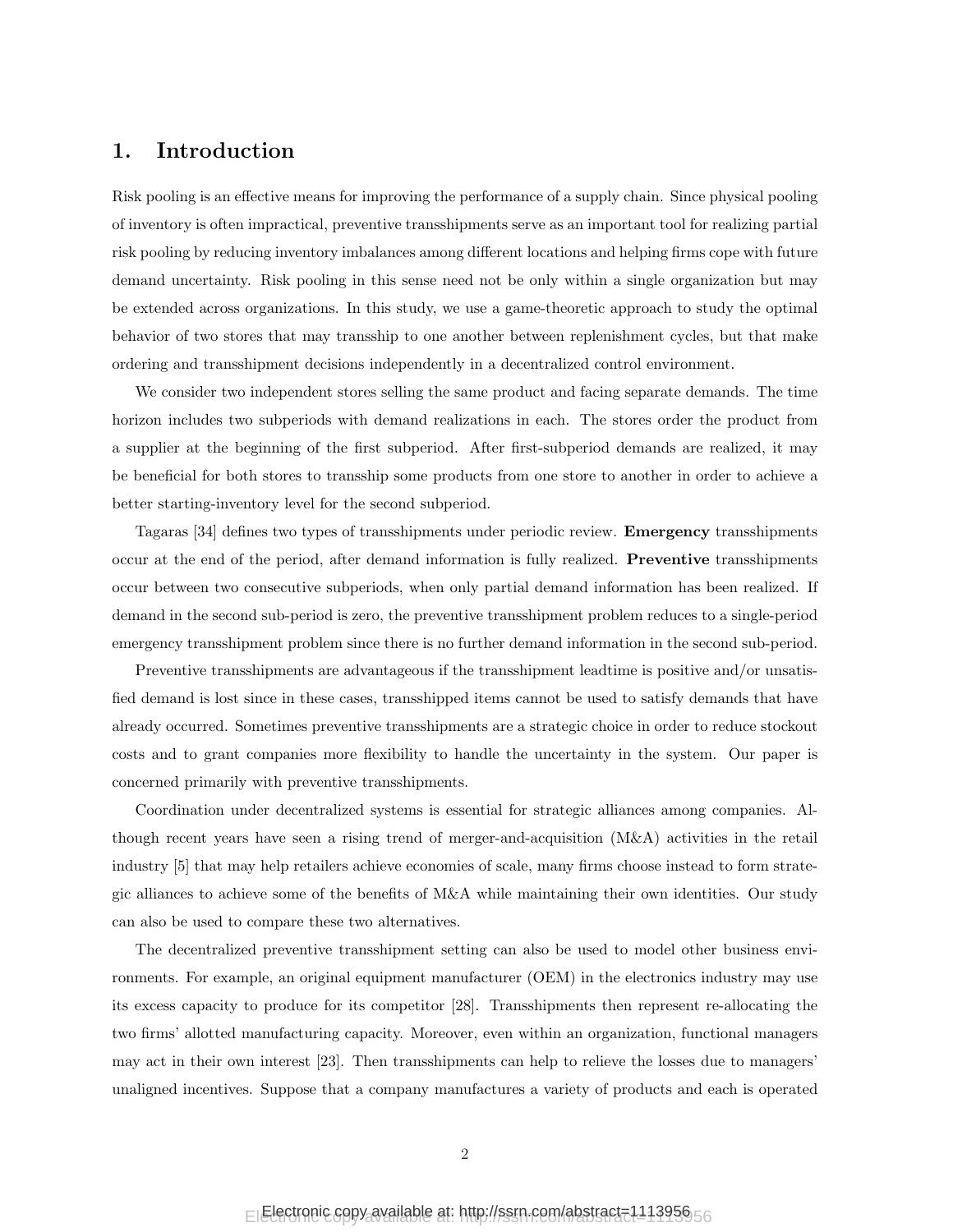by a different product manager. Common components can be transshipped among product lines to balance the production needs of different products. Similarly, in the service industry, different groups within a company may recruit employees individually, but they may re-assign staff members later to balance project workloads.

In some cases, preventive transshipments can be a vital tool in rectifying critical shortages. In October 2004, the U.S. faces a serious shortage of flu vaccine shots. However, the manufacturing process for flu vaccines takes months, so that even expedited production would have arrived too late. Some U.S. citizens travelled to Canada to buy flu shots, but many went without [11]. One of the solutions proposed is to have reciprocal regulatory agency approvals so that Canada and Europe can transship vaccines to the U.S. in case of future shortages [30]. Moreover, the transshipments should be made in advance, before the flu season, since it takes time for flu shots to take effect. This reinforces the necessity of proactive preventive transshipments rather than reactive emergency transshipments.

## 1.1 Structure of Optimal Transfer and Replenishment Policies

We analyze the optimal ordering and transshipment behavior for each store using backward induction. We first prove that each store has a dominant transshipment strategy, called a control-band conserving (CBC) transfer policy under which the store attempts to keep its second-subperiod starting inventory level within a "control band." The policy has two parameters, a transship-up-to level and a transship-down-to level. If the store begins the second subperiod with an inventory level below [above] the control band, it proposes to transship in [out] to bring its inventory level to the transship-up-to [transship-down-to] level, and if its inventory level is already within the control band, it does not transship in or out.

Next, we prove that there is a unique pair of order quantities that is a Nash equilibrium (NE) for both stores. Then we extend our analysis to account for non-zero starting inventory and finite capacity and prove that each store's optimal first-subperiod replenishment policy, accounting for its own and its partner's optimal transshipment policies, is a modified base-stock policy under which the optimal base-stock level depends on the initial inventory and storage capacity of the other store.

## 1.2 Non-existence of Coordinating Linear Transfer Price

We prove that there is no linear transfer price that can coordinate the supply chain under the decentralized system by showing that the CBC transfer policy cannot be optimal for the centralized system. (Linear transfer prices are standard in the literature on noncooperative transshipment games, e.g. Rudi et al. [31] and Hu et al. [19].) That is, transfer payments alone are not sufficient to make the decentralized transshipment system attain the same profit as the centralized one. This is a significant difference between emergency and preventive transshipments, as Hu et al. [19] give necessary and sufficient conditions for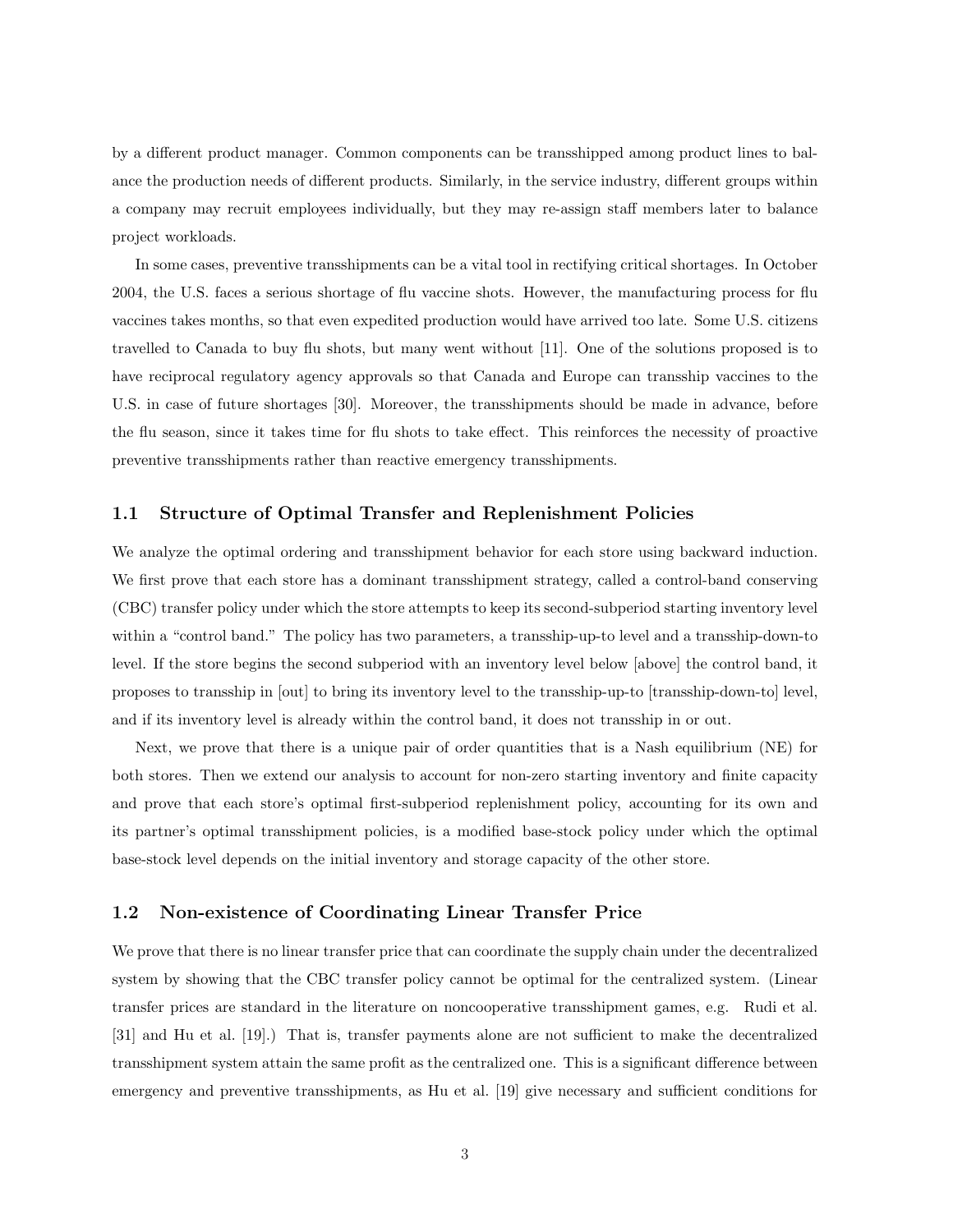| Transshipment | Optimal                     | Order Qty NE             | Optimal      | Coordinating         |  |
|---------------|-----------------------------|--------------------------|--------------|----------------------|--|
| Type          | <b>Transshipment Policy</b> | (0 Starting Inventory)   | Order Policy | Transfer Price?      |  |
| Preventive    | CBC transfer policy         | Unique NE                | Modified     | Does not exist       |  |
|               |                             | (Special case: Güllü     | base-stock   |                      |  |
|               |                             | et al. $[16]$ ; we prove |              |                      |  |
|               |                             | in general)              |              |                      |  |
| Emergency     | Complete pooling            | Unique NE                | Modified     | Exists under certain |  |
|               | Rudi et al. [31]            | Rudi et al. [31]         | base-stock   | conditions (e.g.,    |  |
|               |                             |                          |              | identical retailers) |  |
|               |                             |                          |              | Hu et al. $[19]$     |  |

Table 1: Contribution to Literature on Two-Store Transshipment Games

the existence of a coordinating transfer price under emergency transshipments.

Moreover, for the purpose of comparison, we assume that the two stores are considering M&A or a strategic alliance. We define four supply chain configurations and compare the performance of each. In the *merged system* (MS), one of the two stores is closed and the other serves both demand streams. In the *centralized system* (CS), order and transshipment decisions are made centrally to maximize the total profit of both stores. In the decentralized system (DS), each store makes order and transshipment decisions independently in order to maximize its own profit. In the *separate system* (SS), no transshipment is allowed.

We can think of the MS and CS systems as two different forms that may occur as a result of M&A activities. In the SS system, the two stores do not cooperate in any way. The DS system may result from a strategic alliance; it is the primary focus of the analysis of this paper since the other three systems are well studied.

We evaluate the stores' losses and gains under these four configurations, and prove that the largest profit, ordered from the best to the worst, is generated from the MS, CS, DS, and SS systems. In our computational study, we compare the total profit in the four systems and provide managerial insights.

## 1.3 Contributions

Table 1 summarizes the results that have been established in the literature on two-store transshipment games under periodic review and our contribution to this literature. (We review the literature more thoroughly in Section 2.) Results in cells without citations are proved in this paper. In particular: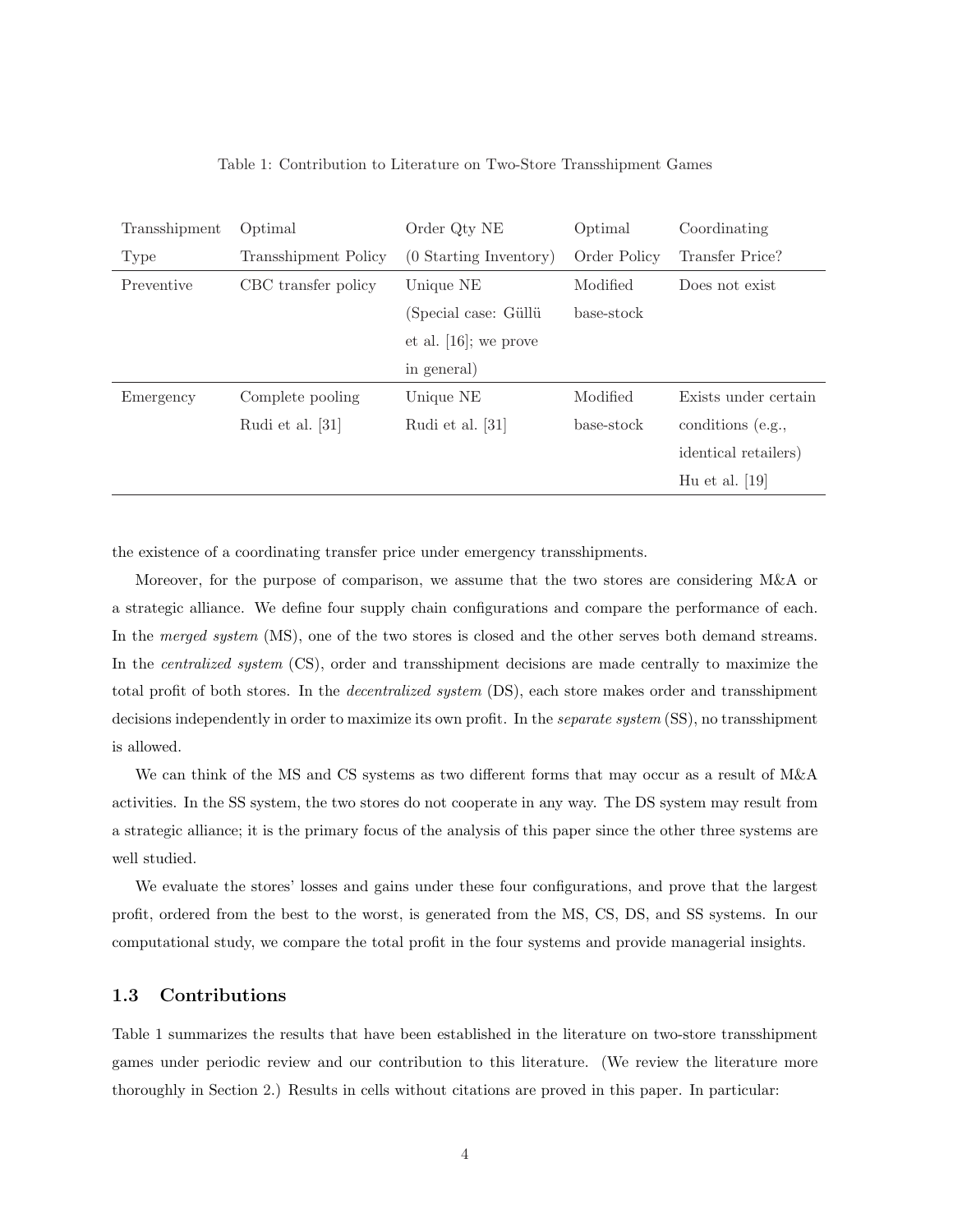- 1. We prove the form of the dominant preventive transshipment strategy and provide an explanation of the difference between the form of the policy under emergency and preventive transshipments.
- 2. We prove that there is a unique order-quantity NE for general preventive transshipments.
- 3. We prove that the optimal order policy is a modified base-stock policy. This policy is also optimal for emergency transshipments since they are a special case of preventive transshipments.
- 4. We prove that there is no coordinating transfer price under decentralized preventive transshipments.
- 5. We explain property differences between emergency and preventive transshipments.

The remainder of this paper is structured as follows. We review the related literature in Section 2. In Section 3, we describe the model framework. We analyze the structure of the optimal transfer and replenishment policies under the decentralized preventive transshipment game in Sections 4 and 5. In Section 6, we compare the profitability of the four different supply chain configurations and show that there is no coordinating transfer price. We present a numerical study in Section 7, and in Section 8, we conclude our findings and suggest possible avenues for future research.

# 2. Literature Review

We first review the literature on centralized transshipments and then on decentralized transshipments.

Herer and Rashit [17], Herer et al. [18], Hu et al. [20], Karmarkar [22], Robinson [29], Tagaras [34, 35], Tagaras and Cohen [36], and Wee and Dada [37], among others, study emergency transshipments. There is a considerably smaller body of literature on preventive transshipments. Das [10] studies a twosubperiod model with a convex, differentiable preventive transshipment cost function. Assuming that the derivative of the transshipment cost function is sufficiently large or that the transshipment cost function is subadditive, he proves that the optimal transfer policy is what he calls a "base-stock conserving" (BSC) transfer policy. In a BSC transfer policy, each store sets a base-stock level for the second subperiod. After the demand in the first subperiod is realized, if one store's inventory level is less [greater] than its base-stock level, it wants to transship in [out] to bring its inventory level as close to its base-stock level as possible. The BSC transfer policy is a special case of the control-band conserving (CBC) transfer policy we propose in Section 4 in which the transship-up-to and transship-down-to levels are equal.

Jonsson and Silver [21] assume that replenishment orders occur every H periods and that transshipments are allowed at the end of the  $(H - 1)$ st period. Replenishments and transshipments may both have positive lead times. The paper studies the impact of preventive transshipments on service level. Comez et al. [8] divide the replenishment cycle into N short periods and assume that at most one unit of demand may occur in each short period, and at only one of the two retailers. Transshipment lead times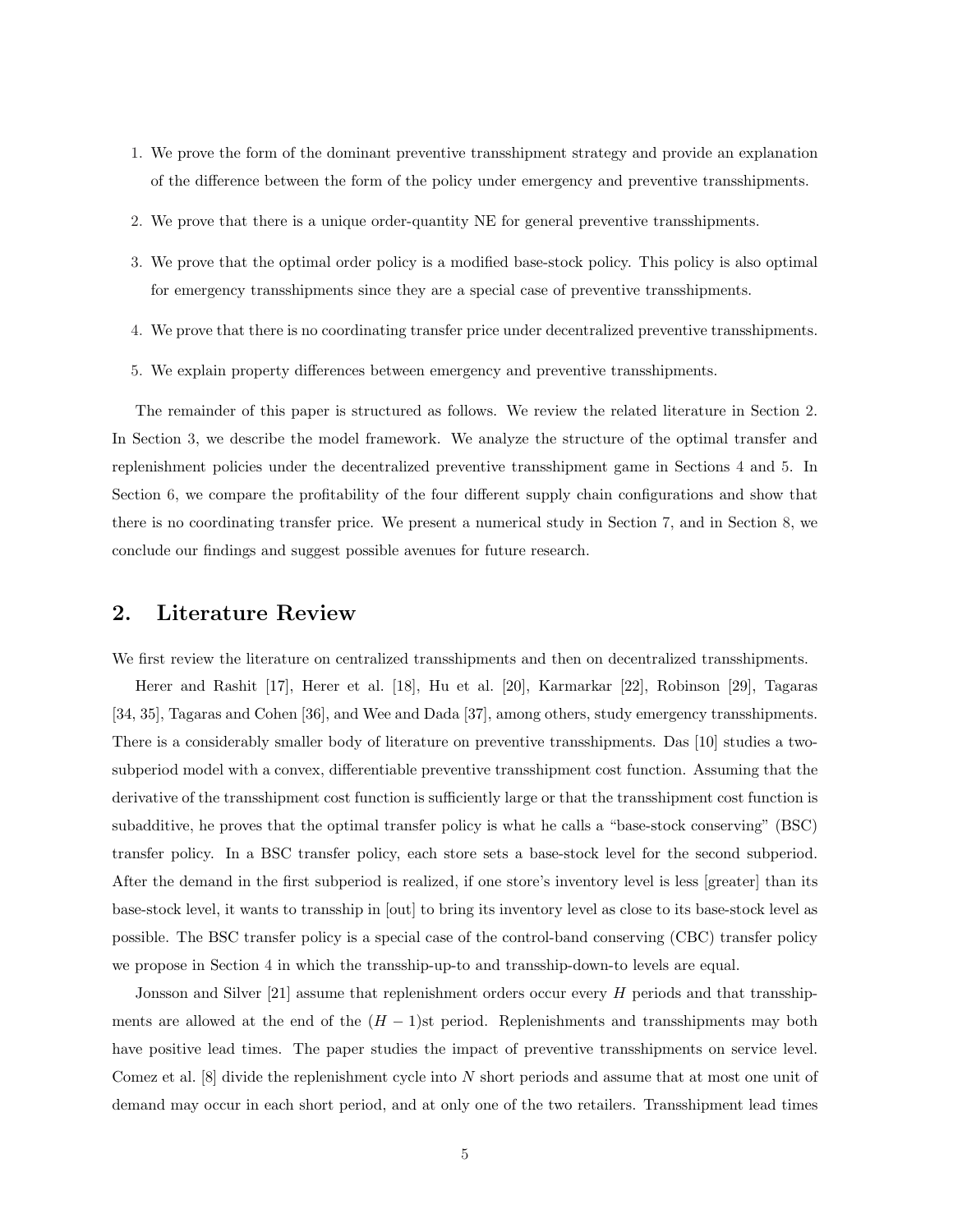may be positive. Each retailer sends a transshipment request to the other when it runs out of inventory in a replenishment cycle. The paper provides an analysis of how much inventory each retailer should withhold based on of the number of remaining short periods until the next replenishment cycle.

Papers considering transshipments under continuous review include Axaster [3, 4], Archibald et al. [2], Kukreja et al. [24], and Lee [26]. Since our model assumes periodic review, we omit a more thorough description of these papers.

The papers cited above all assume a centralized control mechanism. Several recent studies have focused on decentralized transshipments. In a decentralized system, the store transshipping out typically pays the actual transshipment costs (e.g., transportation), whereas the store transshipping in pays the other store a transfer price. The stores' performance is evaluated individually. Rudi et al. [31] prove that in a single-period model with emergency transshipments, there is a unique Nash equilibrium (NE) of order quantities placed by the two stores at the beginning of the period. Hu et al. [19] incorporate unreliable suppliers into the setting proposed by Rudi et al. [31]. They show that there sometimes exists a transfer price under which the decentralized system achieves the same level of profit as the centralized system does, and they provide necessary and sufficient conditions for this to occur. (In contrast, we prove that a coordinating transfer price never exists for preventive transshipments).

Anupindi et al. [1], Granot and Sosic [15], and Sosic [33] study noncooperative games for order decisions and cooperative games for emergency transshipment decisions. Comez et al. [9] study the equilibrium behavior of two competing retailers when customers may switch between retailers if the first one they visit has a stockout and transshipment does not take place. Dong and Rudi [12] study the impact of wholesale prices in a one-wholesaler, N-identical-retailer setting with emergency transshipments. Zhang [38] provides an alternative proof for Dong and Rudi's main result. Zhao and Atkins [41] show that competition among retailers reduces the effectiveness of emergency transshipments.

Trading in a secondary market is another mechanism to realize something akin to transshipments. The transfer price is equal to the equilibrium price at which demand is equal to supply. Lee and Whang [25] study a two-period model with an infinite number of identical retailers. Trading is allowed at the end of the first period. Under this setting, the equilibrium price is independent of the realization of demand in the first period. Under the equilibrium price, each retailer's actual need for transshipments can always be satisfied, which is not the case with an exogenous transfer price for a small number of retailers, as in the models by Rudi et al. [31], Hu et al. [19] and ours. Chod and Rudi [7] study a model with trading under an equilibrium price employed by two retailers to hedge against an uncertain demand curve. Trading occurs after the investment decision (e.g. replenishment decision) and before the pricing decision. When the demand curve is isoelastic, they show that a decentralized system can perform as well as a centralized system.

The studies of decentralized transshipments mentioned above assume periodic review. Under contin-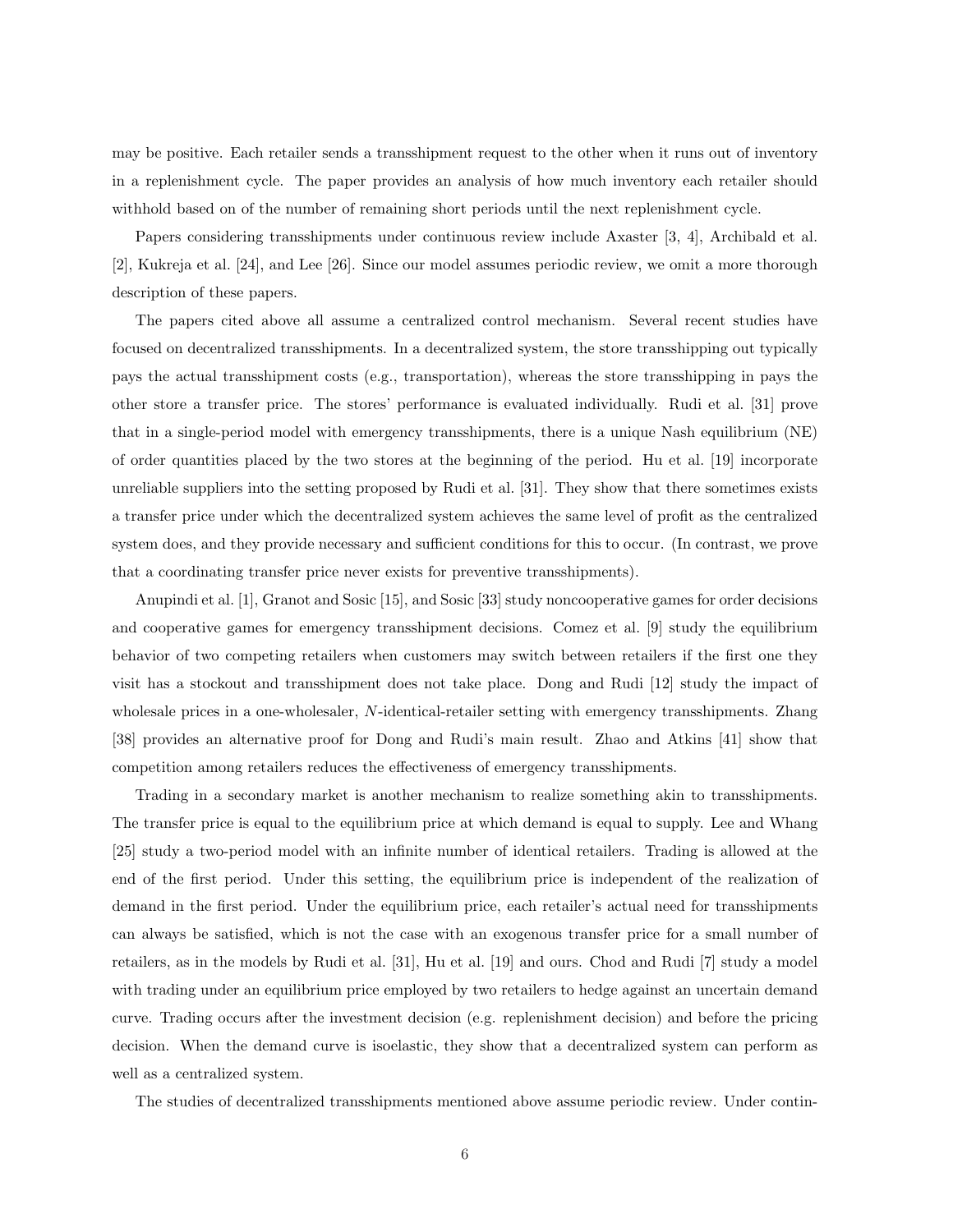uous review with Poisson-distributed demand, Zhao et al. [40] propose an  $(S, K, Z)$  policy, where S, K, and Z represent, respectively, the order-up-to level, the demand-filling rationing level, and the requesting rationing level. They prove that the  $(S, K, Z)$  policy is optimal for each retailer when the rate at which it receives transshipment requests and the acceptance ratio of the transshipment requests it sends out are exogenous. Then they impose the  $(S, K, Z)$  policy on a 2-retailer decentralized system. Since the exact cost function is hard to analyze, they characterize the equilibrium behavior of two symmetric retailers based on an approximate cost function using the  $(S, K, Z)$  policy. (In contrast, we prove that the control-band conserving (CBC) transfer policy, defined in Section 4, also has two rationing levels and is a dominant transfer policy in a 2-store decentralized preventive transshipment system.) Earlier work by Grahovac and Chakravarty [14] and Zhao et al. [39] essentially study  $(S, K, K)$  and  $(S, K, 0)$  policies, respectively, which are special cases of the  $(S, K, Z)$  policy.

The paper most closely related to ours is that of Güllü et al. [16]. They study a game in which two retailers can rebalance their orders from the supplier after partial demand information is observed and show that there exists a unique NE of order quantities. Their setting, which is abstracted from a cross-docking system, is equivalent to preventive transshipments with backorders, with the transfer price equal to the purchase cost, and with zero transshipment cost. This is a special case of our setting. Therefore, we provide a more extensive analysis of preventive transshipments under a more general range of assumptions.

# 3. Model Framework

Suppose there are two stores, indexed 1 and 2, owned by two different companies. Our analysis of this decentralized system considers a base case in which: (a) there is no capacity constraint for replenishment orders, and (b) unmet demands at the end of the first subperiod are lost. We relax (a) in 5.3 to derive the optimal replenishment policy, and we analyze the backorder case in the Appendix.

Let  $\neg i \equiv 3 - i$ , that is,  $\neg i$  represents the index of the store other than store i, where  $i = 1, 2$ . Let  $\pi_i^j$ represent the profit of store i from subperiod j to subperiod 2 for  $j = 1, 2$ . Let  $Q_i$  and  $x_i$  represent the order quantity and proposed transshipment amount at store i.

The sequence of events for our base case is:

- 1. Store i places a replenishment order of size  $Q_i$  at the beginning of the first subperiod with unit cost  $\overline{c_i}$ .
- 2. Store *i* observes its first-subperiod demand  $d_i^1$  and earns a per-unit selling price  $p_i$ . It receives revenue  $p_i \min(d_i^1, Q_i)$  in the first subperiod and observes its remaining inventory  $I_i = \max(Q_i$  $d_i^1, 0$ ). Unmet demand is lost.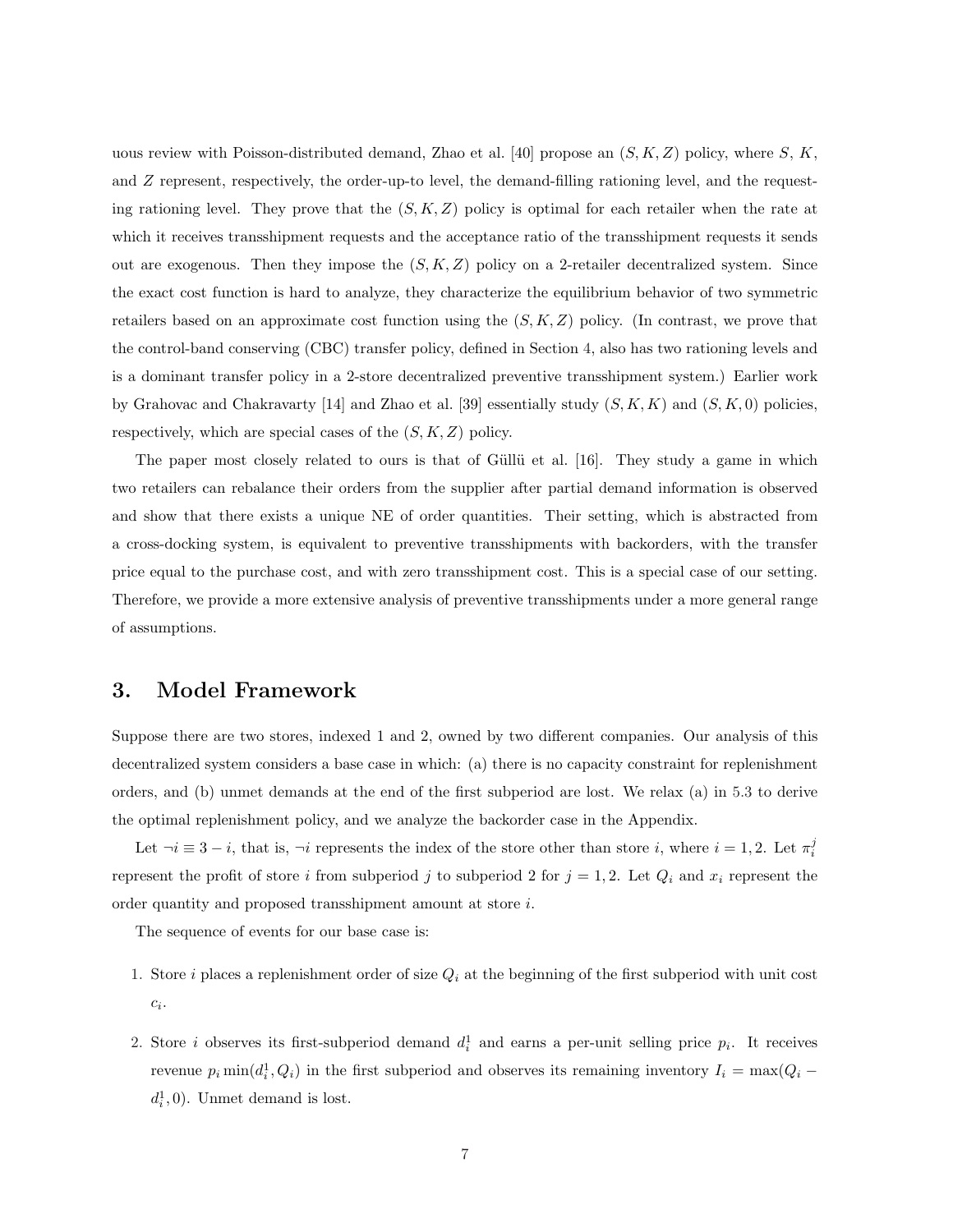3. Store *i* determines its proposed transshipment quantity  $x_i$ . If  $x_i > 0$ , then store *i* wants to transship out  $x_i$  units; if  $x_i < 0$ , then it wants to transship in  $-x_i$  units. The actual transshipment amount from store *i* to store  $\neg i$  is denoted  $z_{i,\neg i}$ , with  $z_{i,\neg i} = -z_{\neg i,i}$ . These quantities are determined based on  $x_i$  and  $x_{\neg i}$ . For example, if store 1 wants to sell  $x_1$  units  $(0 < x_1 \leq I_1)$  and store 2 wants to buy  $-x_2$  units  $(x_2 < 0)$ , then store 1 transships out  $z_{12} = \min(x_1, -x_2) > 0$  units, store 2 transships out  $z_{21} = -z_{12} < 0$  units, and the inventory level of store i becomes  $I_i - z_{i, \neg i}$ . The other possible transshipment scenarios are similar.

The store transshipping in pays a per-unit transfer price  $p<sup>t</sup>$  to the store transshipping out. The store transshipping out pays a per-unit transshipment cost  $c^t$ , which is an actual cost incurred during transshipment (e.g., the shipping cost). Note that, whereas  $p^t$  is simply transferred between parties in the supply chain,  $c^t$  is paid externally and reduces the total supply chain profit. Both  $p^t$ and  $c<sup>t</sup>$  are exogenous and fixed. (The exogenous value of  $p<sup>t</sup>$  comes from an agreement between the two stores prior to the beginning of the game.)

4. Store *i* observes its second-subperiod demand  $d_i^2$  and earns the same per-unit selling price,  $p_i$ . Unmet demand is lost. Excess inventory is salvaged with a unit salvage value of  $l_i$ . The revenue in the second subperiod is equal to  $p_i \min(I_i - z_{i, \neg i}, d_i^2)$  and the salvage value is equal to  $l_i \max(I_i - z_{i, \neg i}, d_i^2)$  $z_{i, \neg i} - d_i^2, 0$ ).

To avoid trivial cases, we require  $l_i < p^t - c^t$  and  $p^t < p_i$  (transshipping out is preferable to salvaging but inferior to selling  $(l_i < p^t - c^t < p_i)$ , and transshipping in can be done at a profit  $(p^t < p_i)$  and  $l_i < c_i < p_i$  (sales are made at a profit, and salvages are made at a loss). We summarize the cost and revenue parameters in Table 2.

The random demand at store i in subperiod j is denoted  $D_i^j$ , with realization  $d_i^j$ . The  $D_i^j$  are independent but not necessarily identically distributed.  $F_i$  [ $f_i$ ] and  $G_i$  [ $g_i$ ] represent the cdf [pdf] of demand at store  $i$  in the first subperiod and the second subperiod, respectively. To simplify the analysis, we require  $0 < f_i(d) < \infty$  and  $0 < g_i(d) < \infty$  if  $d > 0$  and  $f_i(d) = g_i(d) = 0$  otherwise. Any demand distribution can be modified slightly to satisfy these conditions, for example by adding light tails where the distribution has zero probability mass.

Note that by requiring  $0 < g_i(d)$ , we are ruling out the case in which the second-subperiod demand is always 0 to prevent the preventive transshipment problem from reducing to a single-period emergency transshipment problem. Therefore, some of the results in this research do not strictly apply to the single-period emergency transshipment problem. For example, see Theorem 4 and the discussion that follows.

Throughout, we use  $\overline{A}$  to denote the complement of a set A and E[·] to denote expectation. We use  $x^+ = \max(0, x)$  and  $x^- = \max(0, -x)$ .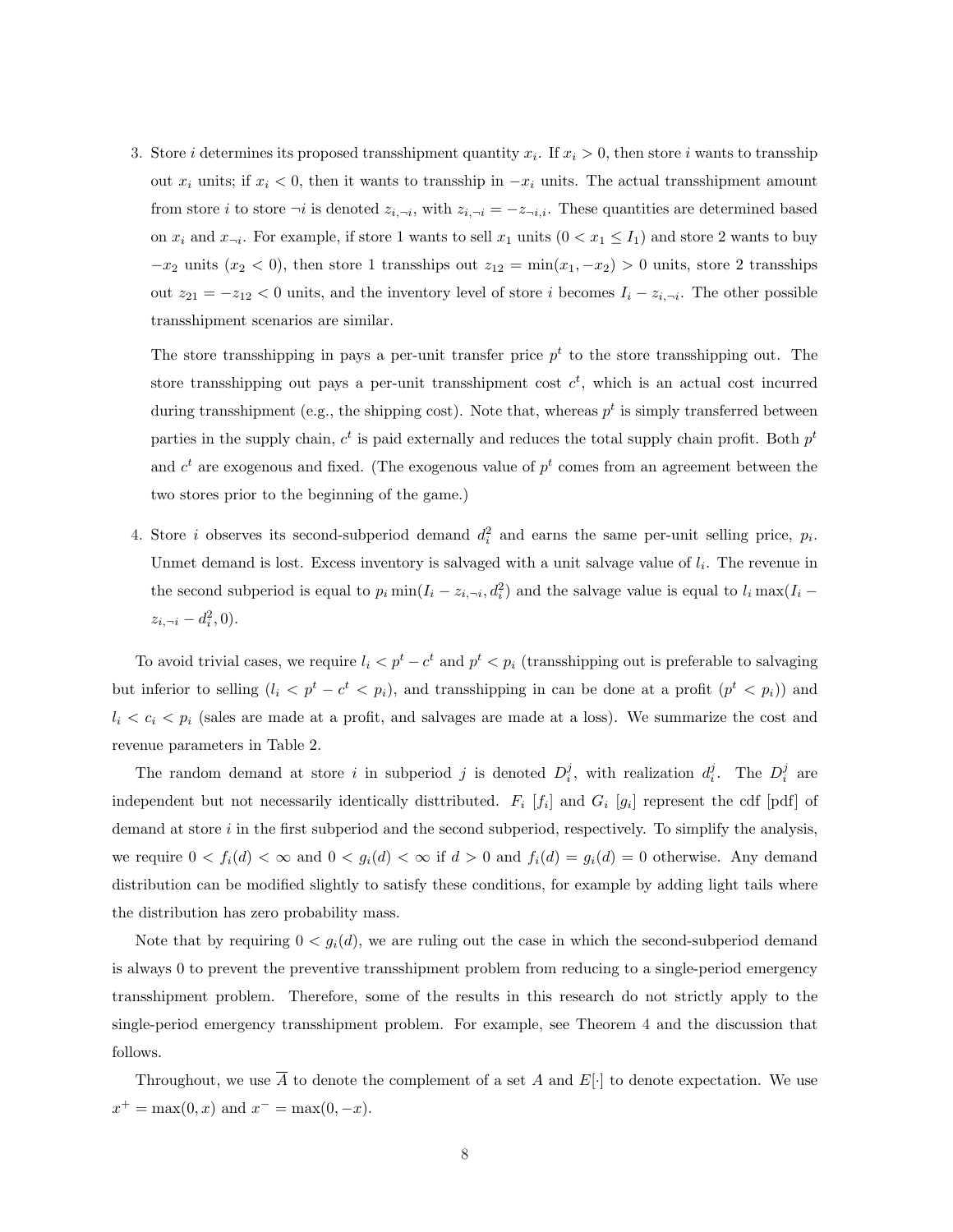Table 2: Cost and Revenue Parameters

| $c_i$          | purchase cost for store i |
|----------------|---------------------------|
| $p_i$          | selling price for store i |
| $l_{i}$        | salvage value for store i |
| $p^t$          | transfer price            |
| $\mathbf{r}^t$ | transshipment cost        |

Note: if the index  $i$  is dropped, then parameter represents the value for store 1.

# 4. Dominant Transfer Policy

We study the two-store preventive transshipment game over two subperiods using backward induction. That is, we study the transshipment decision first and then study the preceding order decision, given that the optimal transshipment strategy has been implemented. In this section, we show that the transshipment decision in the second subperiod has a dominant strategy, (that is, each store's optimal proposed transshipment quantity is independent of the other store's proposed transshipment quantity) and we prove the optimal form of the transfer policy.

Below, we focus our analysis on store 1 WLOG. We omit the index 1 for store 1 whenever no confusion is caused.

Store *i* proposes to transship  $x_i$  at the beginning of the second subperiod. If  $x_1 > 0$ , then the actual amount transshipped out from store 1 is  $\max(0, \min(x_1, -x_2))$ ; if  $x_1 < 0$ , then the amount transshipped in to store 1 is  $\max(0, \min(-x_1, x_2))$ . Let  $I_i$  be store i's inventory level at the end of the first subperiod and let  $I \equiv I_1$ . Let  $\pi^2(x_1, I, x_2)$  be the profit function of store 1 in the second subperiod given the proposed transshipment amounts  $x_1$  and  $x_2$  and the inventory I after the first subperiod at store 1. Referring to the sequence of events in Section 3, we get:

$$
\pi^{2}(x_{1}, I, x_{2}) = \begin{cases}\n pI + (l-p)E[(I - D^{2})^{+}], & x_{1}, x_{2} \leq 0 \text{ or } x_{1}, x_{2} \geq 0 \\
 pI + (p - p^{t})\min(-x_{1}, x_{2}) & x_{1} < 0, x_{2} > 0 \\
 + (l - p)E[(I - D^{2} + \min(-x_{1}, x_{2}))^{+}], & (1) \\
 pI + (p^{t} - c^{t} - p)\min(x_{1}, -x_{2}) & x_{1} > 0, x_{2} < 0 \\
 + (l - p)E[(I - D^{2} - \min(x_{1}, -x_{2}))^{+}]\n\end{cases}
$$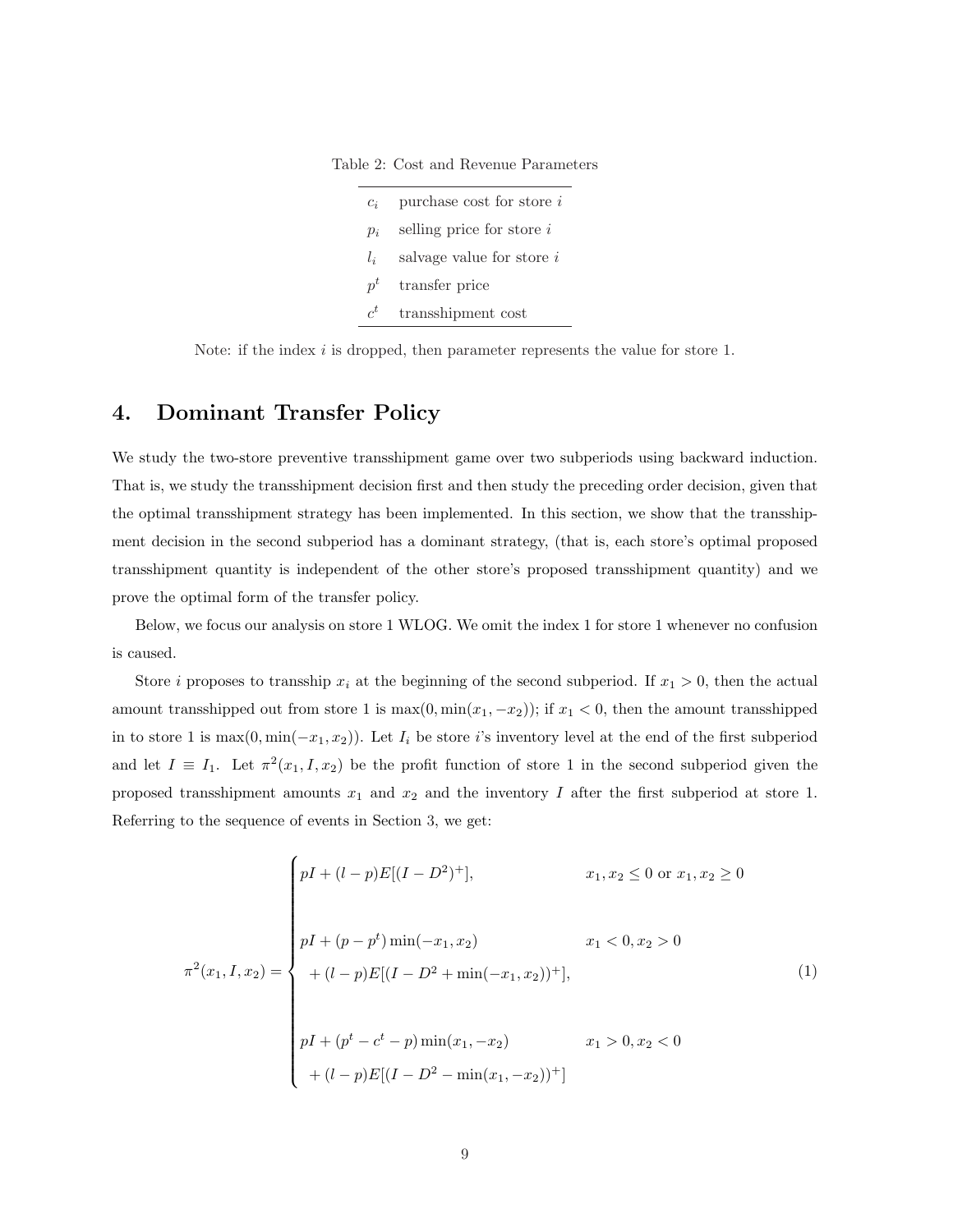Let

$$
\alpha_i^h = \frac{p_i - (p^t - c^t)}{p_i - l_i} \tag{2}
$$

$$
\alpha_i^l = \frac{p_i - p^t}{p_i - l_i}.\tag{3}
$$

Note that, by the assumptions made on the cost parameters in Section 3, these two values are strictly between 0 and 1. We refer to  $G_i^{-1}(\alpha_i^h)$  as store *i*'s *transship-down-to level* and to  $G_i^{-1}(\alpha_i^l)$  as its *transship*up-to level.

Theorem 1. Store *i* has the following dominant strategy:

- 1. When  $I_i > G_i^{-1}(\alpha_i^h)$ , propose to transship out  $I_i G_i^{-1}(\alpha_i^h)$ ;
- 2. When  $I_i < G_i^{-1}(\alpha_i^l)$ , propose to transship in  $G_i^{-1}(\alpha_i^l) I_i$ ;
- 3. Do nothing if  $I_i \in [G_i^{-1}(\alpha_i^l), G_i^{-1}(\alpha_i^h)]$ .

(The proof of this theorem and all other results are provided in the Appendix.)

We call this policy a *control-band conserving* (CBC) transfer policy, which combines elements of a base-stock conserving transfer policy (see, e.g., Das [10]) and a control-band ordering policy (see, e.g., Zipkin [42]). A CBC policy has two conserving levels, the transship-down-to level and the transship-up-to level. Store i's proposed transshipment quantity depends only on store i's own starting inventory in the second sub-period and is not affected by the inventory and proposed transshipment quantity at the other store. When the first-subperiod ending inventory at store  $i$  is above the transship-down-to level, store  $i$ wants to reduce its inventory to as close to the transship-down-to level as possible by transshipping out. When the inventory is below the transship-up-to level, store i wants to increase its inventory to as close to the transship-up-to level as possible by transshipping in. Store  $i$  does nothing when the inventory lies between the band defined by the transship-up-to level and the transship-down-to level.

This policy is similar to a control-band policy [42, page 428] except that it refers to transshipment rather than replenishment/returns. The base-stock conserving (BSC) transfer policy by Das [10] is a special case of the CBC policy under which the transship-up-to level is equal to the transship-down-to level.

Figure 1 depicts the movement of both stores' on-hand inventories during the transshipment process following the dominant strategy in Theorem 1. If the on-hand inventories at the end of the first subperiod fall in area  $\overline{A_1 \cup A_2}$ , then either both retailers wish to transship out [in] or at least one store wishes to do nothing. Therefore, no actual transshipment occurs. If the on-hand inventories fall in area  $A_1 \cup A_2$ , then the inventory moves along the line  $I_1 + I_2 = K$  toward the center, where K is the sum of the inventories of the two retailers after the first subperiod, and stops when it hits the boundary of  $A_1 \cup A_2$ .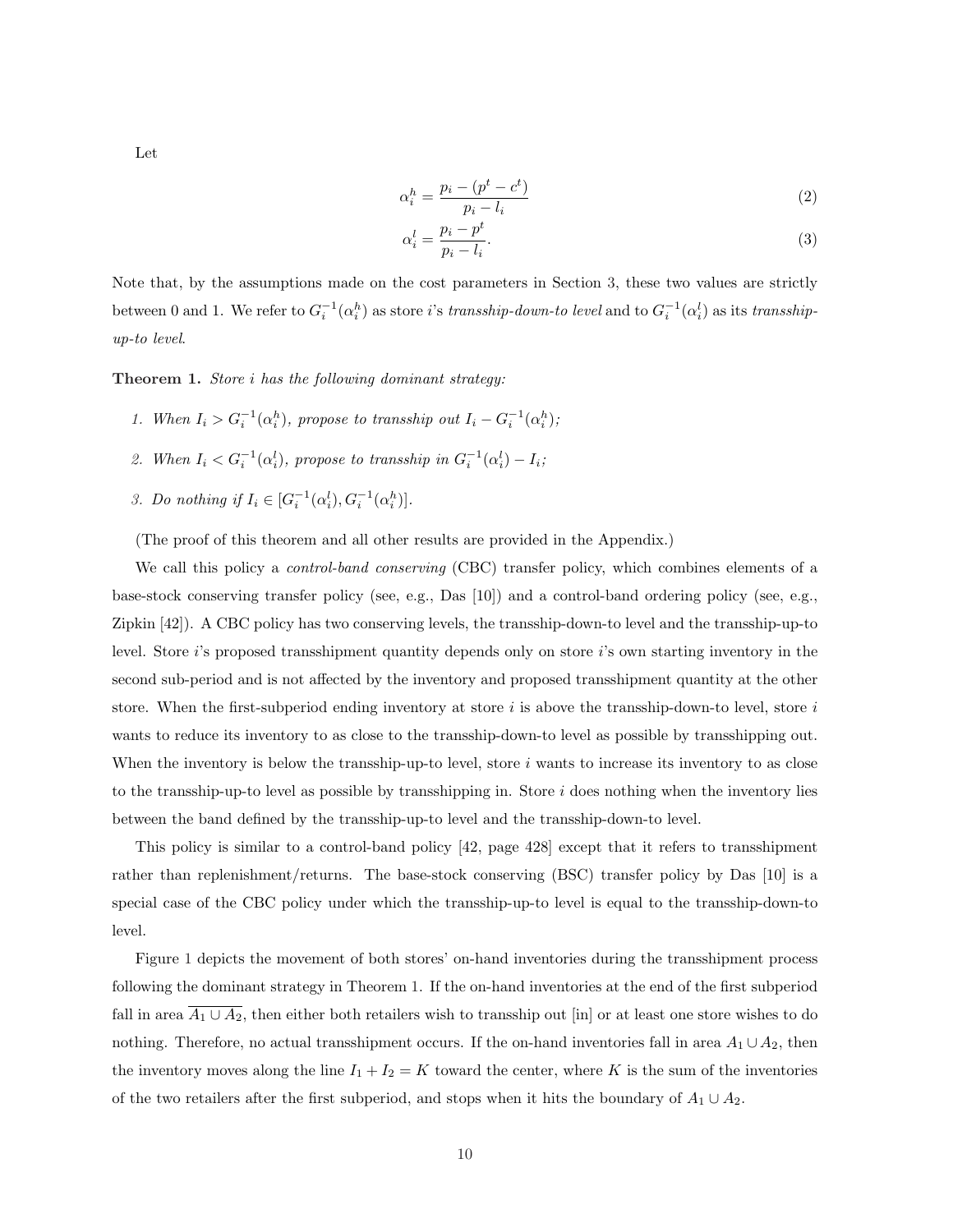

Figure 1: Relationship between Optimal Transshipments and First-Subperiod Ending Inventory

Theorem 1 is important for the implementation of the strategy, since the dominant strategy ensures that each store's transshipment proposal is independent of its opponent's order quantity and the realization of the demand in the first subperiod.

As the transfer price  $p^t$  increases,  $(G_1^{-1}(\alpha_1^l), G_2^{-1}(\alpha_2^l))$  and  $(G_1^{-1}(\alpha_1^h), G_2^{-1}(\alpha_2^h))$  move toward  $(0,0)$ . This changes the probability that a transshipment occurs. (The probability could increase or decrease, depending on the cost parameters.) As  $c^t$  increases,  $(G_1^{-1}(\alpha_1^l), G_2^{-1}(\alpha_2^l))$  does not change, but  $(G_1^{-1}(\alpha_1^h), G_2^{-1}(\alpha_2^h))$  moves away from  $(0,0)$ . This reduces the probability of transshipment. When  $c^t = 0$ ,  $(G_1^{-1}(\alpha_1^l), G_2^{-1}(\alpha_2^l))$  coincides with  $(G_1^{-1}(\alpha_1^h), G_2^{-1}(\alpha_2^h))$ . This is the exact form of the base stock conserving (BSC) transfer policy [10], in which the transship-up-to and transship-down-to levels are equal. Therefore, we have the following corollary.

**Corollary 1.** When the transshipment cost is negligible, that is  $c^t = 0$ , the control-band conserving (CBC) transfer policy degenerates to the base stock conserving (BSC) transfer policy.

Das proves that a BSC policy is optimal under centralized control when the transshipment cost function is convex and differentiable and its derivative is sufficiently large or the cost function is subadditive. We have now proved that, in addition, a BSC policy is optimal under decentralized control with zero transshipment cost.

Moreover, Rudi et al. [31] show that, under decentralized emergency transshipments, complete pooling (transferring as much inventory as is on-hand at one store to the other store, but no more than its demand shortfall) is optimal. This is because the stores do not need to conserve any inventory for their own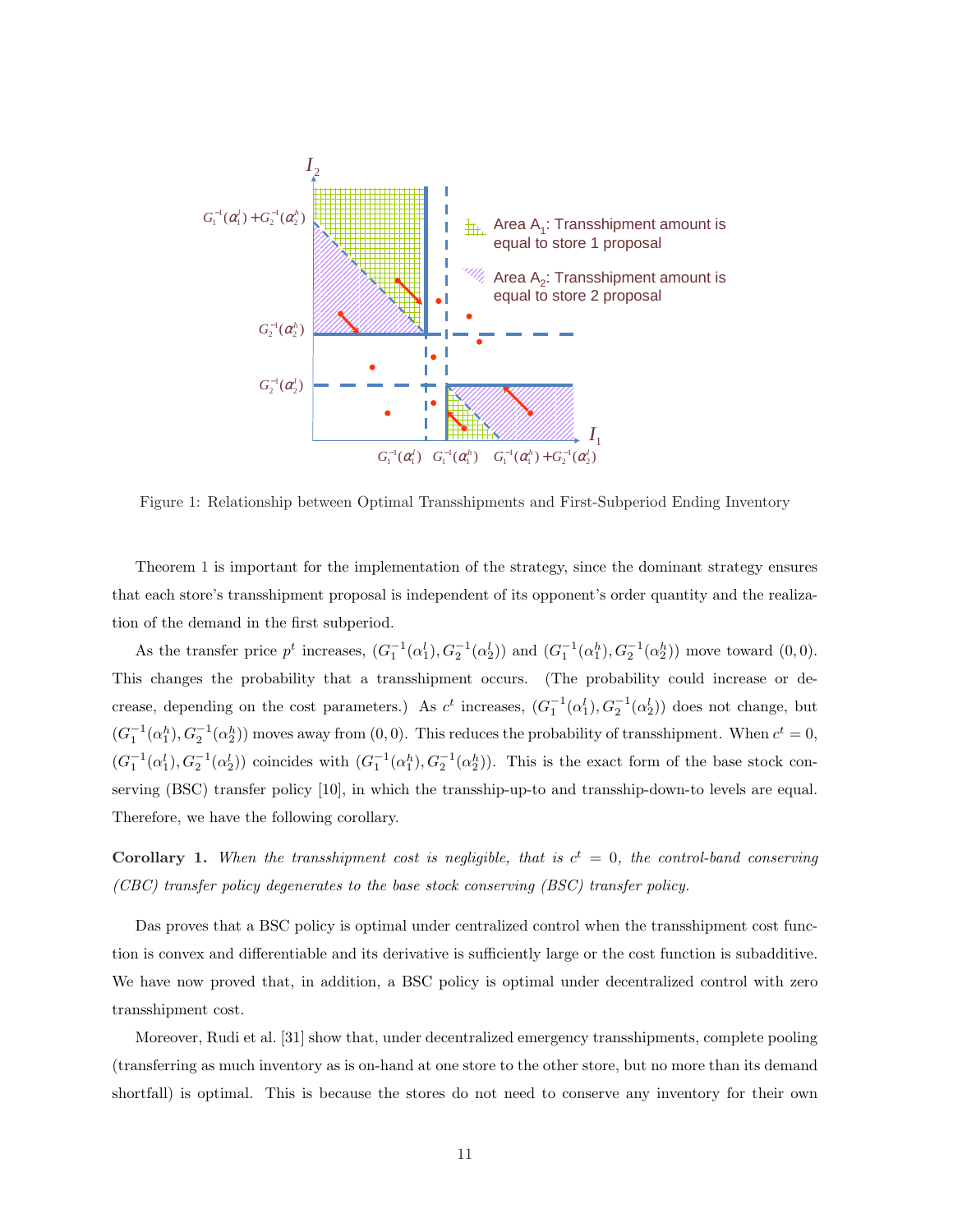future demand. But in the preventive transshipment setting, on-hand inventory can be retained to serve future demand. This causes different optimal transshipment policies under the two settings. However, emergency transshipments are a special case of preventive transshipments in which the demand in the second subperiod is equal to 0. In this case,  $G_i(d) \approx 1$  for  $d > 0$ , and so  $G_i^{-1}(\alpha_i^h) \approx G_i^{-1}(\alpha_i^l) \approx 0$ . This is identical to the complete-pooling policy when the first-subperiod ending inventory  $(I)$  can be negative; that is, we allow backorders at the end of the first subperiod. Therefore, we have:

**Corollary 2.** When  $D_i^2 \equiv 0$  for  $i = 1, 2$ , the control-band conserving (CBC) transfer policy degenerates to the complete-pooling policy.

According to the dominant strategy, we can obtain the optimal profit based on  $x_2$  and  $I$ :

$$
\pi^{2}(I, x_{2}) = \begin{cases}\npI + (l-p)E[(I - D^{2})^{+}], & I \leq G^{-1}(\alpha^{h}), x_{2} \leq 0 \text{ or} \\
& I \geq G^{-1}(\alpha^{l}), x_{2} \geq 0 \\
pI + (p - p^{t})\min(G^{-1}(\alpha^{l}) - I, x_{2}) & I < G^{-1}(\alpha^{l}), x_{2} > 0 \\
+(l - p)E[(I - D^{2} + \min(G^{-1}(\alpha^{l}) - I, x_{2}))^{+}], \\
pI + (p^{t} - c^{t} - p)\min(I - G^{-1}(\alpha^{h}), -x_{2}) & I > G^{-1}(\alpha^{h}), x_{2} < 0 \\
+(l - p)E[(I - D^{2} - \min(I - G^{-1}(\alpha^{h}), -x_{2}))^{+}],\n\end{cases} (4)
$$

We can easily obtain Lemma 1:

Lemma 1.  $2(I, x_2)$  is a continuous function in the vector  $(I, x_2)$ .

- 2.  $\pi^2(I, x_2)$  is an increasing function in I when  $x_2$  is fixed.
- 3.  $\pi^2(I, x_2)$  is an increasing function in  $x_2$  when I is fixed to a value less than  $G^{-1}(\alpha^l)$ .  $\pi^2(I, x_2)$  is a decreasing function in  $x_2$  when I is fixed to a value greater than  $G^{-1}(\alpha^h)$ .  $\pi^2(I, x_2)$  is a constant in  $x_2$  when I is between  $[G^{-1}(\alpha^l), G^{-1}(\alpha^h)].$
- 4. Partial derivatives of  $\pi^2(I, x_2)$  exist almost everywhere. Absolute values of the partial derivatives are bounded. In the area where partial derivatives do not exist, the subgradient is bounded too.

Lemma 1.2 indicates that  $\pi^2(I, x_2)$  increases in I since the purchase cost is calculated in the first subperiod. Lemma 1.3 shows that when one store wants to transship in [out], its profit increases [decreases] in the proposed transshipment amount of the other store. Since  $\pi^2(I, x_2)$  involves min and max functions, it is possible that the partial derivative may not exist in a certain region such as at  $x_2 = 0$ . Lemma 1.4 indicates that the measure of such a region is zero. When we consider the ordering decision in the next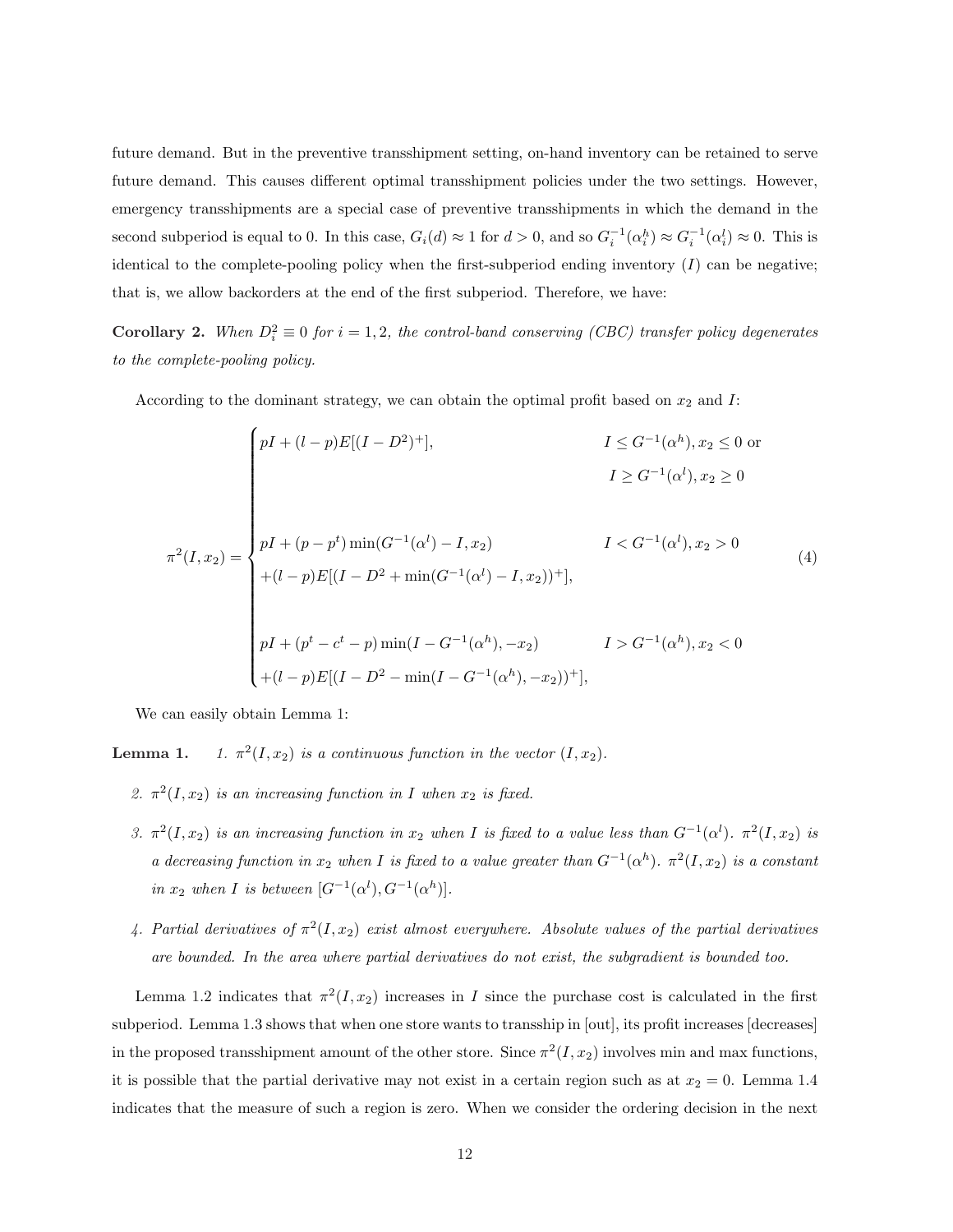subsection, we need  $E[\pi^2(I, x_2)]$  to be differentiable with respect to I and  $x_2$ . Lemma 1.4 ensures this since the demand pdf is finite.

# 5. Optimal Replenishment Policy

In this section, we first assume that there is no initial inventory or capacity constraints at either store. Given that the optimal transshipment strategy has been implemented, we study the optimal order quantity for store i assuming that the transshipment amount for store  $\neg i$  is exogenous. We then transform the results to the case in which the transshipment decision at store  $\neg i$  is endogenous, based on its order quantity and first-subperiod realized demand. We show that the profit function  $\pi_i^1$  is continuous and concave with respect to store i's own order quantity to establish the existence of a pure NE for the order quantities. Then we show that the best response function of the order quantity of store i decreases in the order quantity of store  $\neg i$  and that its slope has absolute value less than 1. Therefore, the uniqueness of the pure NE is guaranteed by the contraction mapping theorem.

In 5.3, we relax the assumptions that the stores have unlimited storage capacity. We show that the optimal replenishment policy for each store is a modified base-stock policy in which the optimal base-stock level depends on storage capacity of the other store.

## 5.1 Exogenous Store-2 Transshipment Decision

We now determine the optimal order quantity for store 1. In this subsection, we assume that store 2 proposes a transshipment amount directly, regardless of its order quantity and realization of demand in the first subperiod, i.e. store 1 takes store 2's proposed transshipment amount as exogenous. (We relax this assumption in Section 5.2.) Then the total profit of store 1 is

$$
\tilde{\pi}^1(Q, x_2) = (p - c)Q - pE[(Q - D^1)^+] + E[\pi^2((Q - D^1)^+, x_2)]. \tag{5}
$$

The notation  $\tilde{\pi}$  is meant to suggest that this is not the final profit function since it depends on  $x_2$ . (In Section 5.2 we will determine the profit as a function of  $Q_1$  and  $Q_2$  only.)

Lemma 2.  $1(Q, x_2)$  is continuous and partial derivatives exist everywhere.

2. When  $x_2 \leq 0$ ,

$$
\frac{\partial \tilde{\pi}^1(Q, x_2)}{\partial Q} = (p - c) + (p^t - c^t - p) \Pr(Q - G^{-1}(\alpha^h) + x_2 < D^1 \le Q - G^{-1}(\alpha^h))
$$
\n
$$
+ (l - p) \left[ \Pr(Q - G^{-1}(\alpha^h) < D^1 \le Q - D^2) + \Pr(D^1 \le Q - G^{-1}(\alpha^h) + x_2, D^1 + D^2 \le Q + x_2) \right].
$$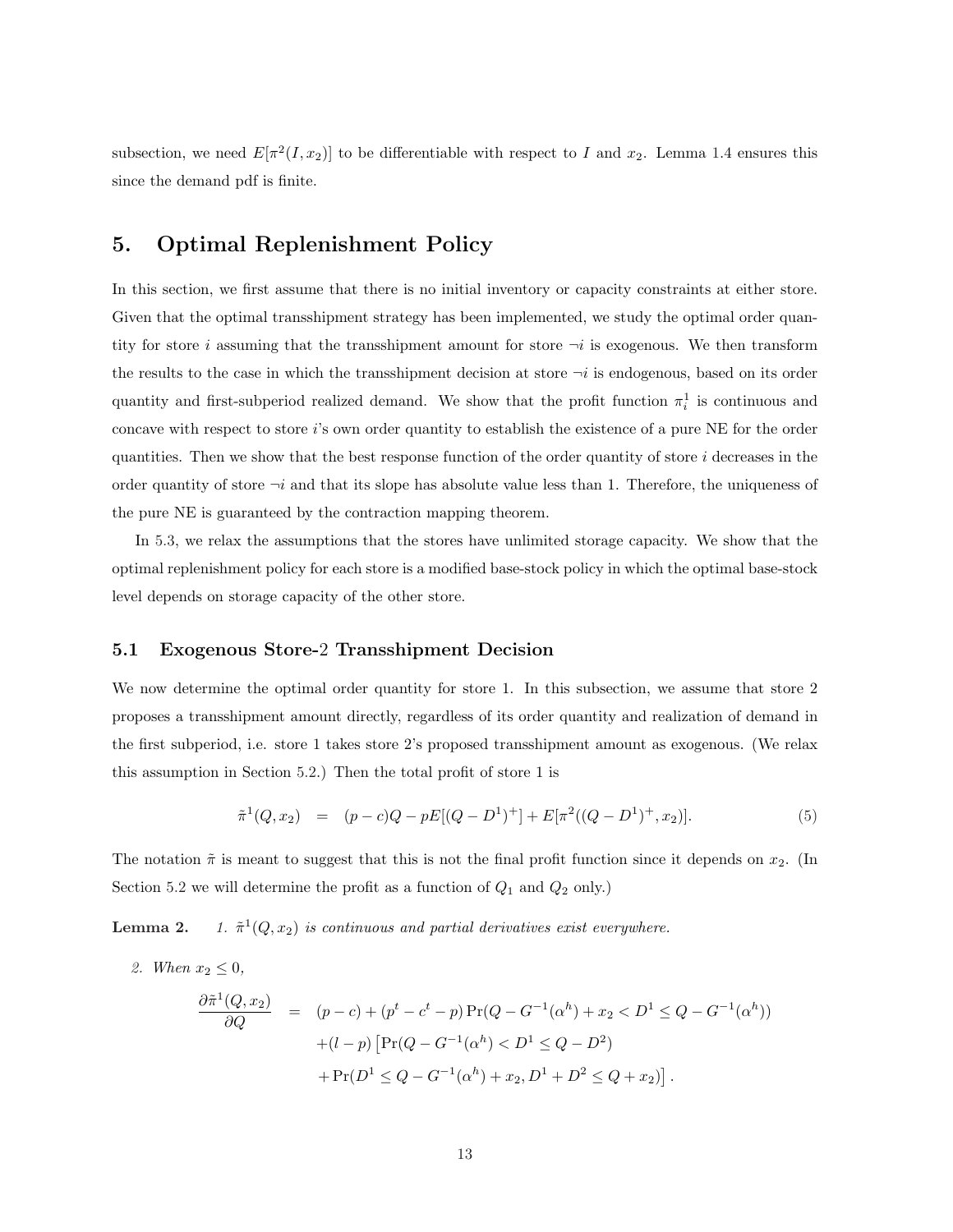3. When  $0 < x_2 \leq G^{-1}(\alpha^l)$ ,

$$
\frac{\partial \tilde{\pi}^1(Q, x_2)}{\partial Q} = (p - c) + (p^t - p) \Pr(Q - G^{-1}(\alpha^l) < D^1 \le Q - G^{-1}(\alpha^l) + x_2) \\
+ (l - p) \left[ \Pr(Q - G^{-1}(\alpha^l) + x_2 < D^1 \le Q, D^1 + D^2 \le Q + x_2) \right. \\
\left. + \Pr(D^1 \le Q - G^{-1}(\alpha^l), D^1 + D^2 \le Q) \right].
$$

4. When  $x_2 > G^{-1}(\alpha^l)$ ,

$$
\frac{\partial \tilde{\pi}^1(Q, x_2)}{\partial Q} = (p - c) + (p^t - p) \Pr(Q - G^{-1}(\alpha^l) < D^1 \le Q) \\
 \quad + (l - p) \Pr(D^1 \le Q - G^{-1}(\alpha^l), D^1 + D^2 \le Q).
$$

- 5.  $\frac{\partial \tilde{\pi}^1(Q,x_2)}{\partial Q}$  is continuous and differentiable and its partial derivatives are bounded.
- 6.  $\tilde{\pi}^1(Q, x_2)$  is a strictly concave function with respect to Q. In particular,  $\frac{\partial^2 \tilde{\pi}^1(Q, x_2)}{\partial Q^2} < 0$ .
- 7. When  $x_2 \leq G^{-1}(\alpha^l)$ , we have  $\frac{\partial^2 \tilde{\pi}^1(Q,x_2)}{\partial Q^2} \leq \frac{\partial^2 \tilde{\pi}^1(Q,x_2)}{\partial Q \partial x_2}$  $\frac{\pi^2(Q,x_2)}{\partial Q\partial x_2}$  < 0. When  $x_2 > G^{-1}(\alpha^l)$ , we have  $\partial^2 \tilde{\pi}^1(Q,\!x_2)$  $\frac{\pi^2(Q,x_2)}{\partial Q \partial x_2} = 0.$

In Figure 2, we show how to interpret  $\frac{\partial \tilde{\pi}^1(Q,x_2)}{\partial Q}$  geometrically. The figure has three parts, corresponding to the three cases in Lemma 2.2, 2.3, and 2.4. Figure 2.a depicts the case  $x_2 \le 0$ , which is addressed by Lemma 2.2. If  $(d^1, d^2)$  is located in the area  $B_1$ , that is,  $d^1 + d^2 \le Q + x_2$  and  $d^1 \le Q - G^{-1}(\alpha^h) + x_2$ , or  $d^1 + d^2 \leq Q$  and  $d^1 \geq Q - G^{-1}(\alpha^h)$ , any incremental order quantity  $\delta Q$  can be neither transshipped nor sold; it can only be salvaged. In both cases, store 1's current order quantity is sufficient to meet its own total demand. In the former case, it is also sufficient to meet store 2's transshipment request, while in the latter case, it does not wish to transship out. Therefore, in both cases, the additional order quantity  $\delta Q$  cannot be used either to transship or to satisfy store-1 demand. If  $(d^1, d^2)$  is in  $B_2$ , i.e.,  $Q - G^{-1}(\alpha^h) + x_2 \leq d^1 \leq Q - G^{-1}(\alpha^h)$ , then the current order quantity is insufficient to meet store 2's transshipment request, so the incremental order quantity  $\delta Q$  is used to transship. In all other areas, the incremental order quantity  $\delta Q$  is used to satisfy customer demand.

Therefore, when  $x_2 \leq 0$ , the marginal cost of an increase of  $\delta Q$  is the purchase cost c, while the marginal revenue is increased sales to the customer with probability under area  $\overline{B_1 \cup B_2}$ , increased salvage value with probability under area  $B_1$ , and increased transshipment revenue with probability under area B2. Similarly, Figure 2.b and 2.c depict the cases for Lemma 2.3 and 2.4.

## 5.2 Store 2 Makes Order Quantity Decision

We now extend the previous result to the case in which store 2 makes transshipment decisions endogenously based on its order quantity and realized demand in the first subperiod. The proposed transship-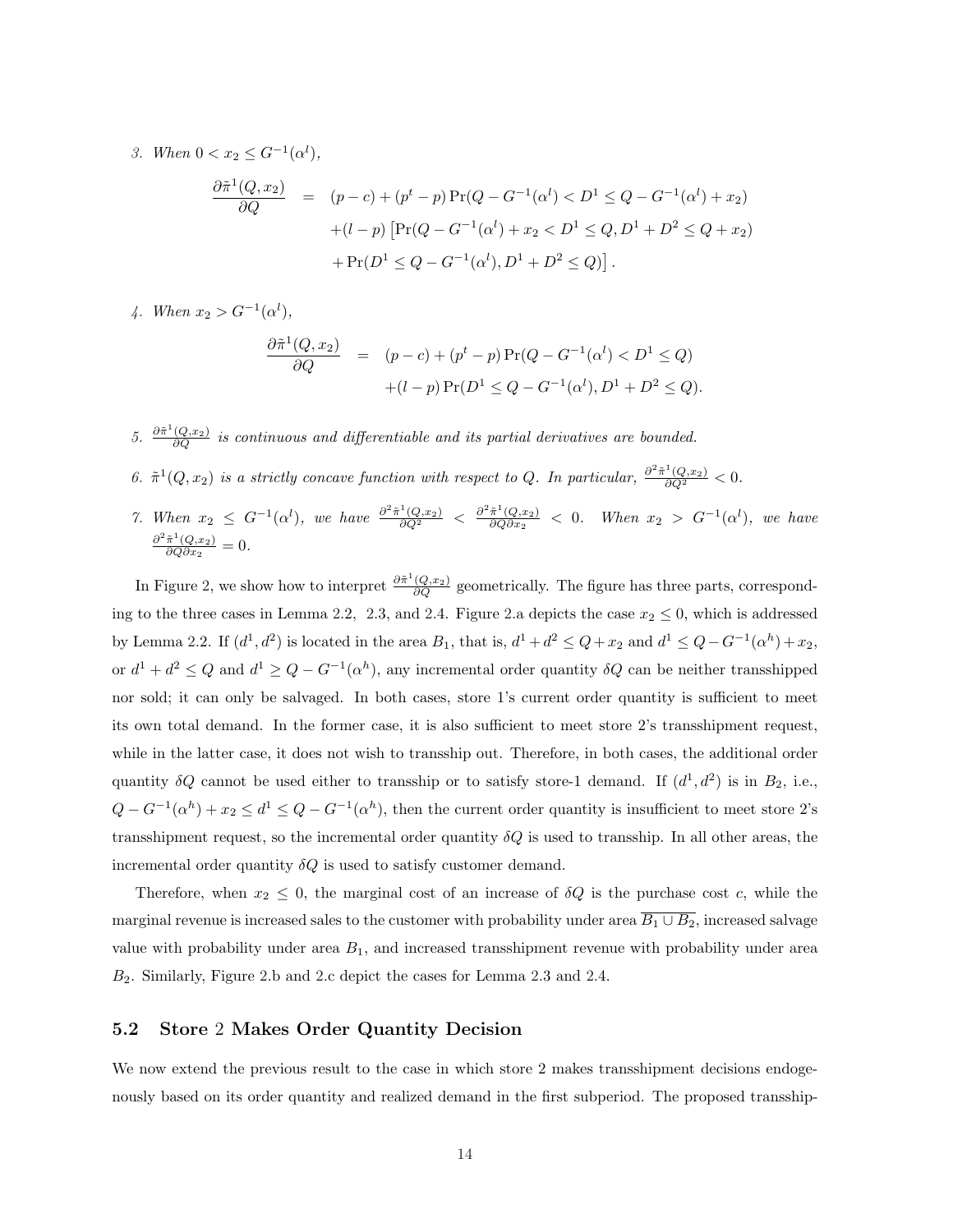

Figure 2: Interpretation of  $\partial \tilde{\pi}^1(Q, x_2)/\partial Q$  for Lost-Sales Case

ment amount at store 2 is provided in Theorem 1; let  $x_2(Q_2, d_2)$  denote this amount. Then

$$
x_2(Q_2, d_2^1) = \begin{cases} (Q_2 - d_2^1)^+ - G_2^{-1}(\alpha_2^h), & \text{if } (Q_2 - d_2^1)^+ > G_2^{-1}(\alpha_2^h) \\ (Q_2 - d_2^1)^+ - G_2^{-1}(\alpha_2^l), & \text{if } (Q_2 - d_2^1)^+ < G_2^{-1}(\alpha_2^l) \\ 0, & \text{otherwise} \end{cases}
$$
(6)

The expected profit for store 1 is therefore

$$
\pi^1(Q_1, Q_2) = E_{D_2^1}[\tilde{\pi}^1(Q_1, x_2(Q_2, D_2^1))]
$$
\n(7)

Lemma 3.  $^{1}(Q_1,Q_2)$  is continuous and differentiable.

- 2.  $\pi^1(Q_1, Q_2)$  is a strictly concave function with respect to  $Q_1$ .
- 3.  $\frac{\partial^2 \pi^1(Q_1, Q_2)}{\partial Q_1^2} < \frac{\partial^2 \pi^1(Q_1, Q_2)}{\partial Q_1 \partial Q_2}$  $\frac{\pi^2(Q_1,Q_2)}{\partial Q_1 \partial Q_2} \leq 0$ . Therefore, store 1's best response function to the order quantity of store 2  $(Q_2)$  is a decreasing function and the absolute value of its slope is less than 1.

Then we have:

Theorem 2. There exists a unique Nash equilibrium of order quantities.

Notice that we assume the initial inventory is zero at both stores. If the initial inventory is non-zero, results similar to Theorem 2 can be shown. This sets the stage for multi-period models in future studies.

#### 5.3 Capacity Constraints

If the capacity is  $V_i^0$  for store *i*, then store *i* needs to solve

$$
\max_{Q_i \le V_i^0} \pi_i^1(Q_i, Q_{\neg i}).\tag{8}
$$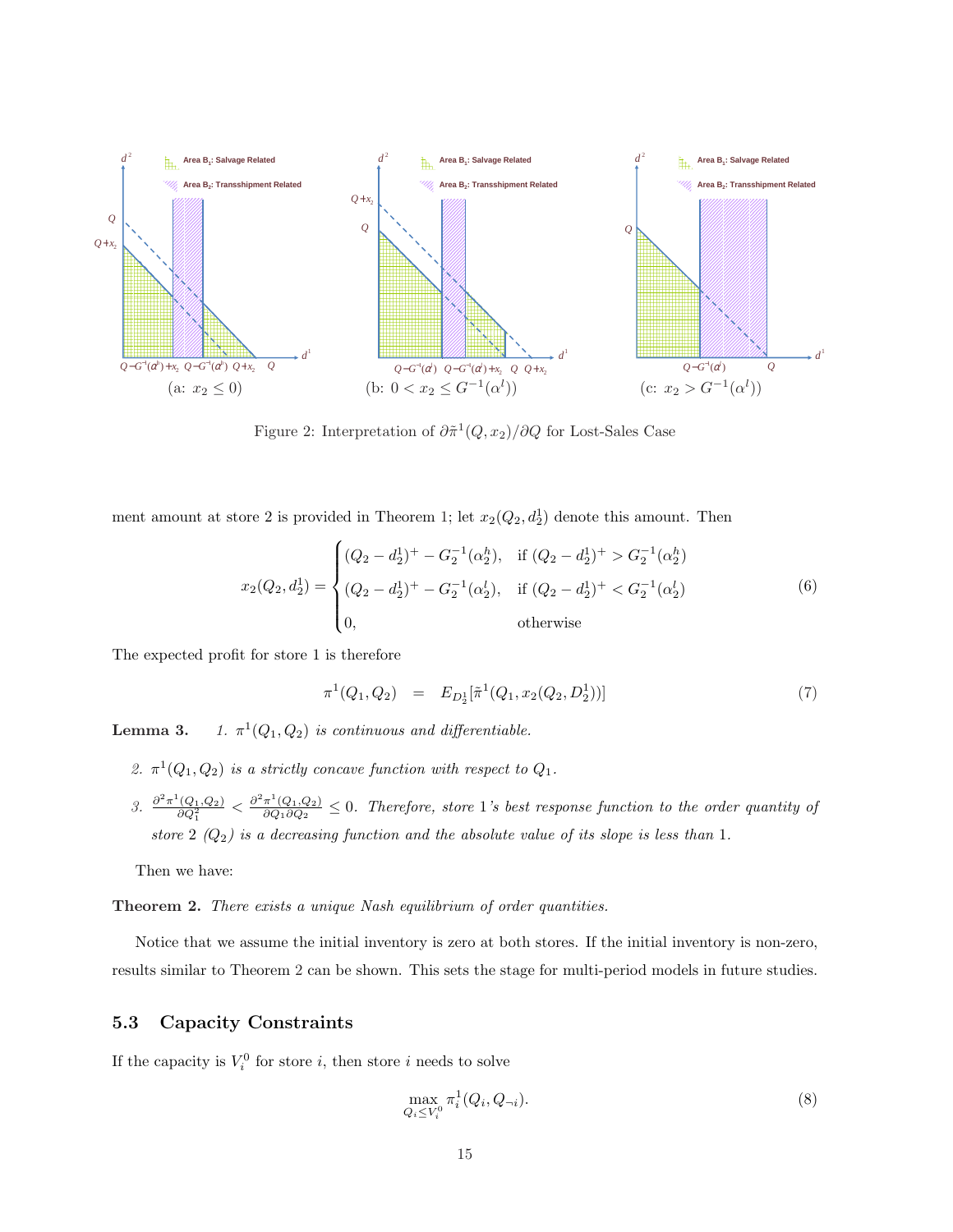Let  $Q_i^{0*}$  be the NE order quantity for store i without capacity constraint.

**Proposition 1.** Let  $B_i(Q)$  be the best response function of the order quantity for store i when store  $\neg i$ sets its order quantity equal to Q, ignoring the constraint  $B_i(Q) \leq V_i^0$ . Then for  $i = 1, 2$ ,

- 1. When  $V_i^0 \n\t\leq Q_i^{0*}$  and  $V_{\neg i}^0 > Q_{\neg i}^{0*}$ , then  $Q_i^* = V_i^0$  and  $Q_{\neg i}^* = \min(V_{\neg i}^0, B_{\neg i}(V_i^0)).$
- 2. When  $V_i^0 > Q_i^{0*}$  and  $V_{\neg i}^0 \leq Q_{\neg i}^{0*}$ , then  $Q_i^* = \min(V_i^0, B_i(V_{\neg i}^0))$  and  $Q_{\neg i}^* = V_{\neg i}^0$ .
- 3. When  $V_i^0 \n\t\le Q_i^{0*}$  and  $V_{\neg i}^0 \le Q_{\neg i}^{0*}$ , then  $(Q_i^*, Q_{\neg i}^*)=(V_i^0, V_{\neg i}^0)$ .
- 4. When  $V_i^0 > Q_i^{0*}$  and  $V_{\neg i}^0 > Q_{\neg i}^{0*}$ , then  $(Q_i^*, Q_{\neg i}^*) = (Q_i^{0*}, Q_{\neg i}^{0*})$ .

Moreover, the NE of order quantities is unique in all cases.

This proposition shows that the stores should employ a modified base-stock policy under which the modified order-up-to level of one store is determined by the other store's capacity level. The following theorem follows immediately.

Theorem 3. Store i's optimal order policy is a modified base-stock policy under which the unique optimal order-up-to level is  $S_i^*(V_{\neg i}^0) = B_i(\min(Q_{\neg i}^{0*}, V_{\neg i}))$ . Moreover,  $S_i^*(V_{\neg i}^0)$  is decreasing in  $V_{\neg i}$ .

Note that Lemma 3.3 also applies to the best response functions under emergency transshipments. Therefore, the same proof method can be employed to show that a modified base-stock policy is also optimal for a single-period emergency transshipment. Therefore, we have the following corollary.

Corollary 3. In a single-period decentralized emergency transshipment problem, store i's optimal replenishment policy is a modified base-stock policy.

# 6. Non-Existence of Coordinating Linear Transfer Price

In this section we prove that there is no coordinating linear transfer price. In order to show this property and evaluate the effectiveness of decentralized preventive transshipments, we introduce three other supply chain configurations.

The decentralized system (DS) is studied in Sections 4 and 5. We now study three other supply chain configurations that might result from possible alliances between the two stores. In the merged system (MS), there is only one store left to serve both stores' customers. We assume that the remaining store inherits the best properties of the two stores. In particular: it serves demand from both stores (there are no customer losses due to the closure), the unit purchase cost is  $c^m = \min(c_1, c_2)$ , the unit selling price is  $p^m = \max(p_1, p_2)$ , and the unit salvage value is  $l^m = \max(l_1, l_2)$ .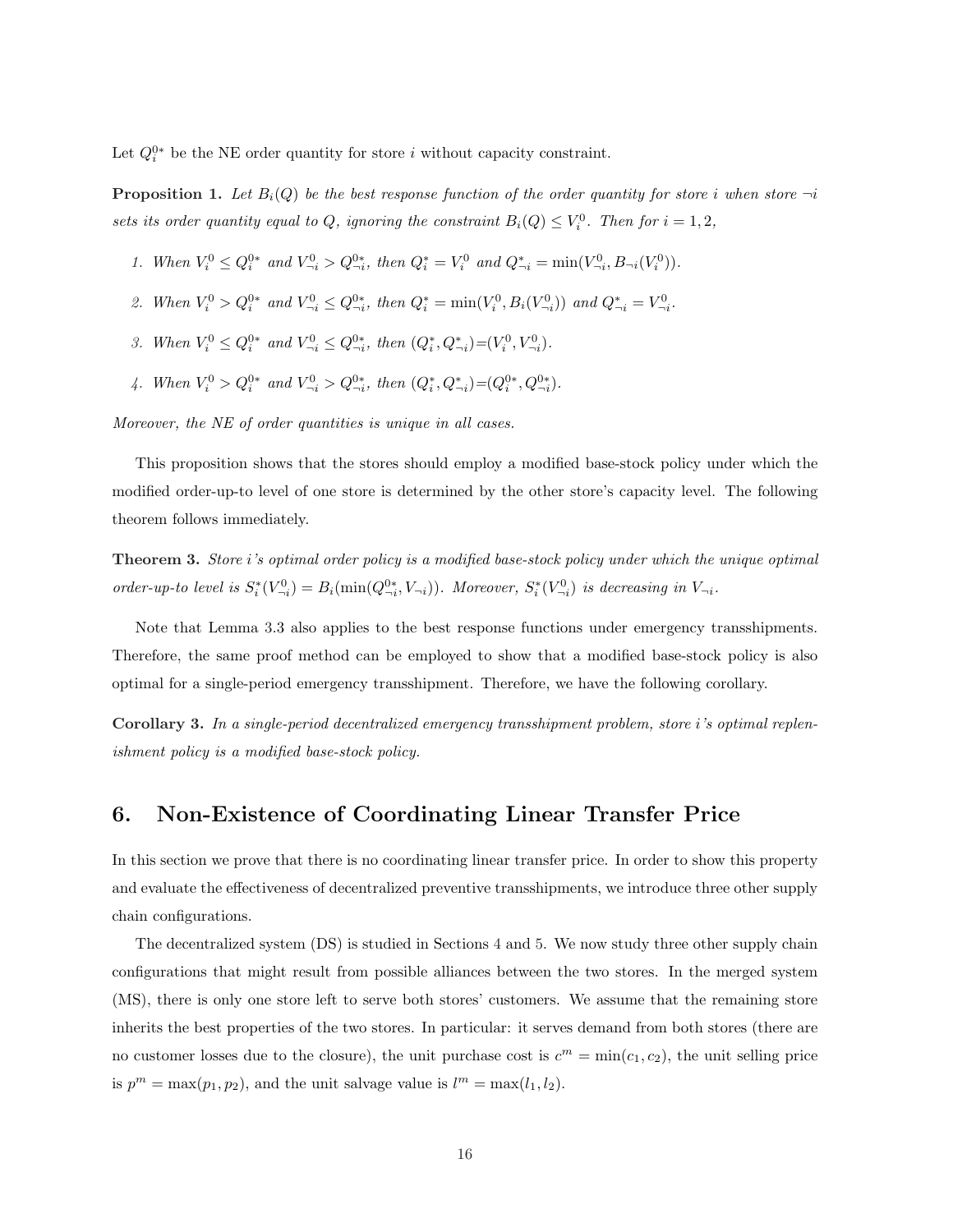The centralized system (CS) is similar to DS except that both order and transshipment decisions are made in a centralized manner to maximize total supply chain profit. In the separate system (SS), transshipments are not allowed. That is,  $x_i \equiv 0$ .

Let  $\pi_i^d$  and  $\pi_i^s$  represent the profit of store *i* over the two subperiods for the DS and SS systems, respectively. Let  $\pi^m$ ,  $\pi^c$ ,  $\pi^d$  and  $\pi^s$  represent the total profit of the two stores over the two subperiods for MS, CS, DS and SS systems, respectively.

We provide formulations for the MS, CS and SS systems in the Appendix.

 $\pi^{m*}$  denotes the optimal profit for the MS system, and similarly for the other systems. Then we have the following proposition.

Proposition 2.  $\mathbb{R}^{m*} \geq \pi^{c*} \geq \pi^{d*} \geq \pi^{s*}$ , that is,  $MS \geq CS \geq DS \geq SS$  in terms of total profit of the system.

2.  $\pi_i^{d*} \geq \pi_i^{s*}, i = 1, 2$ , that is, both stores benefit from DS compared with SS.

Proposition 2 indicates that MS is the best configuration. However, we have ignored the fact that closing one store usually results in a loss of customers. Taking this into consideration, MS may not be better than the other systems. Nevertheless, our MS system is still useful to study since it provides a benchmark for the best results that the system can possibly achieve. The proposition also indicates that participating in transshipment coordination always bring a benefit to both stores.

The next question is whether there exists a transfer price such that the whole supply chain is coordinated. Let  $Q_i^{c*}$  be the optimal order quantity of store i under the CS system and  $I_i$  be the inventory level at the beginning of the second subperiod at store *i*. Suppose that when  $I_i = 0$  and  $I_{\neg i} = Q_{\neg i}^{c*}$ , it is optimal for store  $-i$  to transfer a positive quantity to store i for  $i = 1, 2$  under the CS system. In other words, there is a non-zero probability of the transshipments occurring between the two stores in both directions under the optimal CS system. Under this mild condition, we prove that a CBC transfer policy cannot be optimal in the CS system, and therefore that there is no coordinated transfer price.

**Theorem 4.** When  $I_i = 0$  and  $I_{\neg i} = Q_{\neg i}^{c*}$ , it is optimal for store  $\neg i$  to transfer a positive quantity to store i for  $i = 1, 2$  under the CS system. Then we have

- 1. A CBC transfer policy cannot be optimal in the CS system.
- 2. Let  $\pi^{d*}(p^t)$  be the optimal profit in the DS system with transfer payment equal to  $p^t$ . Then there is no p<sup>t</sup> such that  $\pi^{c*} = \pi^{d*}(p^t)$ .

In contrast to our result, Rudi et al. [31] and Hu et al. [19] show that there may exist transfer prices that coordinate the system under emergency transshipments. Our result differs from theirs because a completepooling policy (defined in Section 4) is optimal under both the centralized and decentralized systems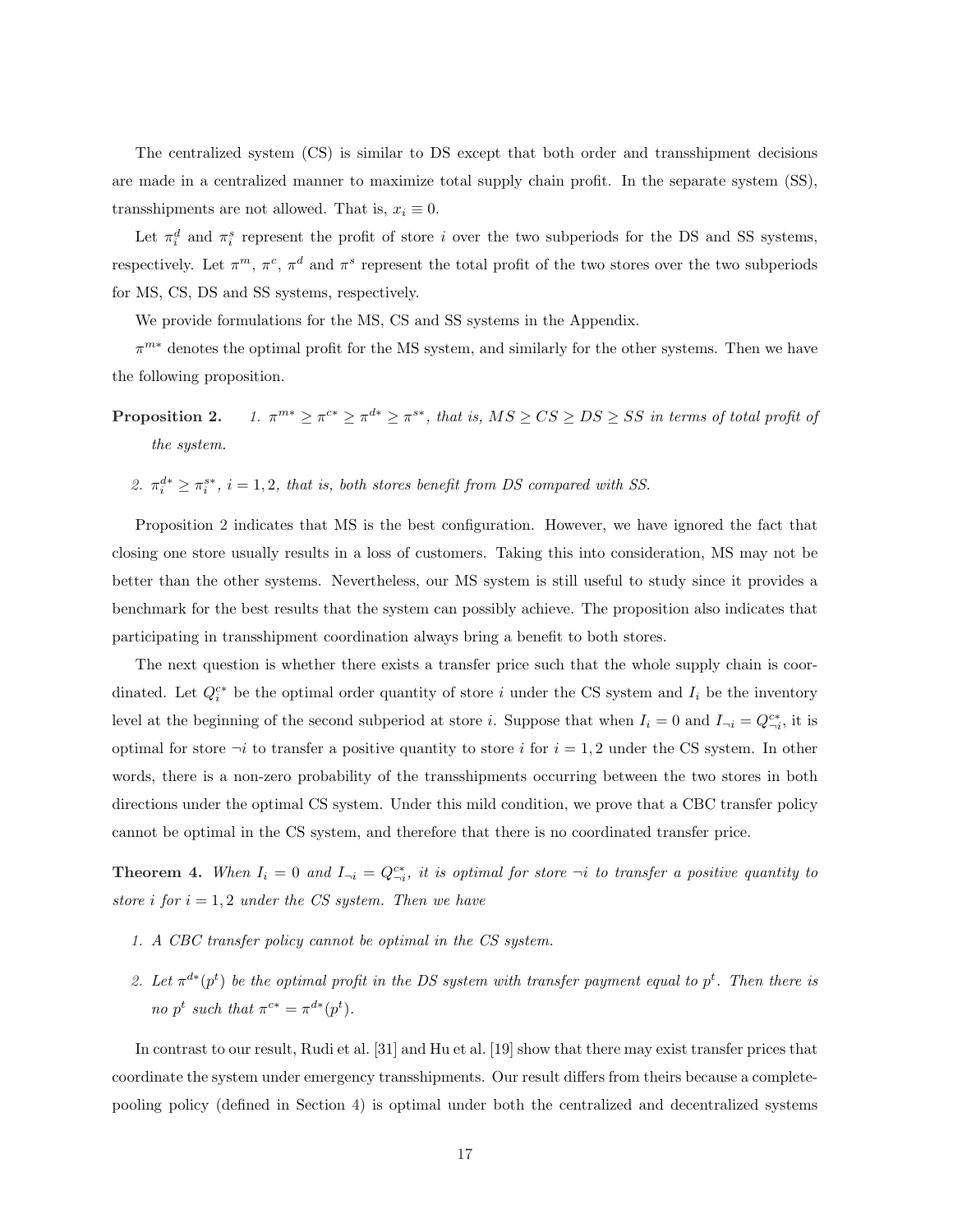for emergency transshipments, making a coordinating transfer price possible. But under preventive transshipments, the optimal transshipment policies are different for the centralized and decentralized systems.

# 7. Numerical Study

In this section, we provide a numerical study to demonstrate several results from the previous sections, as well as to provide additional managerial insights.

We assume that there are two identical stores close to each other. Their demands per day from Monday to Friday are identically and independently normally distributed with mean  $(\mu)$  20 and standard deviation  $(\sigma)$  5. The probability of negative demand can be ignored. Assume that there are four possible time points to have a preventive transshipment: the end of Monday, Tuesday, Wednesday or Thursday. We examine which day is the most beneficial to transship between the two stores. We set the salvage value  $l = 0$ , the purchase cost  $c = 5$  and the transshipment cost  $c^t = 0$ . We consider three types of products, with selling price  $p = 8, 10, 15$ , that represent low-end, middle-end and high-end products, respectively. We want to compare the performance of the MS, CS, DS and SS systems. We calculate the optimal order quantities and profit under different systems. The optimal order quantities for CS and DS are solved numerically; the uniqueness of these solutions is guaranteed by Theorem 2 and Proposition 3.



Figure 3: Relationship between Total Profit and Transfer Price

In Figure 3, we plot the total profit as a function of  $p<sup>t</sup>$  under various control mechanisms. Notice that only  $\pi^{d*}$  is affected by  $p^t$ , the unit transfer payment between the two stores, since the SS system completely ignores the transshipment, and the MS and CS systems is centralized, making the transfer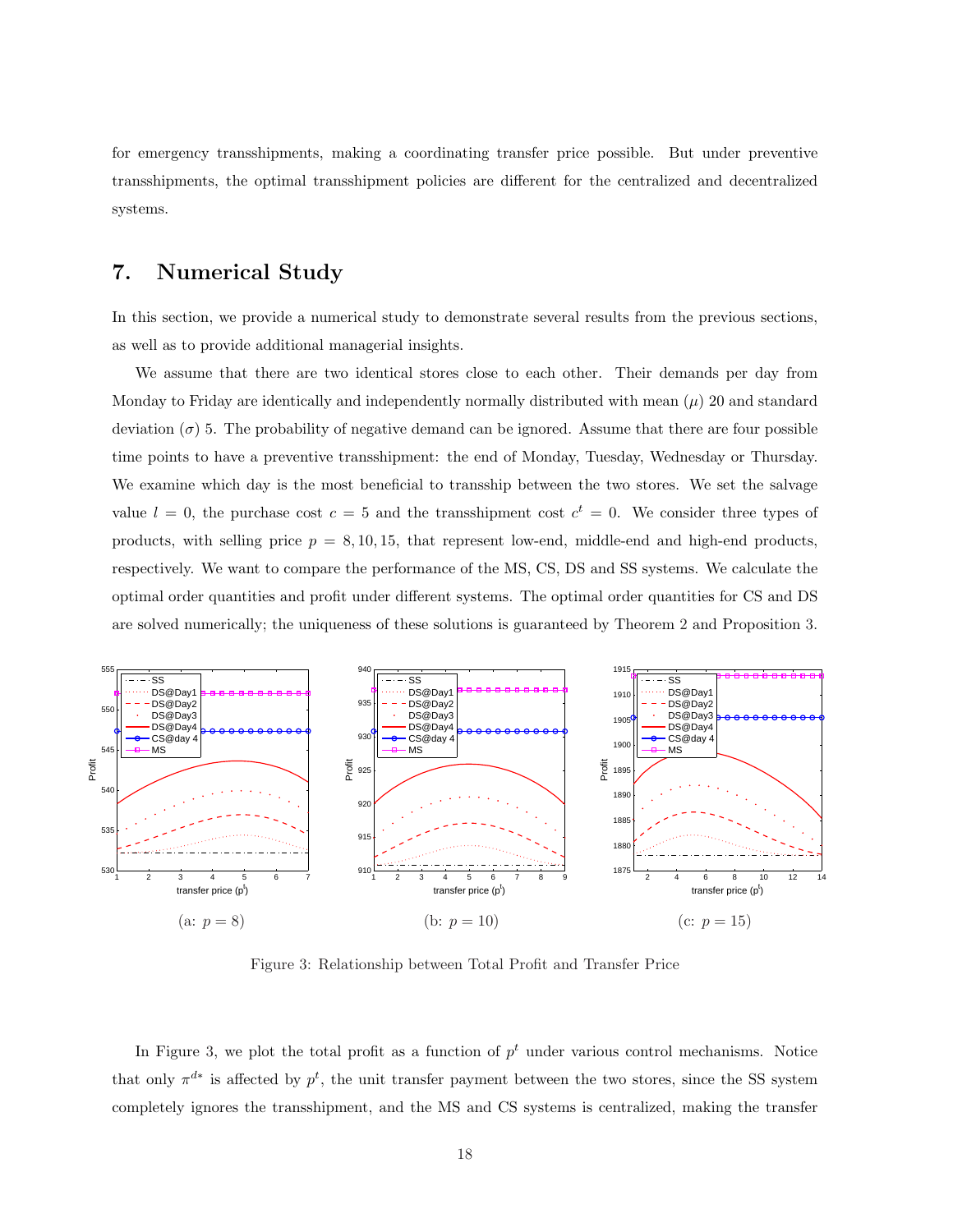payment irrelevant. From Figure 3,  $\pi^{m*} \geq \pi^{c*} \geq \pi^{d*} \geq \pi^{s*}$  for all transfer prices and for all DS transshipment days. In the DS system, transshipment at day 4 outperforms the other three choices. This makes sense in light of a result from Jonsson and Silver [21] that, for an order cycle with H subperiods, the stockout probability is modest at the end of the  $(H-1)$ th period and quite low before the  $(H-1)$ th period when the daily demand mean is well above the daily demand standard deviation. Then the maximum benefit is attained when transshipments are made on day 4, when the stockout probability is modest and the inventory imbalance in the system is the second-greatest (day 5 is the most imbalanced, however it is worthless to transship at the end of the horizon when unsatisfied demand is lost immediately). Therefore, when we compare DS with the other control mechanisms, we assume that transshipments are made on day 4.

It is clear from Figure 3 that the other supply chain configurations all outperform SS. Although the relative improvement of all other control mechanisms compared with the SS system ranges from 1% to 4%, this still represents a substantial improvement since it refers to overall profit rather than only the holding, shortage cost and transshipment gains, which ignore  $(p-c)E[D]$ . After adjusting by  $(p-c)E[D]$ , the improvement ratio increases significantly.



Figure 4: Performance Gap for Total Profit

Let  $\gamma^c = (\pi^{c*} - \pi^{s*})/(\pi^{m*} - \pi^{s*}) \times 100\%$  and  $\gamma^d = (\pi^{d*} - \pi^{s*})/(\pi^{m*} - \pi^{s*}) \times 100\%.$  These ratios indicate how much of the gap between MS and SS can be filled by CS and DS at day 4, respectively. We plot  $\gamma^c$  and  $\gamma^d$  in Figure 4. The figure suggests that CS can close roughly 75% of the performance gap, and DS at day 4 can close roughly 50% of the gap, compared with MS. Compared to MS, CS and DS also have the additional benefit of not paying the extra effort of closing one store and potentially losing customers. As Section 6 indicates, there is no coordinating transfer price in general. Figure 4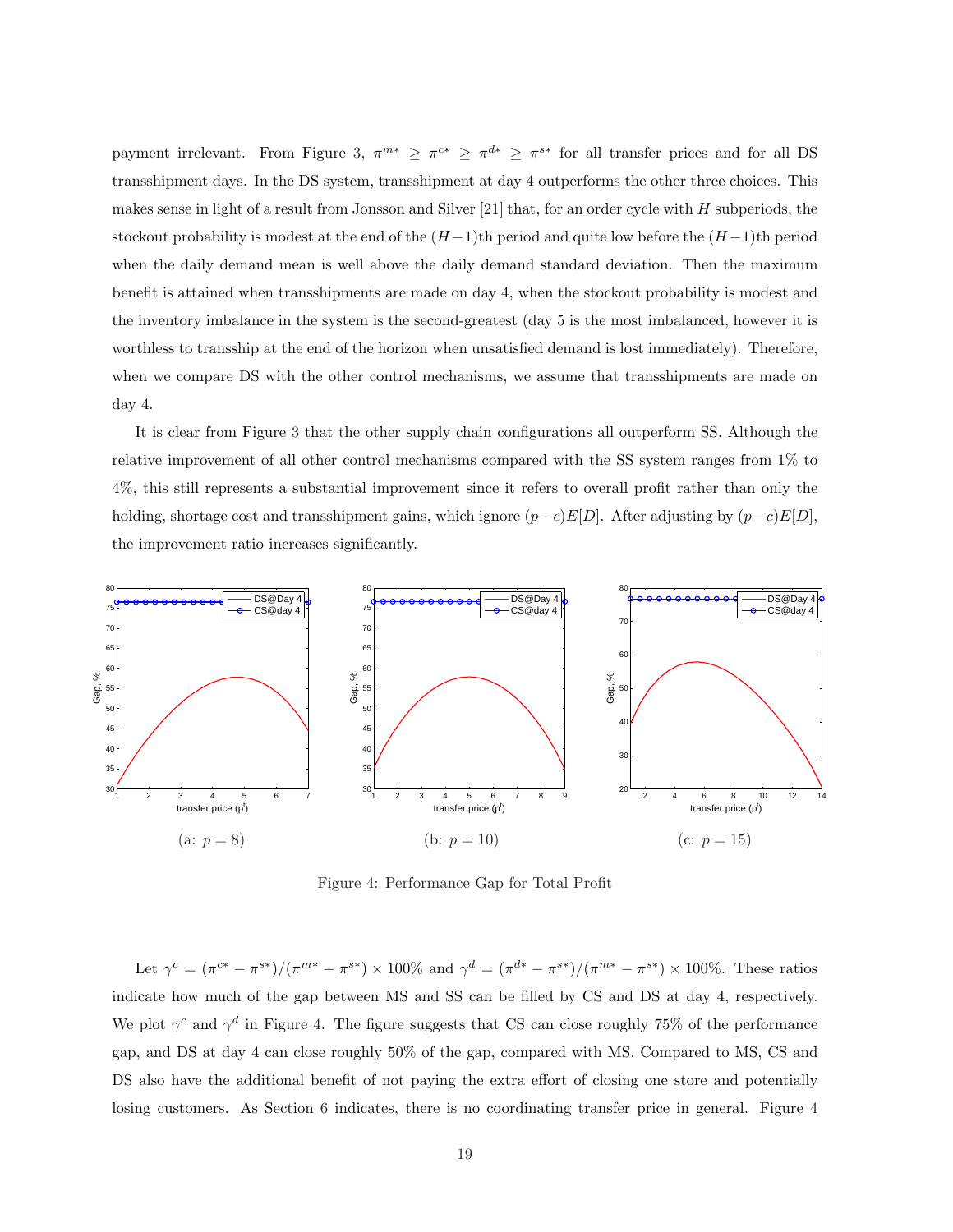shows that DS loses around  $15\% - 20\%$  effectiveness compared with CS when the transfer price is set to maximize the total profit in the decentralized system. Moreover, the optimal transfer price is roughly equal to the purchase cost, regardless of the type of product. The intuition behind this is that the optimal inventory level for the second subperiod at each store (assuming equal purchase costs) would be equal to its corresponding newsboy order-up-to level if each store knew the realization of the demand in the first subperiod in advance. Since preventive transshipments are a tool to mitigate the demand uncertainty in the first subperiod, the transfer price being in the neighborhood of the purchase cost helps to keep the post-transshipment inventory level around the newsboy order-up-to level for the second subperiod. Moreover, small differences between the purchase price and the transfer price creates only a small increase in profit since the curve is relatively flat around its maximum.



Figure 5: Relationship between Optimal Order Quantities and Transfer Price

Figure 5 illustrates the relationship between the sum of the orders at the two stores among various control mechanisms. When the transfer price is 5, where the overall profit is close to optimal for DS, the more profit the control mechanism has, the closer the sum of orders is to the mean demand (200). Usually, the mechanism with higher profit tends to utilize the risk pooling effect more, that is, the demand variance of the system is reduced. This brings the total optimal order quantity closer to the total demand mean. This matches the finding under emergency transshipments by Dong and Rudi [12] and Zhang [38] for normally distributed demand.

In order to verify the insights obtained from Figures 3-5, we performed a more thorough numerical study, whose results are summarized in Table 3. In this study, we generated random instances by drawing p and  $\sigma$  from  $U(6, 20)$  and  $U(0.5, 5)$ , respectively. The values of l, c,  $c<sup>t</sup>$  and  $\mu$  are the same as those from the figures. Moreover, we assume that transshipments occur on day 4. In order to get  $p^{t*}$  for each  $(p, \sigma)$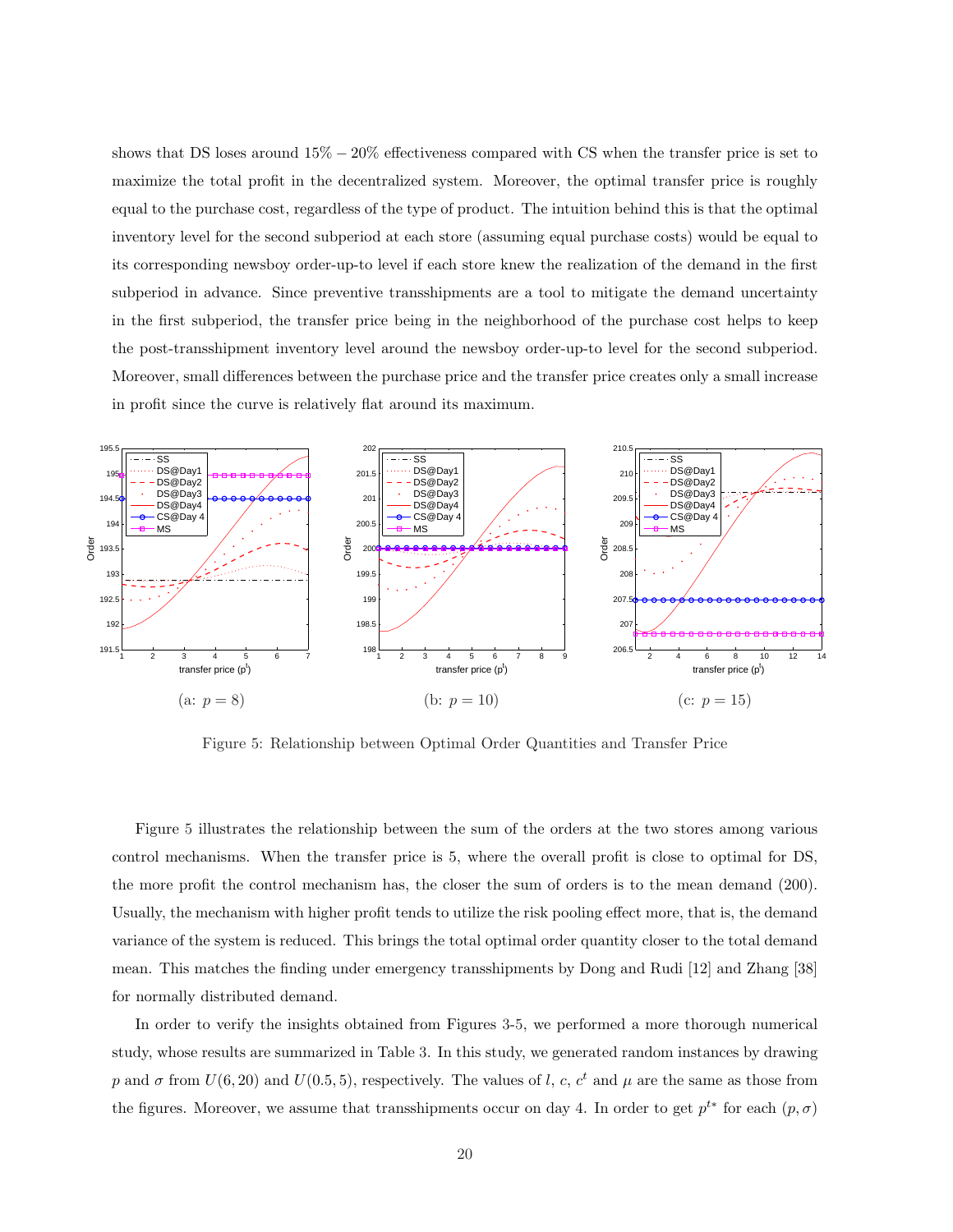pair, we divide  $[c+0.2, p-0.2]$  into 19 intervals with equal lengths. We examine the profit under the DS system for  $p^t$  at the 20 end points of these intervals as well as  $p^t = 5$ . We then pick the  $p^{t*}$  among all 21  $p<sup>t</sup>$  values that leads to the highest profit under the DS system.

From Table 3, we can see that 1)  $p^{t*}$  is close to the purchase cost  $c = 5$ ; 2)  $\gamma^c$  is greater than 70% most of the time; 3)  $\gamma^d$  lies in (54, 58); 4) if  $p < 10$  (i.e., the newsboy ratio is less than 0.5), the total order quantity is smallest for the SS system, then DS, then CS, and largest for DS, and all are less than the total mean demand ( $\mu = 20 \times 2$  stores  $\times 5$  days = 200); and 5) if  $p > 10$ , (i.e., the newsboy ratio is greater than 0.5), the sequence of order quantity magnitudes is the reverse of that in 4) and all are greater than the total demand mean.

Next, we apply linear regression to estimate the impact of p and  $\sigma$  on  $p^{t*}$ ,  $\gamma^c$  and  $\gamma^d$ . We estimate the coefficients in the following regression models: 1)  $p^{t*} = a_1 + b_1p + c_1\sigma$ ; 2)  $\gamma^c = a_2 + b_2p + c_2\sigma$ ; and 3)  $\gamma^d = a_3 + b_3 p + c_3 \sigma$ .

From Table 4, at a 95% significance level, the final regression models are 1)  $p^{t*} = a_1 + b_1 p;$  2)  $\gamma^c = a_2 + c_2\sigma$ ; and 3)  $\gamma^d = a_3 + b_3p + c_3\sigma$ . High  $R^2$ 's indicate that these regression models have good prediction power. We can see that  $p^{t*}$  is solely affected by p; c<sub>1</sub>, the coefficient of  $\sigma$ , is statistically insignificant due to its high p-value in the significance test. Similarly,  $\gamma^c$  is solely affected by  $\sigma$  due to the high p-value of  $b_2$ , the coefficient of p. The linear regression models can be interpreted as follows.  $p^{t*}$  increases in p. Higher p's require higher p<sup>t</sup>'s to encourage transshipments. On the other hand,  $\gamma^c$ increases in  $\sigma$ . A smaller  $\sigma$  results in less imbalance between two stores. Such imbalance would reduce the benefit of transshipments.  $\gamma^d$  is affected by both p and  $\sigma$ . Notice that  $b_3$  is negative. As p has very limited impact on the performance of the CS system, negative  $b_3$  indicates that the gap between decentralized and centralized transshipments increases in  $p$  because stores would be less willing to transship. This is due to the fact that  $b_1 < 1$ , i.e.,  $p^{t*}$  increases at a smaller pace than p.

# 8. Conclusions and Future Directions

We consider a two-store system with preventive transshipments. We show that the optimal order decision for each store is a modified base-stock policy whose base-stock levels are determined by the initial inventory and capacity level at the other store. We also show that there is a dominant transfer policy, and that it takes the form of what we call a control-band conserving (CBC) transfer policy. Although the DS system does not perform as well as the CS system, it still significantly outperforms the SS system and is close to the most optimistic MS system if the transfer price is set close to the purchase cost. For normally distributed demand, the total order quantity in systems with transshipments is closer to the demand mean than those in the SS system, which reflects the risk pooling effect brought about by the transshipments.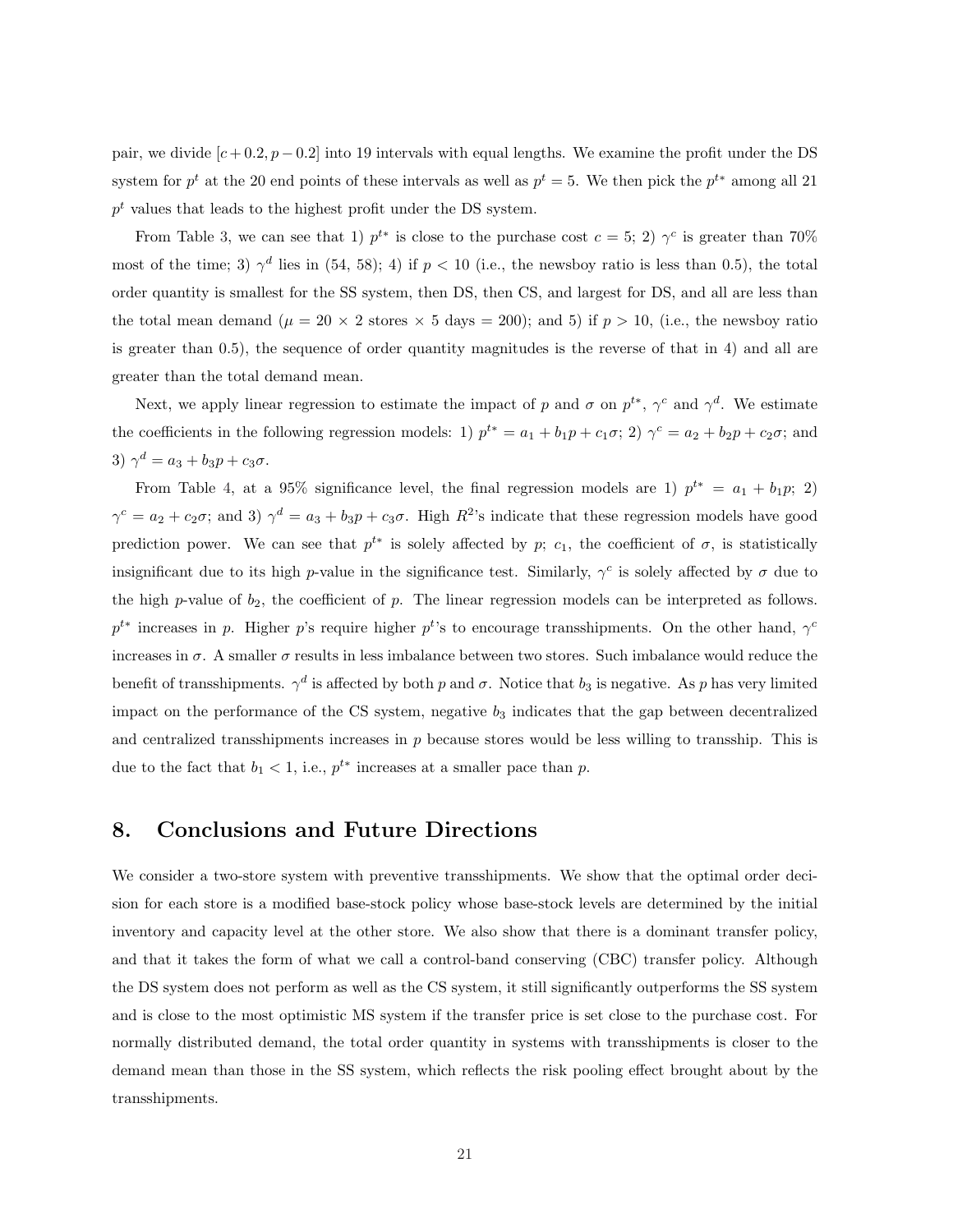|                      | $p \hspace{2em} \sigma$ |                 |                                             |           |           |                         | $p^{t*}\qquad \gamma^c \qquad \gamma^d \qquad Q^{s*}_{1} + Q^{s*}_{2} \quad \  Q^{d*}_{1} + Q^{d*}_{2} \quad \  Q^{c*}_{1} + Q^{c*}_{2} \qquad Q^{m*}$ |               |            |
|----------------------|-------------------------|-----------------|---------------------------------------------|-----------|-----------|-------------------------|--------------------------------------------------------------------------------------------------------------------------------------------------------|---------------|------------|
|                      | 6.58                    | $3.01\,$        | 4.84                                        |           |           |                         | 74.96 57.44 190.53 192.23                                                                                                                              | 192.66 193.30 |            |
|                      | $6.84\,$                | $2.78\,$        | 4.71                                        | 74.91     | 57.51     | 192.34                  | 193.64                                                                                                                                                 | 194.06        | 194.58     |
|                      | 6.88                    | $3.09\,$        | 4.73                                        | 75.13     | 57.55     | 191.65                  | 193.09                                                                                                                                                 | 193.53        | 194.10     |
|                      | 7.11                    | 4.25            | $4.56\,$                                    | 75.55     | 57.51     | 189.83                  | 191.44                                                                                                                                                 | 192.13        | 192.81     |
|                      | 7.17                    | 2.15            | $4.6\,$                                     | 74.43     | 57.33     | 195.02                  | 195.82                                                                                                                                                 | 196.14        | 196.48     |
|                      | 7.23                    | $0.54\,$        | $4.64\,$                                    | 66.89     | 55.45     | 198.78                  | 198.98                                                                                                                                                 | 199.06        | 199.14     |
|                      | $9.39\,$                | $0.6\,$         | $\begin{array}{ c c } \hline 5 \end{array}$ | 68.86     | 55.34     | 199.78                  | 199.82                                                                                                                                                 | 199.83        | 199.84     |
|                      | 10.36                   | 3.94            | $5\degree$                                  | 75.71     | $57.56\,$ | 200.78                  | 200.63                                                                                                                                                 | 200.60        | 200.55     |
|                      | 11.26                   | $3.75\,$        | $5.09\,$                                    | 75.64     | 57.51     | 202.36                  | $201.94\,$                                                                                                                                             | 201.83        | 201.67     |
|                      | 11.66                   | $3.54\,$        | 5.27                                        | 75.56     | 57.46     | 202.85                  | 202.40                                                                                                                                                 | 202.20        | 202.01     |
|                      | 12.23                   | $2.48\,$        | $5\degree$                                  | 74.95     | 57.19     | 202.56                  | 202.07                                                                                                                                                 | 201.98        | 201.81     |
|                      | $12.34\,$               | 3.52            | 5 <sub>5</sub>                              | 75.53     | 57.39     | 203.78                  | 203.05                                                                                                                                                 | 202.93        | 202.67     |
|                      | $12.54\,$               | $3.58\,$        | $5.05\,$                                    | 75.55     | 57.41     | 204.11                  | 203.34                                                                                                                                                 | 203.18        | 202.91     |
|                      | 13.64                   | $3.72\,$        | $5.5\,$                                     | 75.56     | 57.4      | 205.66                  | 204.74                                                                                                                                                 | 204.39        | 204.00     |
|                      | 13.96                   | $0.96\,$        | $5.62\,$                                    | 71.56     | 55.71     | 201.56                  | 201.32                                                                                                                                                 | 201.21        | 201.11     |
|                      | 14.63                   | $4.63\,$        | $5.18\,$                                    | 75.69     | 57.39     | 208.44                  | 206.90                                                                                                                                                 | 206.54        | 205.97     |
|                      | $14.73\,$               | $1.16\,$        | $5.22\,$                                    | 72.4      | 56.02     | 202.15                  | 201.76                                                                                                                                                 | 201.67        | 201.52     |
|                      | 15.28                   | 1.61            | $5.41\,$                                    | 73.6      | 56.54     | 203.22                  | 202.66                                                                                                                                                 | 202.49        | 202.28     |
|                      | $15.56\,$               | 1.95            | 5.5                                         | 74.17     | 56.79     | 204.04                  | 203.35                                                                                                                                                 | 203.13        | 202.86     |
|                      | 15.56                   | $4.11\,$        | $5.51\,$                                    | 75.6      | 57.38     | 208.54                  | 207.07                                                                                                                                                 | 206.61        | 206.04     |
|                      | $15.71\,$               | 4.59            | $5.56\,$                                    | 75.66     | 57.41     | 209.69                  | 208.05                                                                                                                                                 | 207.51        | 206.85     |
|                      | 15.77                   | $5\phantom{.0}$ | $5.58\,$                                    | 75.64     | 57.4      | 210.63                  | 208.84                                                                                                                                                 | 208.25        | 207.52     |
|                      | $15.89\,$               | 1.5             | $5.62\,$                                    | 73.31     | 56.39     | 203.24                  | 202.70                                                                                                                                                 | 202.51        | 202.29     |
|                      | 15.96                   | 1.29            | $5.65\,$                                    | 72.7      | 56.12     | 202.81                  | 202.34                                                                                                                                                 | 202.17        | 201.98     |
|                      | 16.12                   | 4.69            | 5.7                                         | 75.65     |           | 57.38 210.40            | 208.68                                                                                                                                                 | 208.06        | 207.35     |
|                      | 16.45                   | 4.64            |                                             |           |           | 5.82 75.64 57.36 210.63 | 208.90                                                                                                                                                 | 208.24        | 207.52     |
|                      | 17.12                   | $3.54\,$        | $6.05\,$                                    | $75.34\,$ | $57.16\,$ | $208.66\,$              | 207.29                                                                                                                                                 | 206.71        | 206.12     |
|                      | $19.05\,$               | $3.11\,$        | $5.8\,$                                     | $75.02\,$ | 57.06     | $\boldsymbol{208.85}$   | 207.33                                                                                                                                                 |               | 206.26     |
|                      | 19.63                   | 0.96            | 5.97                                        | 70.63     | $54.98\,$ | 202.83                  | 202.35                                                                                                                                                 | 202.19        | 202.00     |
|                      | 19.93                   | $2.25\,$        | 6.06                                        | 74.22     | $56.67\,$ | 206.77                  | $\hphantom{0}205.64$                                                                                                                                   | 205.24        | $204.79\,$ |
| Mean                 |                         |                 | $5.31\,$                                    | $74.20\,$ | $56.93\,$ |                         |                                                                                                                                                        |               |            |
| $\operatorname{Std}$ |                         |                 | 0.44                                        | $2.19\,$  | $0.76\,$  |                         |                                                                                                                                                        |               |            |
| Max                  |                         |                 | 6.06                                        | 75.71     | 57.56     |                         |                                                                                                                                                        |               |            |
| $\rm{Min}$           |                         |                 | 4.56                                        | 66.89     | 54.98     |                         |                                                                                                                                                        |               |            |

Table 3: Results of Extended Numerical Study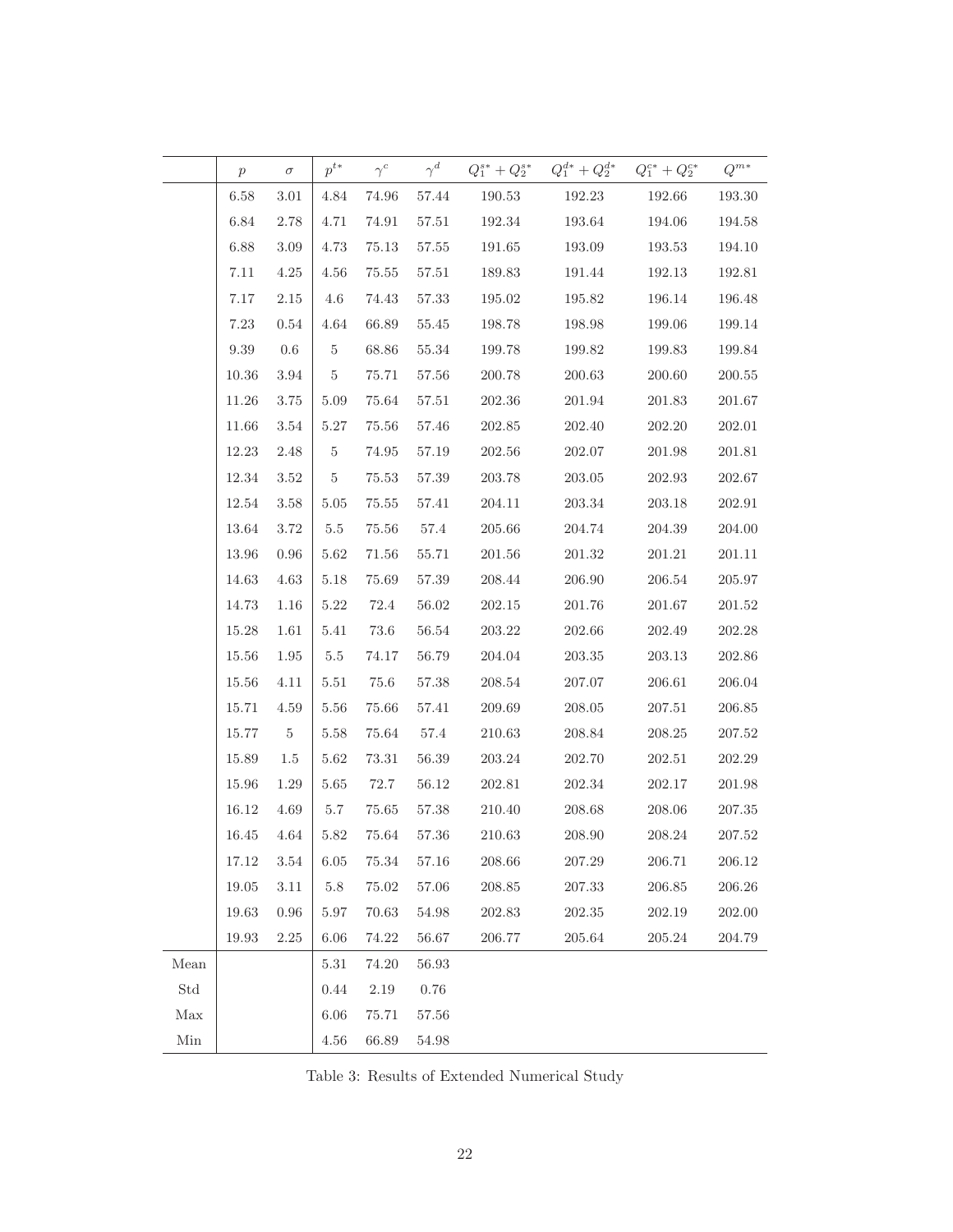|                | $n^{t*}$ |                |                | $\gamma^c$     |                 |                | $\gamma^a$ |                  |        |
|----------------|----------|----------------|----------------|----------------|-----------------|----------------|------------|------------------|--------|
| coefficient    | $a_1$    | b <sub>1</sub> | c <sub>1</sub> | a <sub>2</sub> | $b_2$           | c <sub>2</sub> | $a_3$      | $b_3$            | $c_3$  |
| value          | 3.9310   | 0.1043         | $-0.0008*$     |                | 69.9113 0.0276* | $1.3546$       | 56.1794    | $-0.0495$ 0.4833 |        |
| $p$ -value     | 0.0000   | 0.0000         | 0.9692         | 0.0000         | 0.6259          | 0.0000         | 0.0000     | 0.0046           | 0.0000 |
| $\mathbb{R}^2$ |          | 0.88           |                |                | 0.72            |                |            | 0.80             |        |

\*Statistically insignificant

Table 4: Linear Regression Result

In this paper, we show that the inventory control policies are similar between preventive and emergency transshipments since complete pooling is a degenerate CBC policy, and a modified base-stock policy is optimal for both types of transshipments. The complexity of the control mechanisms is similar between emergency and preventive transshipments. In contrast, preventive transshipments provide more benefit and flexibility to the whole supply chain when the transshipment timing is allowed to be tuned.

However, we show that there is no coordinating linear transfer price under preventive transshipments. The gap between the CS and DS systems leaves room for M&A activities to improve the performance of the whole supply chain. For retailers who want to keep their independence while still seeking opportunities to improve their supply chain performance, it is necessary to explore other coordination mechanisms within strategic alliances so that they are not at a disadvantage compared to companies choosing M&A.

Transshipments can not only help firms cope with demand uncertainty but can also help mitigate supply uncertainty. Snyder and Shen [32] study the impact of inventory allocation in several supply chain configurations with supply disruptions. They show that supply uncertainty often results in properties that are opposite to those under demand uncertainty. It is worthwhile to investigate whether there is also a mirror-image effect between demand and supply uncertainty under preventive transshipments.

# Acknowledgments

The authors wish to acknowledge an anonymous AE and two anonymous referees for their valuable comments that improved this paper considerably. This research is supported in part by NSF grant CMMI-0726822. This support is gratefully acknowledged.

# References

[1] R. Anupindi, Y. Bassok, and E. Zemel. A general framework for the study of decentralized distribution systems. Manufacturing & Service Operations Management, 3(4):349–368, 2001.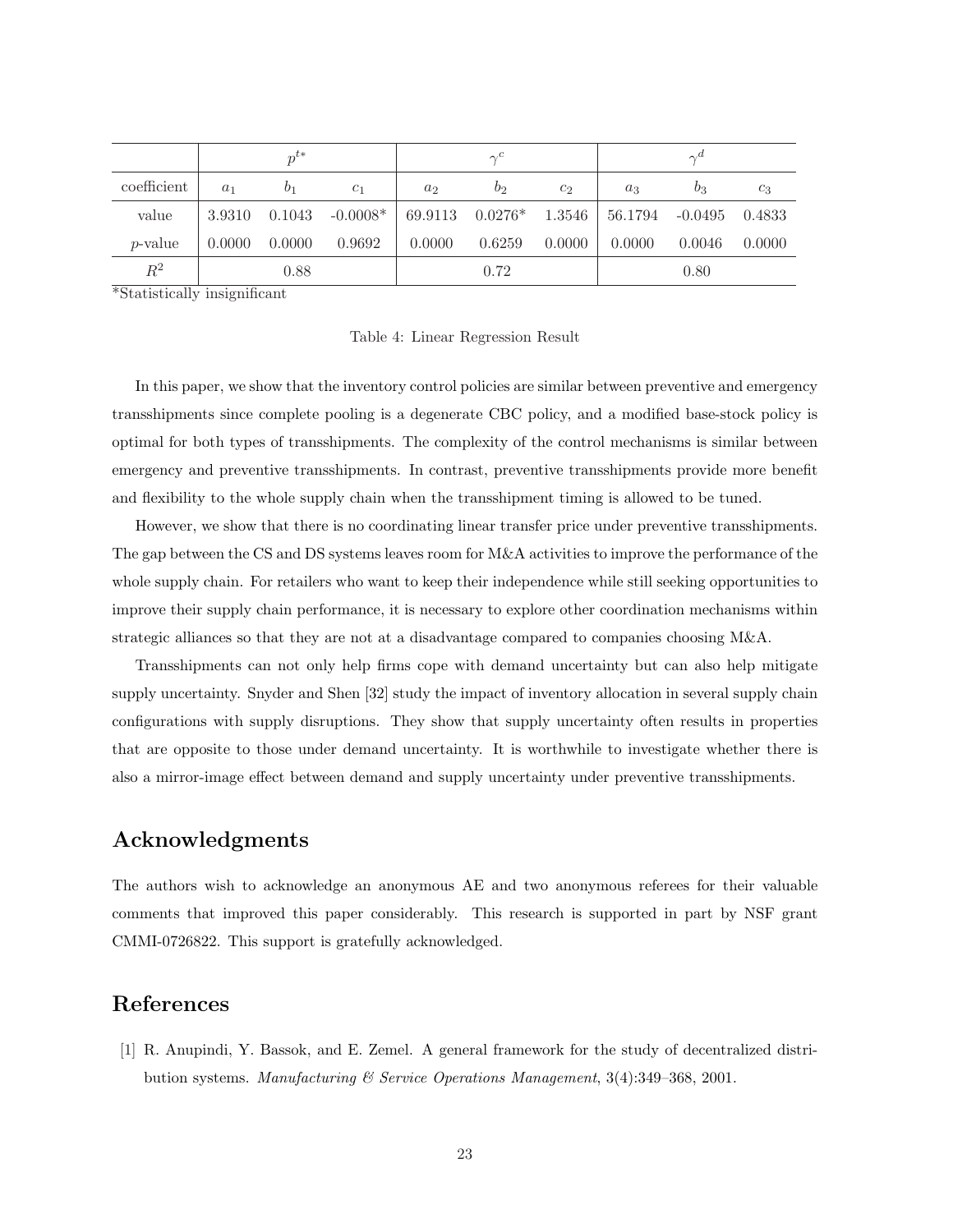- [2] T. Archibald, S. A. E. Sassen, and L. C. Thomas. An optimal policy for a two depot inventory problem with stock transfer. Management Science, 43(2):173–183, February 1997.
- [3] S. Axaster. Modelling emergency lateral transshipments in inventory systems. Management Science, 36(11):1329–1338, November 1990.
- [4] S. Axaster. A new decision rule for lateral transshipments in inventory systems. Management Science, 49:1168–1179, 2003.
- [5] D. Burke and L. Shine. Buying binge. Fortune, 155(8):113–118, April 2007.
- [6] G. P. Cachon and S. Netessine. Game theory in supply chain analysis. In D. Simchi-Levi, S. D. Wu, and Z.-J. Shen, editors, Handbook of Quantitative Supply Chain Analysis: Modeling in the E-Business Era, chapter Game Theory in Supply Chain Analysis, pages 13–65. Kluwer Academic Publishers, 2004.
- [7] J. Chod and N. Rudi. Strategic investments, trading, and pricing under forecast updating. Management Science, 52(12):1913–1929, 2006.
- [8] N. Comez, K. E. Stecke, and M. Cakanyildirim. Virtual pooling considering transshipment lead time. Technical report, The University of Texas at Dallas, 2006.
- [9] N. Comez, K. E. Stecke, and M. Cakanyildirim. Optimal transshipments and orders: A tale of two competing retailers. Technical report, The University of Texas at Dallas, 2007.
- [10] C. Das. Supply and redistribution rules for two-location inventory systems: One-period analysis. Management Science, 21(7):765–776, 1975.
- [11] M. R. della Cava. Gambling on the flu: The vaccine shortage. USA Today, October 2004.
- [12] L. Dong and N. Rudi. Who benefits from transshipment? Exogenous vs. endogenous wholesale prices. Management Science, 50(5):645–657, May 2004.
- [13] D. Fudenberg and J. Tirole. *Game Theory*. The MIT Press, 1991.
- [14] J. Grahovac and A. Chakravarty. Sharing and lateral transshipment of inventory in a supply chain with expensive low-demand items. *Management Science*,  $47(4)$ :579–594, April 2001.
- [15] D. Granot and G. Sosic. A three-stage model for a decentralized distribution system of retailers. Operations Research, 51(5):771–784, September-October 2003.
- [16] R. Güllü, G.-J. van Houtum, F. Sargut, and N. Erkip. Analysis of a decentralized supply chain under partial cooperation. Manufacturing & Service Operations Management, 7(3):229–247, Summer 2005.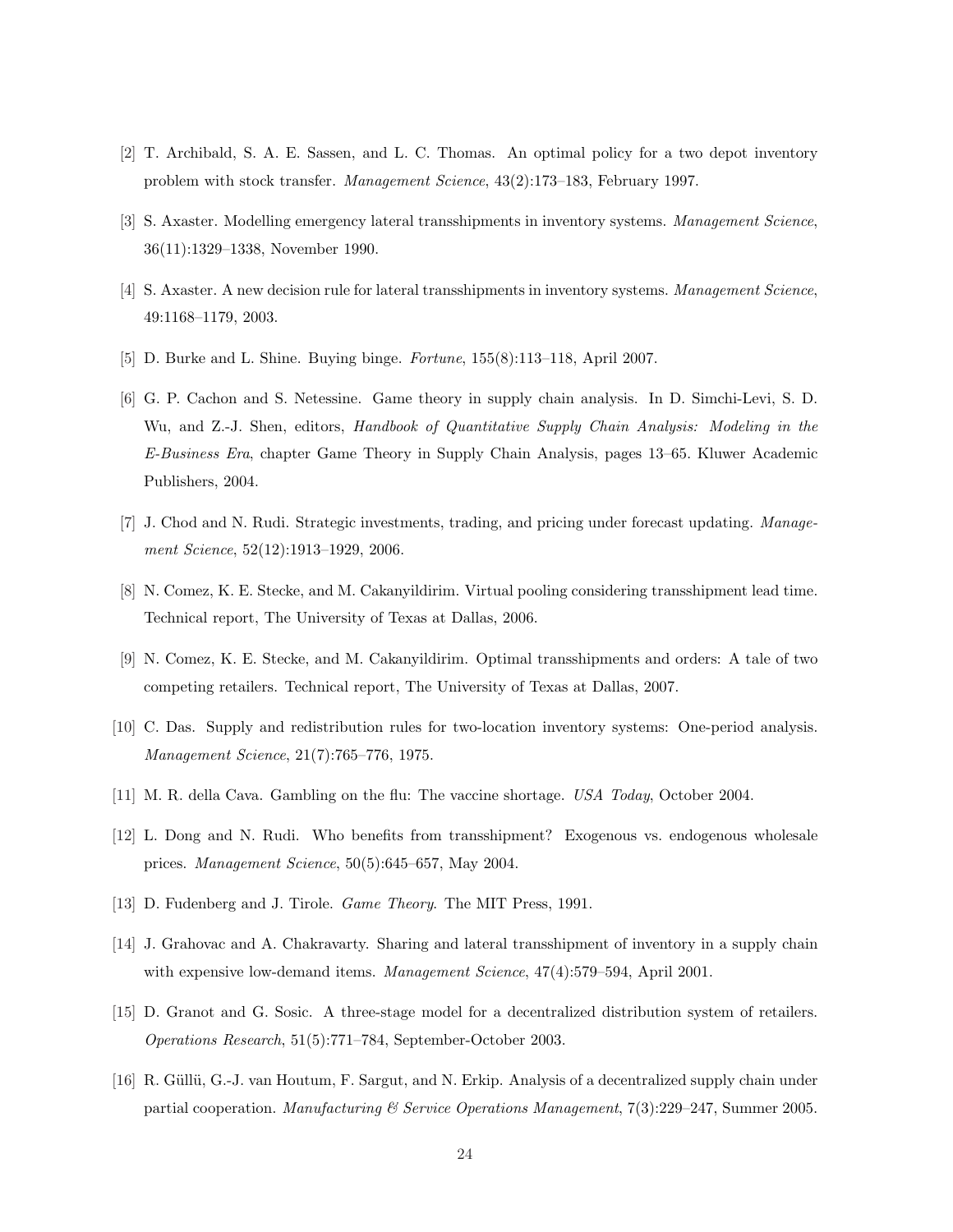- [17] Y. T. Herer and A. Rashit. Lateral stock transshipments in a two-location inventory system with fixed and joint replenishment costs. Naval Research Logistics, 46(5):525–547, 1999.
- [18] Y. T. Herer, M. Tzur, and E. Yucesan. The multilocation transshipment problem. IIE Transactions, 38(3):185–200, 2006.
- [19] X. Hu, I. Duenyas, and R. Kapuscinski. Existence of coordinating transshipment prices in a twolocation inventory model. Management Science, 53(8):1289–1302, August 2007.
- [20] X. Hu, I. Duenyas, and R. Kapuscinski. Optimal joint inventory and transshipment control under uncertain capacity. Operations Research, 56(4):881–897, 2008.
- [21] H. Jonsson and E. Silver. Analysis of a two-echelon inventory control system with complete redistribution. Management Science, 33(2):215–227, February 1987.
- [22] U. S. Karmarkar. The multiperiod multilocation inventory problem. *Operations Research*, 29(2): 215–228, 1981.
- [23] P. Kouvelis and M. A. Lariviere. Decentralizing cross-functional decisions: Coordination through internal markets. Management Science, 46(8):1049–1058, 2000.
- [24] A. Kukreja, C. P. Schmidt, and D. M. Miller. Stocking decisions for low-usage items in a multilocation inventory system. Management Science, 47(10):1371–1383, October 2001.
- [25] H. Lee and S. Whang. The impact of the secondary market on the supply chain. Management Science, 48(6):719–731, 2002.
- [26] H. L. Lee. A multi-echelon inventory model for repairable items with emergency lateral transshipments. Management Science, 33(10):1302–1316, 1987.
- [27] S. Netessine and N. Rudi. Centralized and competitive inventory models with demand substitution. Operations research, 51(2):329–335, April 2003.
- [28] E. L. Plambeck and T. A. Taylor. Sell the plant? the impact of contract manufacturing on innovation, capacity, and profitability. Management Science, 51(1):133–150, 2005.
- [29] L. W. Robinson. Optimal and approximate policies in multiperiod, multilocation inventory models with transshipments. Operations Research, 38(2):278–296, March-April 1990.
- [30] R. Rubin. Imports may boost USA's flu shot doses. USA Today, October 2004.
- [31] N. Rudi, S. Kapur, and D. F. Pyke. A two-location inventory model with transshipment and local decision making. Management Science, 47(12):1668–1680, December 2001.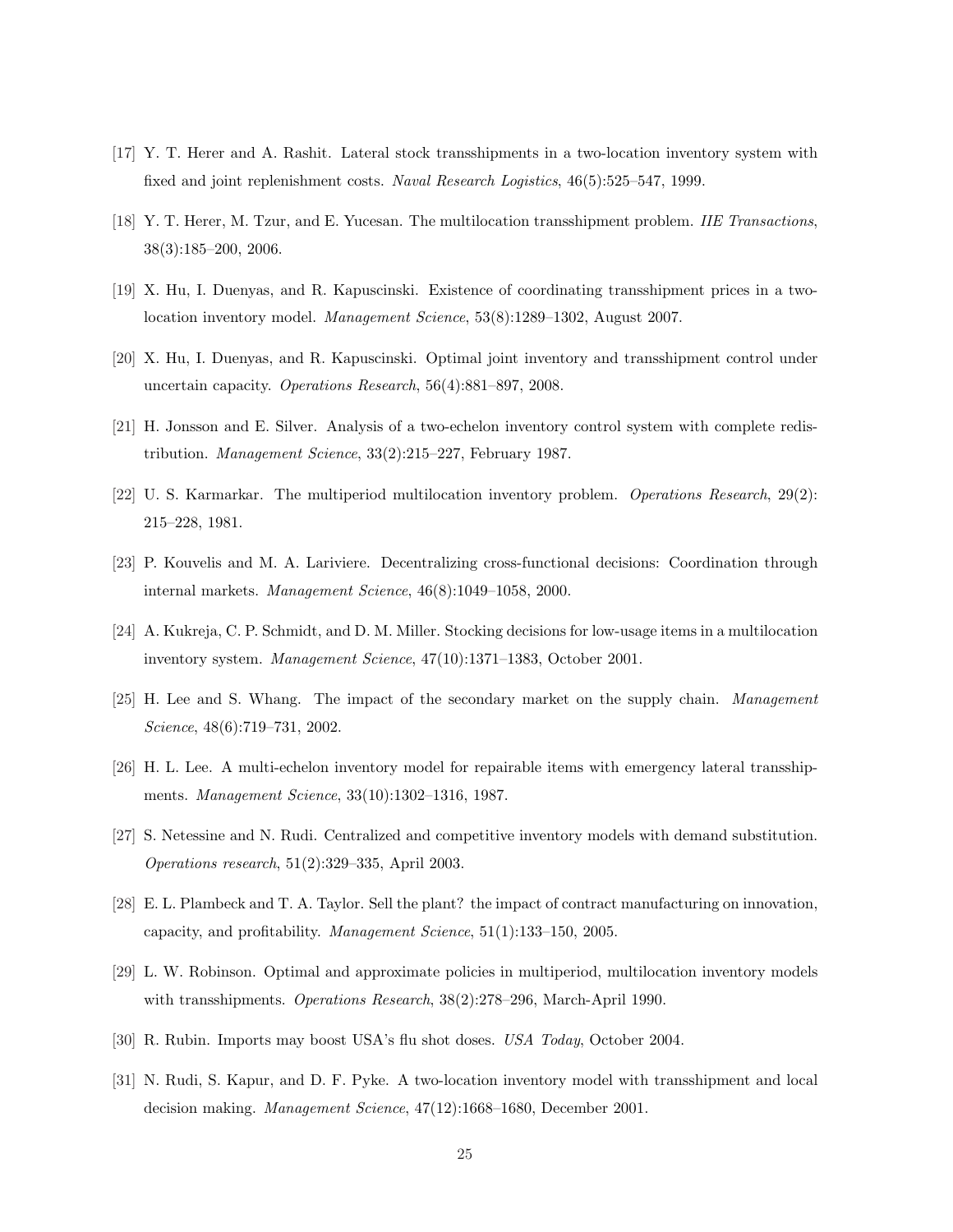- [32] L. V. Snyder and Z.-J. M. Shen. Supply and demand uncertainty in multi-echelon supply chains. Technical report, Lehigh University, 2006.
- [33] G. Sosic. Transshipment of inventories among retailers: Myopic vs. farsighted stability. Management Science, 52(10):1493–1508, October 2006.
- [34] G. Tagaras. Effects of pooling on the optimization and service levels of two-location inventory systems. IIE Transactions, 21(3):250–257, September 1989.
- [35] G. Tagaras. Pooling in multi-location periodic inventory distribution systems. Omega, 27(1):39–59, February 1999.
- [36] G. Tagaras and M. Cohen. Pooling in two-location inventory systems with non-negligible replenishment lead times. Management Science, 38(8):1067–1083, August 1992.
- [37] K. E. Wee and M. Dada. Optimal policies for transshipping inventory in a retailer network. Management Science, 51(10):1519–1533, October 2005.
- [38] J. Zhang. Transshipment and its impact on supply chain members' performance. Management Science, 51(10):1534–1539, October 2005.
- [39] H. Zhao, V. Deshpande, and J. K. Ryan. Inventory sharing and rationing in decentralized dealer networks. Management Science, 51(4):531–547, April 2005.
- [40] H. Zhao, V. Deshpande, and J. K. Ryan. Emergency transshipment in decentralized dealer networks: When to send and accept transshipment requests. Naval Research Logistics, 53(6):547 – 567, 2006.
- [41] X. Zhao and D. Atkins. Transshipment between competing retailers. IIE Transactions, 41(8):665 676, August 2009.
- [42] P. H. Zipkin. Foundations of Inventory Management. McGraw-Hill, New York, 2000.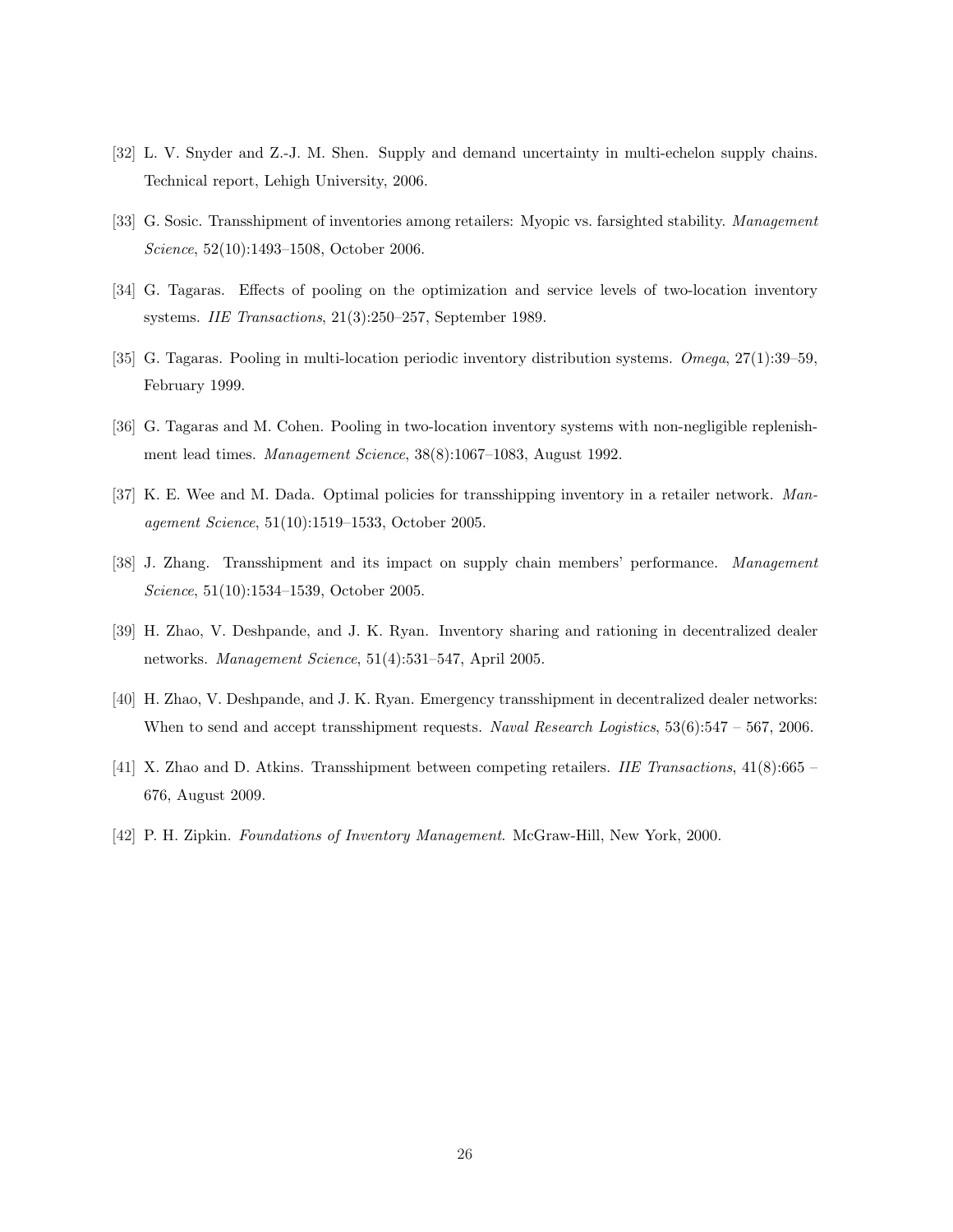# 9. Appendix

## 9.1 Formulation of MS, CS and SS

In the MS system, the two stores are merged into one store. There is no transshipment involved. We assumed that the cost [revenue] parameters take the minimum [maximum] value of the two stores, and that there are no customers lost due to the merger. Based on these optimistic assumptions, we can formulate the whole problem as a newsboy model.

$$
\pi^m(Q^m) = p^m E[\min(Q^m, \sum_{i,j} D_i^j)] + l^m E[(Q^m - \sum_{i,j} D_i^j))^+] - c^m Q^m
$$

The convolution  $F_1 \circ F_2 \circ G_1 \circ G_2$  is the cdf of  $\sum_{i,j} D_i^j$ . We have

$$
Q^{m*} = (F_1 \circ F_2 \circ G_1 \circ G_2)^{-1} \left( \frac{p^m - c^m}{p^m - l^m} \right)
$$
 (9)

$$
\pi^{m*} = \pi^m(Q^{m*}) \tag{10}
$$

For the SS system, there is also no transshipment involved since each store operates separately. We can model SS as two separate newsboy problems. The profit for store  $i$  follows

$$
\pi_i^s(Q_i^s) = p_i E[\min(Q_i^s, \sum_j D_i^j)] + l_i E[(Q_i^s - \sum_j D_i^j))^+] - c_i Q_i^s
$$

Then we have

$$
Q_i^{s*} = (F_i \circ G_i)^{-1} \left( \frac{p_i - c_i}{p_i - l_i} \right)
$$
\n
$$
(11)
$$

$$
\pi_i^{s*} = \pi_i^s(Q_i^{s*}) \tag{12}
$$

$$
\pi^{s*} = \pi_1^{s*} + \pi_2^{s*} \tag{13}
$$

For the CS system, both transshipment and order decisions are centrally planned. If excess demand in the first subperiod is lost, we have the following formulation.

$$
\pi^{c1}(Q_1^c, Q_2^c) = E[p_1 \min(Q_1^c, D_1^1) + p_2 \min(Q_2^c, D_2^1)] - c_1 Q_1^c - c_2 Q_2^c
$$
\n
$$
+ E[\pi^{c2}([Q_1^c - D_1^1]^+, [Q_2^c - D_2^1]^+)]
$$
\n(14)

$$
(Q_1^{c*}, Q_2^{c*}) = \arg \max \pi^{c1}(Q_1^c, Q_2^c) \tag{15}
$$

$$
\pi^{c*} = \pi^{c1}(Q_1^{c*}, Q_2^{c*}) \tag{16}
$$

where

$$
\pi^{c2}(I_1, I_2) = \pi^{c2}(z^*(I_1, I_2), I_1, I_2) \tag{17}
$$

$$
z^*(I_1, I_2) = \arg \max_{-I_2^+ \le z \le I_1^+} \pi^{c2}(z, I_1, I_2)
$$
\n(18)

$$
\pi^{c2}(z, I_1, I_2) = E[p_1 \min(I_1 - z, D_1^2) + l_1(I_1 - z - D_1^2)^+]
$$
  
+
$$
E[p_2 \min(I_2 + z, D_2^2) + l_2(I_2 + z - D_2^2)^+] - c^t |z|
$$
(19)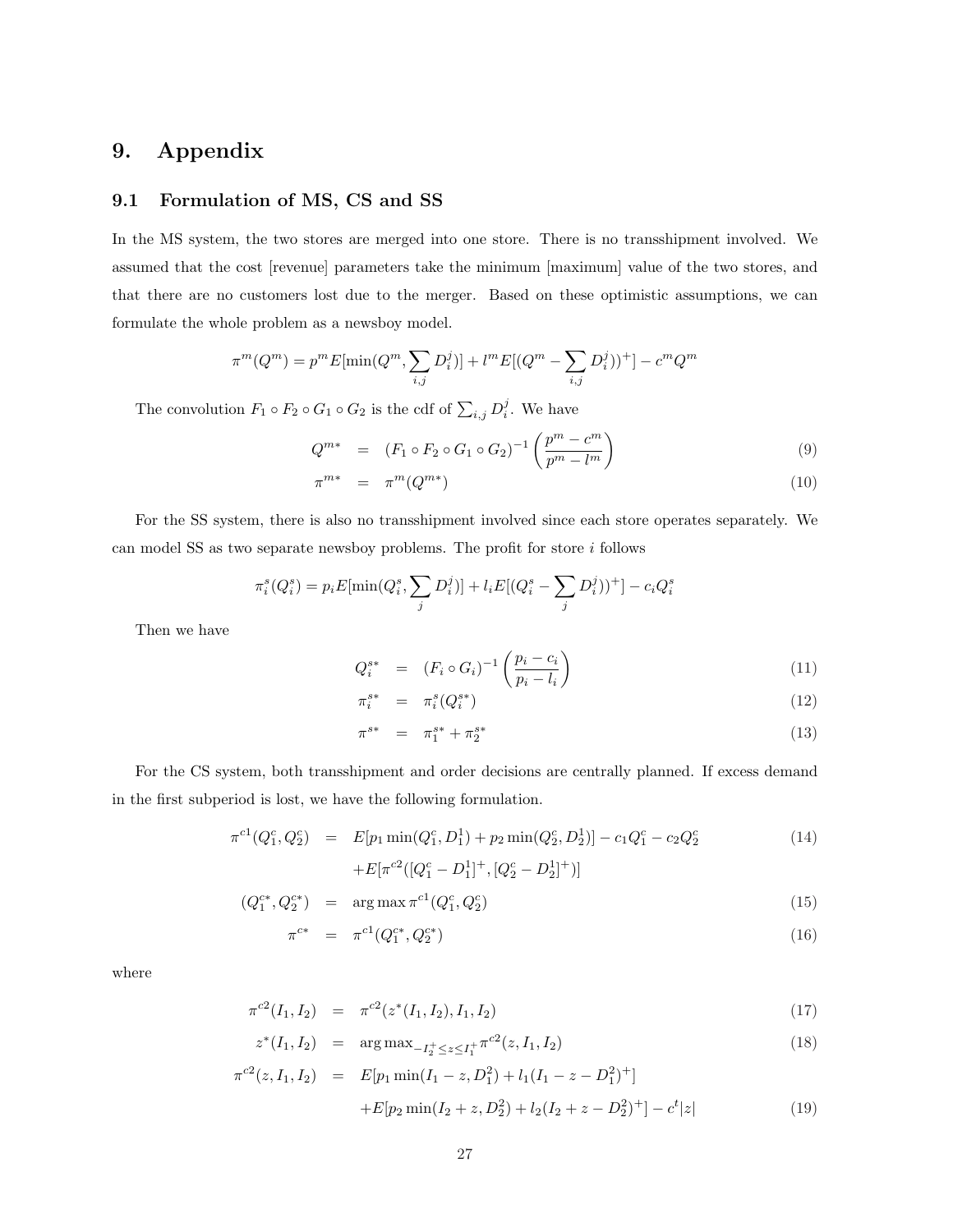The first line in (14) represents the profit in the first subperiod. The second line represents the expected profit in the second subperiod over all possible  $(D_1^1, D_2^1)$  when both stores choose the optimal transshipment amount. By dropping the  $+$  in the second line of  $(14)$  and keeping the rest of  $(14)$  to  $(19)$ unchanged, we obtain the formulation for the backorder case.

Our formulation of the CS system is consistent with that of Das [10] except that Das assumes that the transshipment cost function is convex and differentiable everywhere. Das points out that  $-I_2^+ \le z \le I_1^+$ is a nonconvex set in the backorder case. For the lost-sales case, although  $\pi^{c2}(I_1, I_2)$  is concave for  $(I_1, I_2) \in R_+^2$ , its concavity is not preserved when we take the expectation  $E[\pi^{c2}([Q_1^c - D_1^1]^+, [Q_2^c - D_2^1]^+]$ . Hence, he introduces additional assumptions on the transshipment cost function, such as requiring it to be subadditive or to have a sufficiently large derivative, to show that  $\pi^{c1}(Q_1^c, Q_2^c)$  is concave in the backorder case.

Given these complications, we consider a special case for the decentralized system: We prove that if the two stores are identical and there is no transshipment cost,  $\pi^{c1}(Q_1^c, Q_2^c)$  is concave in  $(Q_1^c, Q_2^c)$ .

**Proposition 3.** Suppose the two stores are identical and the transshipment cost is zero; that is,  $p =$  $p_1 = p_2, c = c_1 = c_2, l = l_1 = l_2$ , the distribution of  $D_i^j$  is equal to that of  $D_{-i}^j$ , and  $c^t = 0$ . Then in the lost-sales case, we have

1.  $z^*(I_1, I_2) = \frac{I_1 - I_2}{2}$  is a unique optimal transshipment quantity. 2.  $\pi^{c1}(Q_1^c, Q_2^c)$  in (14) is strictly concave in  $(Q_1^c, Q_2^c)$ .

Proposition 3.1 says that the optimal transfer policy in the centralized system with two identical stores and no transshipment cost is for the two stores to evenly split their total on-hand inventory at the end of the first subperiod. This is different from the BSC policy introduced by Das since we imposed different assumptions on the transshipment cost function. Proposition 3.2 guarantees that the local maximizer is the global maximizer. This property helps us to carry out numerical comparisons between the CS and DS systems in Section 7.

The identical-stores requirement is only limited to Proposition 3.

## 9.2 Backorders

If we assume that unmet demands at the end of the first subperiod are backorderd instead of lost, Theorem 1 is not affected: a CBC transfer policy is still dominant in the backorder case. In this case, areas  $A_1$  and  $A_2$  in Figure 1 are not bounded by  $I_1, I_2 \geq 0$ . The total profit of store 1, as a function of store 1's order quantity and store 2's proposed transshipment quantity, is given by

$$
\tilde{\pi}^{BO,1}(Q, x_2) = (p - c)Q - pE[(Q - D^1)^+] + E[\pi^2(Q - D^1, x_2)]
$$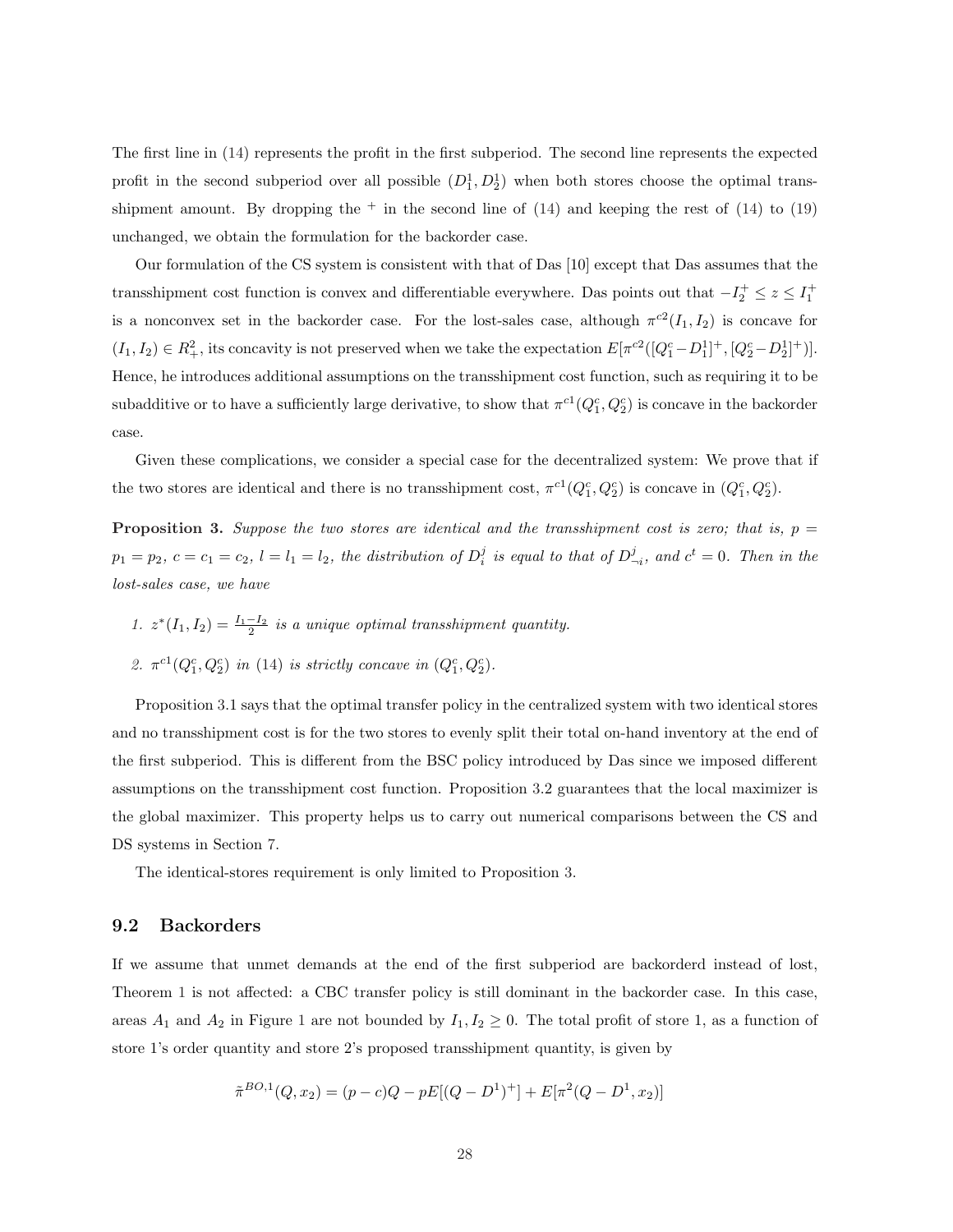This expression is identical to (5), except that  $(Q - D^1)^+$  is replaced with  $Q - D^1$  in the last term since the second-subperiod starting inventory may be negative. The value of  $\pi^2(I, x_2)$  is given in (4) for  $I \geq 0$ . For  $I < 0$ , we have:

$$
\pi^{2}(I, x_{2}) = \begin{cases}\n0, & \text{if } x_{2} \leq 0 \\
(p - p^{t})x_{2}, & \text{if } 0 < x_{2} \leq -I \\
-(p - p^{t})I + (p - p^{t})\min(G^{-1}(\alpha^{l}), x_{2} + I) \\
+(l - p)E[(\min(G^{-1}(\alpha^{l}), x_{2} + I) - D^{2})^{+}], & \text{if } x_{2} > -I\n\end{cases}
$$

The following lemma is a mild modification of Lemma 2.

Lemma 4.  $B^{O,1}(Q, x_2)$  is continuous and partial derivatives exist everywhere.

2. When  $x_2 \leq 0$ ,

$$
\frac{\partial \tilde{\pi}^{BO,1}(Q, x_2)}{\partial Q} = (p - c)
$$
  
+
$$
(p^t - c^t - p) \Pr(Q - G^{-1}(\alpha^h) + x_2 < D^1 \le Q - G^{-1}(\alpha^h))
$$
  
+
$$
(l - p) \left[ \Pr(Q - G^{-1}(\alpha^h) < D^1 \le Q - D^2) + \Pr(D^1 \le Q - G^{-1}(\alpha^h) + x_2, D^1 + D^2 \le Q + x_2) \right]
$$

3. When  $0 < x_2 \leq G^{-1}(\alpha)$ ,

$$
\frac{\partial \tilde{\pi}^{BO,1}(Q,x_2)}{\partial Q} = (p-c) + (p^t - p) \Pr(Q - G^{-1}(\alpha^l) < D^1 \le Q - G^{-1}(\alpha^l) + x_2) \\
+ (l-p) \left[ \Pr(Q - G^{-1}(\alpha^l) + x_2 < D^1 \le Q, D^1 + D^2 \le Q + x_2) \right. \\
\left. + \Pr(Q < D^1 \le Q + x_2, D^1 + D^2 \le Q + x_2) \\
+ \Pr(D^1 \le Q - G^{-1}(\alpha^l), D^1 + D^2 \le Q) \right]
$$

4. When  $x_2 > G^{-1}(\alpha)$ ,

$$
\frac{\partial \tilde{\pi}^{BO,1}(Q, x_2)}{\partial Q} = (p - c) + (p^t - p) \left[ \Pr(Q - G^{-1}(\alpha^l) < D^1 \le Q) \right. \\
\left. + \Pr(Q < D^1 \le Q - G^{-1}(\alpha^l) + x_2) \right] \\
\left. + (l - p) \left[ \Pr(D^1 \le Q - G^{-1}(\alpha^l), D^1 + D^2 \le Q) \right. \\
\left. + \Pr(Q - G^{-1}(\alpha^l) + x_2 < D^1 \le Q + x_2, D^1 + D^2 \le Q + x_2) \right]
$$

5.  $\frac{\partial \tilde{\pi}^{BO,1}(Q,x_2)}{\partial Q}$  is continuous and differentiable and its partial derivatives are bounded. 6.  $\tilde{\pi}^{BO,1}(Q,x_2)$  is a strictly concave function with respect to Q. In particular,  $\frac{\partial^2 \tilde{\pi}^{BO,1}(Q,x_2)}{\partial Q^2} < 0$ . 7.  $\frac{\partial^2 \tilde{\pi}^{BO,1}(Q,x_2)}{\partial Q^2} < \frac{\partial^2 \tilde{\pi}^{BO,1}(Q,x_2)}{\partial Q \partial x_2}$  $\frac{\partial Q}{\partial Q \partial x_2} < 0.$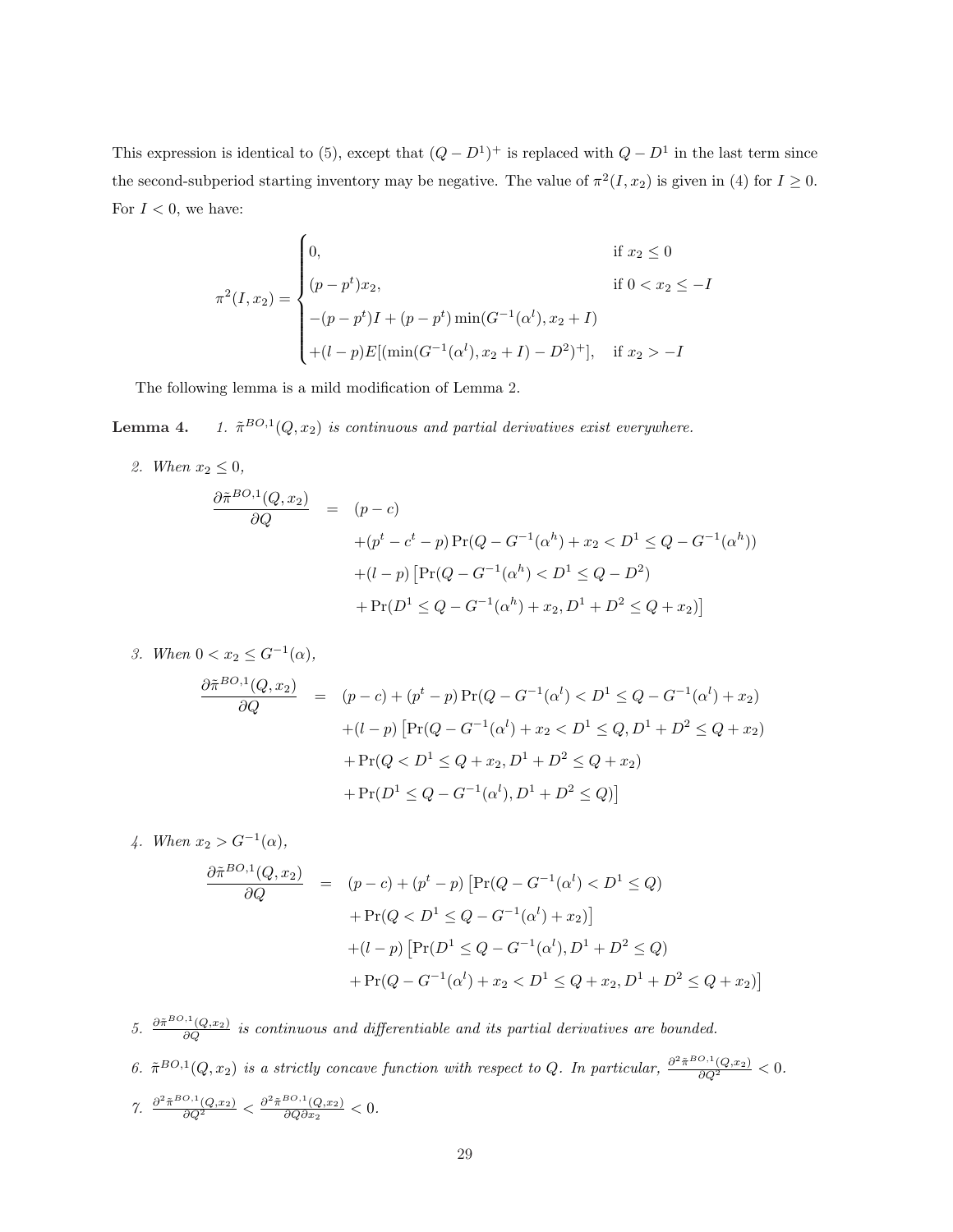The differences in parts 2-4 between Lemma 2 and Lemma 4 can be easily verified through a comparison of Figure 2 and Figure 6. When  $x_2 \leq 0$ , the backorder and lost-sales cases are identical. When  $0 < x_2 \leq G^{-1}(\alpha^l)$ , the only difference between the two cases is the situation in which  $Q < D^1 \leq Q + x_2$ and  $D^1 + D^2 \leq Q + x_2$ . In the backorder case, when demand occurs in this area, a marginal unit does not generate sales but does generate salvage value, whereas the opposite is true in the lost-sales case. Therefore, the difference in the partial derivative between the backorders and lost-sales cases is  $(l-p)\Pr(Q < D^1 \leq Q + x_2, D^1 + D^2 \leq Q + x_2)$ . When  $x_2 > G^{-1}(\alpha^l)$ , there are two situations in which backorders and lost sales are different. One is  $Q - G^{-1}(\alpha^l) + x_2 < D^1 \le Q + x_2, D^1 + D^2 \le Q + x_2$ , in which case a marginal unit in the backorder case creates salvage instead of sales. The other is  $Q < D<sup>1</sup> \leq Q - G<sup>-1</sup>(\alpha<sup>l</sup>) + x<sub>2</sub>$ , in which case a marginal unit in the backorder case saves a transfer payment but does not generate sales. The remainder of Lemma 4 is identical to Lemma 2, except part 7 since  $\frac{\partial \tilde{\pi}^{BO,1}(Q,x_2)}{\partial Q}$  depends on  $x_2$  in the backorder case.



Figure 6: Interpretation of  $\partial \tilde{\pi}^{BO,1}(Q,x_2)/\partial Q$  for Backorder Case

Store 2's optimal transshipment proposal is given by

$$
x_2(Q_2, d_2^1) = \begin{cases} (Q_2 - d_2^1) - G_2^{-1}(\alpha_2^h), & \text{if } (Q_2 - d_2^1) > G_2^{-1}(\alpha_2^h) \\ (Q_2 - d_2^1) - G_2^{-1}(\alpha_2^l), & \text{if } (Q_2 - d_2^1) < G_2^{-1}(\alpha_2^l) \\ 0, & \text{otherwise} \end{cases}
$$

This is idential (6) in Section 5.2 except that the second-subperiod starting inventory position may be negative.

The expected profit for store 1 with backorders is given by

$$
\pi^{BO,1}(Q_1, Q_2) = E[\tilde{\pi}^{BO,1}(Q_1, x_2(Q_2, D_2^1))]. \tag{20}
$$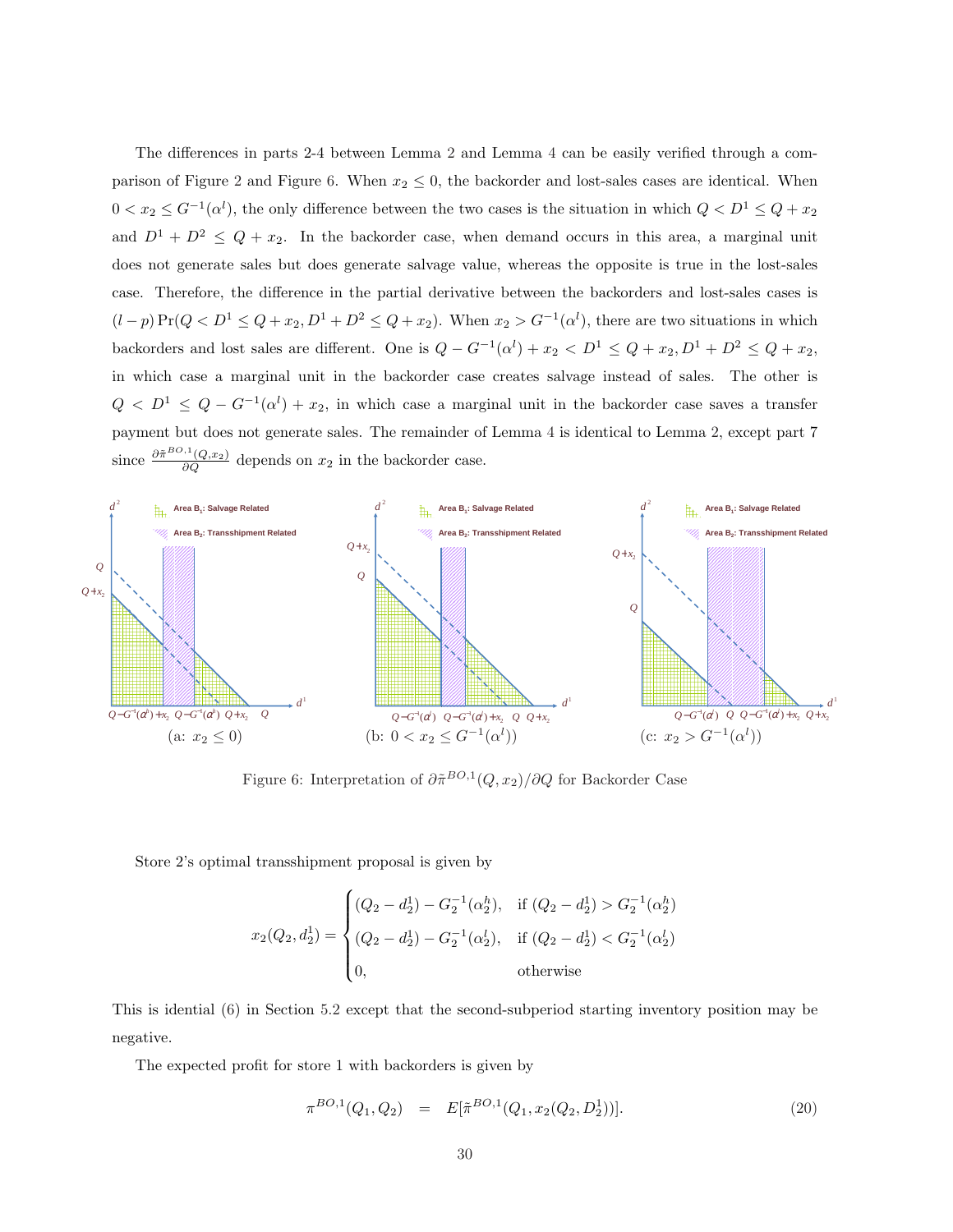We have the following lemma and theorem, which is analogous to Lemma 3 and Theorem 2.

Lemma 5.  $^{BO,1}(Q_1,Q_2)$  is continuous and differentiable.

- 2.  $\pi^{BO,1}(Q_1, Q_2)$  is a strictly concave function with respect to  $Q_1$
- 3.  $\frac{\partial^2 \pi^{BO,1}(Q_1, Q_2)}{\partial Q_1^2} < \frac{\partial^2 \pi^{BO,1}(Q_1, Q_2)}{\partial Q_1 \partial Q_2}$  $\frac{\partial^2 \mathcal{L}(Q_1, Q_2)}{\partial Q_1 \partial Q_2} \leq 0$ . Therefore, store 1's best response function to the order quantity of store 2  $(Q_2)$  is a decreasing function and the absolute value of its slope of the best response function is less than 1.

Theorem 5. There exists a unique Nash equilibrium of order quantities in the backorder case.

It is natural to compare the magnitude of the Nash equilibrium of order quantities under backorders and lost sales. Suppose the system shifts from lost sales to backorders. On the one hand, stores do not need as much inventory as before to protect against lost sales since the other store may provide inventory via transshipment. On the other hand, stores may want to increase their inventory so that they may sell more to the other store when they experience backorders at the end of the first period. In Section 7, we find that  $Q^{d*}$  under lost sales does not differ from  $Q^{c*}$  that much. The numerical study by Güllü et al. [16] reveals a similar finding for the backorder case.

#### 9.3 Proofs of Statements

#### Theorem 1

*Proof.* We prove the theorem for store 1; the proof for store 2 is similar. We first assume that  $x_2 = -x_1$ and prove that the policy described in the theorem is optimal. Then we discuss the case in which  $x_2 \neq -x_1$ and prove that store 1's strategy is unchanged; therefore, the strategy is dominant.

Let

$$
u(x|I_1) = pI_1 + (p^t - p)x + (l - p)E[(I_1 - D^2 - x)^+]
$$

and  $v(x|I_1) = u(x|I_1) - c^t x$ . It is clear that  $u(0|I_1) = v(0|I_1)$ , and both  $u(x|I_1)$  and  $v(x|I_1)$  are strictly concave due to our assumptions on the demand and the relationships among the parameters. Using the standard newsboy model, it can be shown that  $I_1 - G_1^{-1}(\alpha_1^l)$  is a maximizer of  $u(x|I_1)$  and  $I_1 - G_1^{-1}(\alpha_1^h)$ is a maximizer of  $v(x|I_1)$ . It is easy to see that

$$
I_1 - G_1^{-1}(\alpha_1^l) \ge I_1 - G_1^{-1}(\alpha_1^h). \tag{21}
$$

When  $x_2 = -x_1$ , (1) can be reduced to

$$
\pi_1^2(x_1, I_1, -x_1) = u(-x_1^-|I_1) + v(x_1^+|I_1) - v(0|I_1)
$$
  
=  $u(x_1|I_1) - c^t x_1^+$ . (22)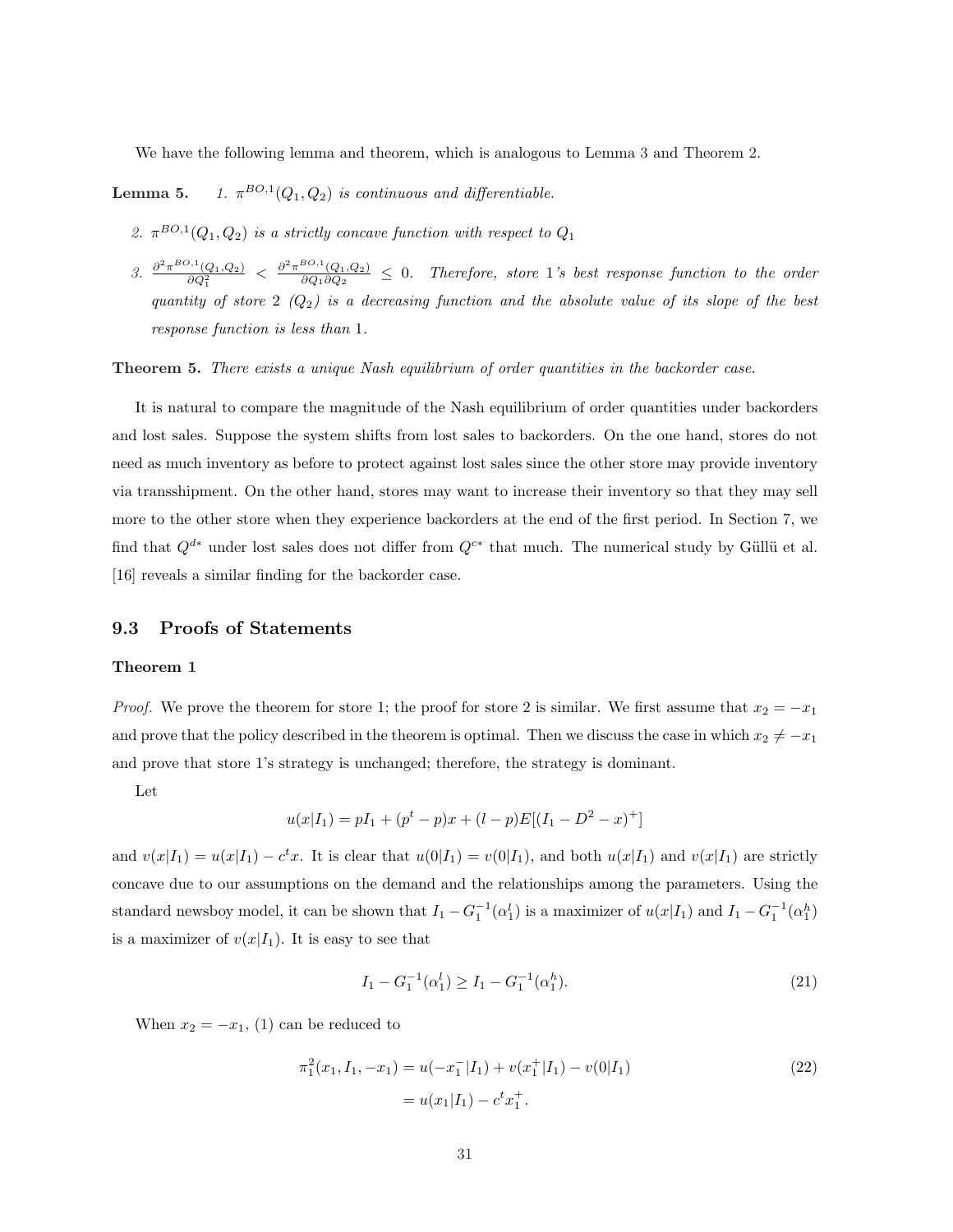Therefore,  $\pi_1^2(x_1, I_1, -x_1)$  is strictly concave in  $x_1$ .

We now consider the three cases for  $I_1$  given in the theorem. For each case, we use the results proven above to confirm the optimality of the strategy specified in the theorem.

Case 1. When  $I_1 < G_1^{-1}(\alpha_1^l)$ , then  $I_1 - G_1^{-1}(\alpha_1^l)$ , the maximizer of  $u(x_1|I_1)$  is negative. We will show that this quantity also maximizes  $\pi_1^2$  by showing first that it is optimal among all negative values of  $x_1$ and then that it dominates all non-negative values. For any  $x_1 < 0$ , we have

$$
\pi_1^2(I_1 - G_1^{-1}(\alpha_1^l), I_1, -(I_1 - G_1^{-1}(\alpha_1^l))) = u(I_1 - G_1^{-1}(\alpha_1^l)|I_1)
$$
  
\n
$$
\geq u(x_1|I_1)
$$
  
\n
$$
= \pi_1^2(x_1, I_1, -x_1).
$$

(The two equalities follow from (22). The inequality follows from the fact that  $I_1 - G_1^{-1}(\alpha_1^l)$  is the maximizer of u.) Similarly, when  $x_1 \geq 0$ ,

$$
\pi_1^2(I_1 - G_1^{-1}(\alpha_1^l), I_1, -(I_1 - G_1^{-1}(\alpha_1^l))) = u(I_1 - G_1^{-1}(\alpha_1^l)|I_1)
$$
  
>  $u(0|I_1)$   
=  $v(0|I_1)$   
 $\geq v(x_1|I_1)$   
=  $\pi_1^2(x_1, I_1, -x_1)$ .

(The last inequality follows from the strict concavity of  $v$ , (21), and the fact that  $x_1$  is non-negative while its maximizer,  $I_1 - G_1^{-1}(\alpha_1^h)$ , is negative.) Therefore,  $x_1^* = I_1 - G_1^{-1}(\alpha_1^l)$ .

Case 2. The proof that  $x^* = I_1 - G_1^{-1}(\alpha_1^h)$  when  $I_1 > G_1^{-1}(\alpha_1^h)$  is similar.

Case 3. Suppose  $I_1 \in [G_1^{-1}(\alpha_1^l), G_1^{-1}(\alpha_1^h)]$ . If  $x_1 < 0$ , then  $\pi_1^2(x_1, I_1, -x_1) = u(x_1|I_1)$ . Since  $x_1 < 0 \le$  $I_1 - G_1^{-1}(\alpha_1^l)$ , the maximizer of  $u(x_1|I_1)$ , and since u is strictly concave,  $\pi_1^2(x_1, I_1, -x_1) < \pi_1^2(0, I_1, 0)$ . Similarly, if  $x_1 > 0$ , then  $\pi_1^2(x_1, I_1, -x_1) = v(x_1 | I_1)$ . Since  $x_1 > 0 \ge I_1 - G_1^{-1}(\alpha_1^h)$ , the maximizer of  $v(x_1|I_1)$ , and since v is strictly concave,  $\pi_1^2(x_1, I_1, -x_1) < \pi_1^2(0, I_1, 0)$ . Therefore,  $x_1^* = 0$ .

Now suppose that  $x_2 \neq -x_1$ . We claim that the same  $x_1^*$  is still optimal. Consider case 2  $(I_1 >$  $G_1^{-1}(\alpha_1^h)$ .

In Table 3, we list six possible, mutually exhaustive scenarios when store 1 chooses  $x_1 \neq x_1^* =$  $I_1 - G_1^{-1}(\alpha_1^h)$ . The first two columns represent the range of proposed transshipment amounts by store 1 and store 2, respectively. The next two columns represent the realized transshipment amounts from store 1 to store 2 when store 1 chooses its proposed transshipment amount according to column 1 and when it chooses  $x_1^*$ , respectively. Column 5 represents the profit relationship when store 1 chooses the other proposed transshipment amount versus  $x_1^*$ . The last column shows the ordering of the realized transshipment amounts and  $x_1^*$ .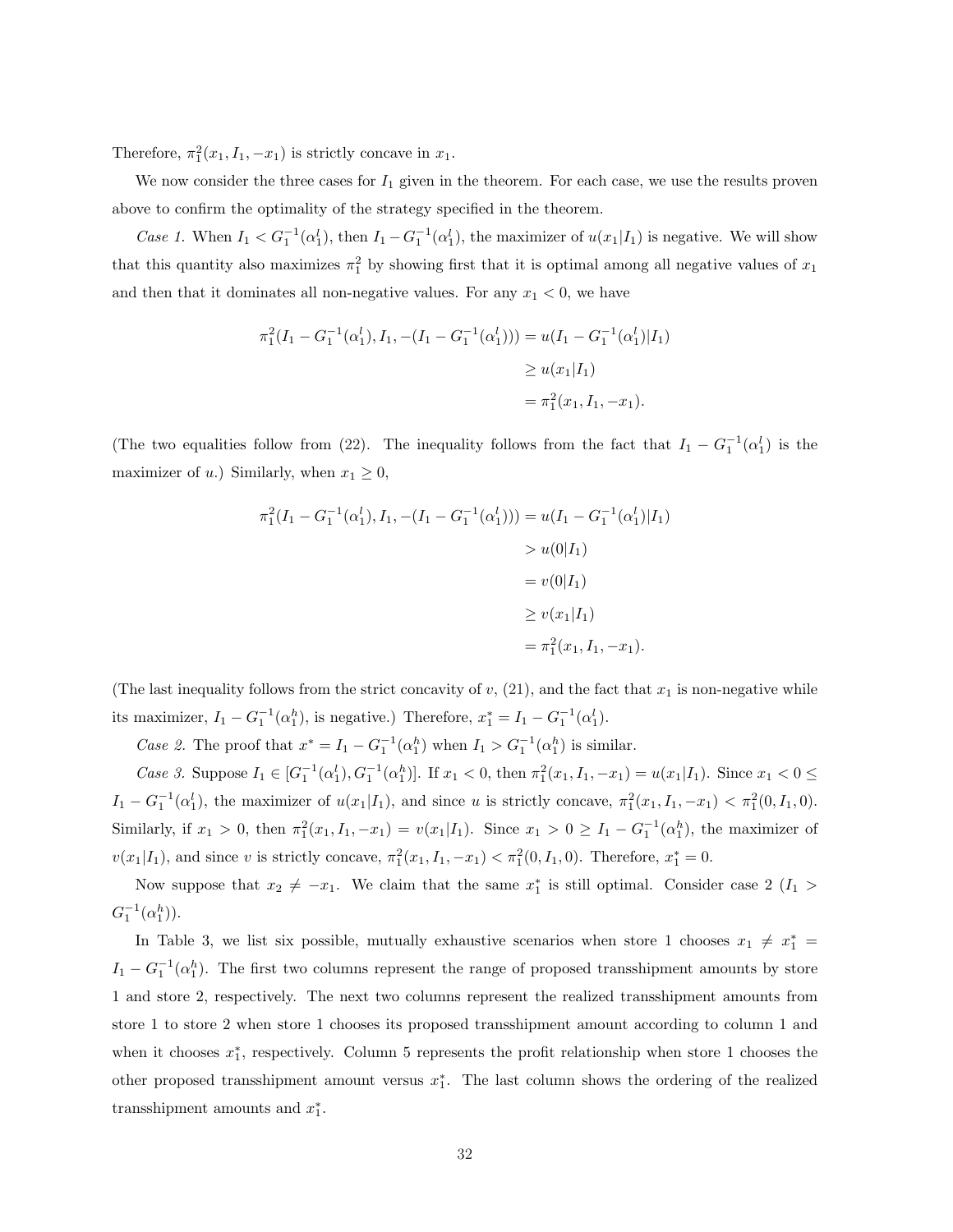| Store 1's                                 | Store 2's                                | Actual             | Optimal             | Profit     | Reason                                |
|-------------------------------------------|------------------------------------------|--------------------|---------------------|------------|---------------------------------------|
| trans.                                    | trans.                                   | trans.             | trans.              | order      |                                       |
| decision                                  | decision                                 | amount             | amount              |            |                                       |
| $x_1 > I_1 - G_1^{-1}(\alpha_1^h)$        | $x_2 \geq -(I_1 - G_1^{-1}(\alpha_1^h))$ | $x_{2}^{-}$        | $x_{2}$             | $=$        | $x_2^- = x_2^- < x_1^*$               |
| $x_1 > I_1 - G_1^{-1}(\alpha_1^h)$        | $x_2 < -(I_1 - G_1^{-1}(\alpha_1^h))$    | $\min(x_1, x_2^-)$ | $x_1^*$             | $\,<$      | $\min(x_1, x_2^-) > x_1^* = x_1^*$    |
| $0 \leq x_1 < I_1 - G_1^{-1}(\alpha_1^h)$ | $x_2 > -x_1$                             | $x_2^-$            | $x_{2}^{-}$         | $\equiv$   | $x_2^- = x_2^- < x_1^*$               |
| $0 \leq x_1 < I_1 - G_1^{-1}(\alpha_1^h)$ | $x_2 < -x_1$                             | $x_1$              | $\min(x_1^*, -x_2)$ | $\epsilon$ | $x_1 < \min(x_1^*, -x_2) \leq x_1^*$  |
| $x_1 < 0$                                 | $x_2 \leq 0$                             | $\theta$           | $\min(x_1^*, -x_2)$ | $\vert <$  | $0 \leq \min(x_1^*, -x_2) \leq x_1^*$ |
| $x_1 < 0$                                 | $x_2 > 0$                                | $\max(x_1, -x_2)$  | $\Box$ 0            |            | $\max(x_1, -x_2) \leq 0 \leq x_1^*$   |

 $\Box$ 

Table 5: Scenarios with  $I_1 > G_1^{-1}(\alpha_1^h)$  for Theorem 1

From column 6 in Table 3, we can see that the optimal realized transshipment amount is always between the proposed realized transshipment amount and  $x_1^*$ . Since  $\pi_1^2(z_{12}, I_1, -z_{12})$  is strictly concave in  $z_{12}$ , choosing  $x_1 = x_1^*$  never generates a lower profit in any scenario. Moreover, in some cases, its profit is strictly higher. Therefore,  $x_1 = x_1^*$  weakly dominates when  $I_1 > G_1^{-1}(\alpha_1^h)$ .

The cases where  $I_1 < G_1^{-1}(\alpha_1^l)$  and  $I_1 \in [G_1^{-1}(\alpha_1^l), G_1^{-1}(\alpha_1^h)]$  are similar.

#### Lemma 1

Proof. Parts 1 to 3 are straightforward to verify. Part 4 follows immediately from parts 1 to 3. The partial derivative or subgradient is bounded since the partial derivative of each term in (4) is bounded.  $\Box$ 

#### Lemma 2

#### Proof. Part 1:

It is obvious that  $(p - c)Q$  and  $pE[(Q - D^1)^+]$  is continuous and differentiable. In Lemma 1, we show that  $\pi^2(I, x_2)$  is differentiable almost everywhere. So is  $\pi^2((Q - D^1)^+, x_2)$ . Since we assume the demand distribution is well defined, that is the set where  $\pi^2((Q - D^1)^+, x_2)$  is nondifferentiable has probability measure 0, the partial derivative of  $E[\pi^2((Q - D^1)^+, x_2)]$  is also well defined. And  $\frac{\partial E[\pi^2((Q-D^1)^+,x_2)]}{\partial Q} = E\left[\frac{\partial \pi^2((Q-D^1)^+,x_2)}{\partial Q}\right]$  by the finiteness of the partial derivative, shown in Lemma 1.

Part 2:  $(x_2 \le 0)$ 

The difficulty is that evaluating  $\frac{\partial \tilde{\pi}^1(Q,x_2)}{\partial Q}$  relies on evaluating  $\frac{\partial E[\pi^2((Q-D^1)^+,x_2)]}{\partial Q}$ . In order to facilitate the analysis, we generalize the method used by Netessine and Rudi [27]. Suppose the functions  $k_i$  satisfy  $-\infty = x_1 + k_0(x_2) \le x_1 + k_1(x_2) ... \le x_1 + k_n(x_2) = \infty$  and that the function  $f(x_1, x_2, d)$  is continuous in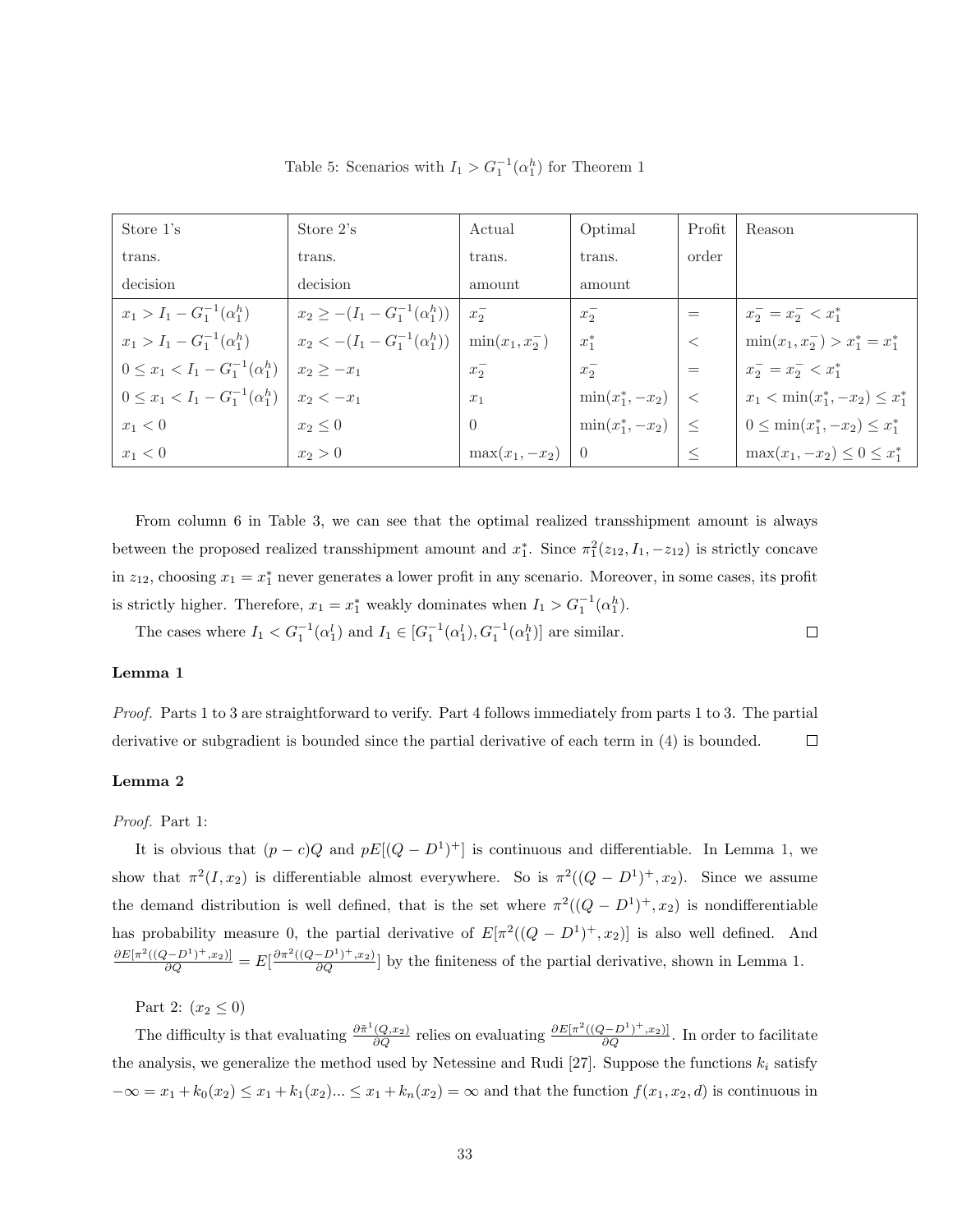the vector  $(x_1, x_2, d)$  and differentiable almost everywhere. Let  $1_{\{D \in X\}}$  be the indicator function. One can show

$$
\frac{\partial E\left[\sum_{i=0}^{n} f(x_1, x_2, D) 1_{\{x_1 + k_i(x_2) \le D < x_1 + k_{i+1}(x_2)\}}\right]}{\partial x_1} = E\left[\sum_{i=0}^{n} \frac{\partial f(x_1, x_2, D)}{\partial x_1} 1_{\{x_1 + k_i(x_2) \le D < x_1 + k_{i+1}(x_2)\}}\right].
$$
\n(23)

To apply (23), we let  $x_1 = Q$  and  $f(x_1, x_2, d) = \pi^2((Q-d))^+$ ,  $x_2$ ) and define the breakpoint functions as  $k_1(x_2) = -G^{-1}(\alpha^h) + x_2$ ,  $k_2(x_2) = -G^{-1}(\alpha^h)$ , and  $k_3(x_2) = 0$ . These functions satisfy the condition given above since  $x_2 \leq 0$ . Then, applying (5) and (23), we get

$$
\frac{\partial \tilde{\pi}^{1}(Q, x_{2})}{\partial Q} = (p - c) - pF(Q)
$$
\n
$$
+ E\left[\frac{\partial \pi^{2}((Q - D^{1})^{+}, x_{2})}{\partial Q} 1_{\{D^{1} \leq Q - G^{-1}(\alpha^{h}) + x_{2}\}}\right]
$$
\n
$$
+ E\left[\frac{\partial \pi^{2}((Q - D^{1})^{+}, x_{2})}{\partial Q} 1_{\{Q - G^{-1}(\alpha^{h}) + x_{2} < D^{1} \leq Q - G^{-1}(\alpha^{h})\}}\right]
$$
\n
$$
+ E\left[\frac{\partial \pi^{2}((Q - D^{1})^{+}, x_{2})}{\partial Q} 1_{\{Q - G^{-1}(\alpha^{h}) < D^{1} \leq Q\}}\right]
$$
\n
$$
+ E\left[\frac{\partial \pi^{2}((Q - D^{1})^{+}, x_{2})}{\partial Q} 1_{\{D^{1} > Q\}}\right]
$$

In what follows, we apply (4), setting  $I = Q - D^1$ . If  $D^1 > Q$  and  $x_2 \leq 0$ , we have

$$
\pi^{2}((Q - D^{1})^{+}, x_{2}) = \pi^{2}(0, x_{2}) = 0.
$$

Therefore,

$$
E\left[\frac{\partial \pi^2((Q-D^1)^+, x_2)}{\partial Q} 1_{\{D^1 > Q\}}\right] = 0.
$$
\n(24)

If  $Q - G^{-1}(\alpha^h) < D^1 \leq Q$  and  $x_2 \leq 0$ , we have

$$
\pi^2((Q - D^1)^+, x_2) = \pi^2(Q - D^1, x_2)
$$
  
=  $p(Q - D^1) + (l - p)E[(Q - D^1 - D^2)^+].$ 

 $(Q - D^1 - D^2)^+ = Q - D^1 - D^2$  if  $D^1 + D^2 \leq Q$  and 0 otherwise. We have  $E[((Q - D^1 - D^2)^+)] =$  $E[1_{\{D^1+D^2\leq Q\}}].$  This can be verified using Leibniz's rule. Therefore,

$$
E\left[\frac{\partial\pi^{2}((Q-D^{1})^{+},x_{2})}{\partial Q}1_{\{Q-G^{-1}(\alpha^{h})\n
$$
= E[1_{\{Q-G^{-1}(\alpha^{h})\n
$$
= p\Pr(Q-G^{-1}(\alpha^{h})\n
$$
= p\Pr(Q-G^{-1}(\alpha^{h})\n(25)
$$
$$
$$
$$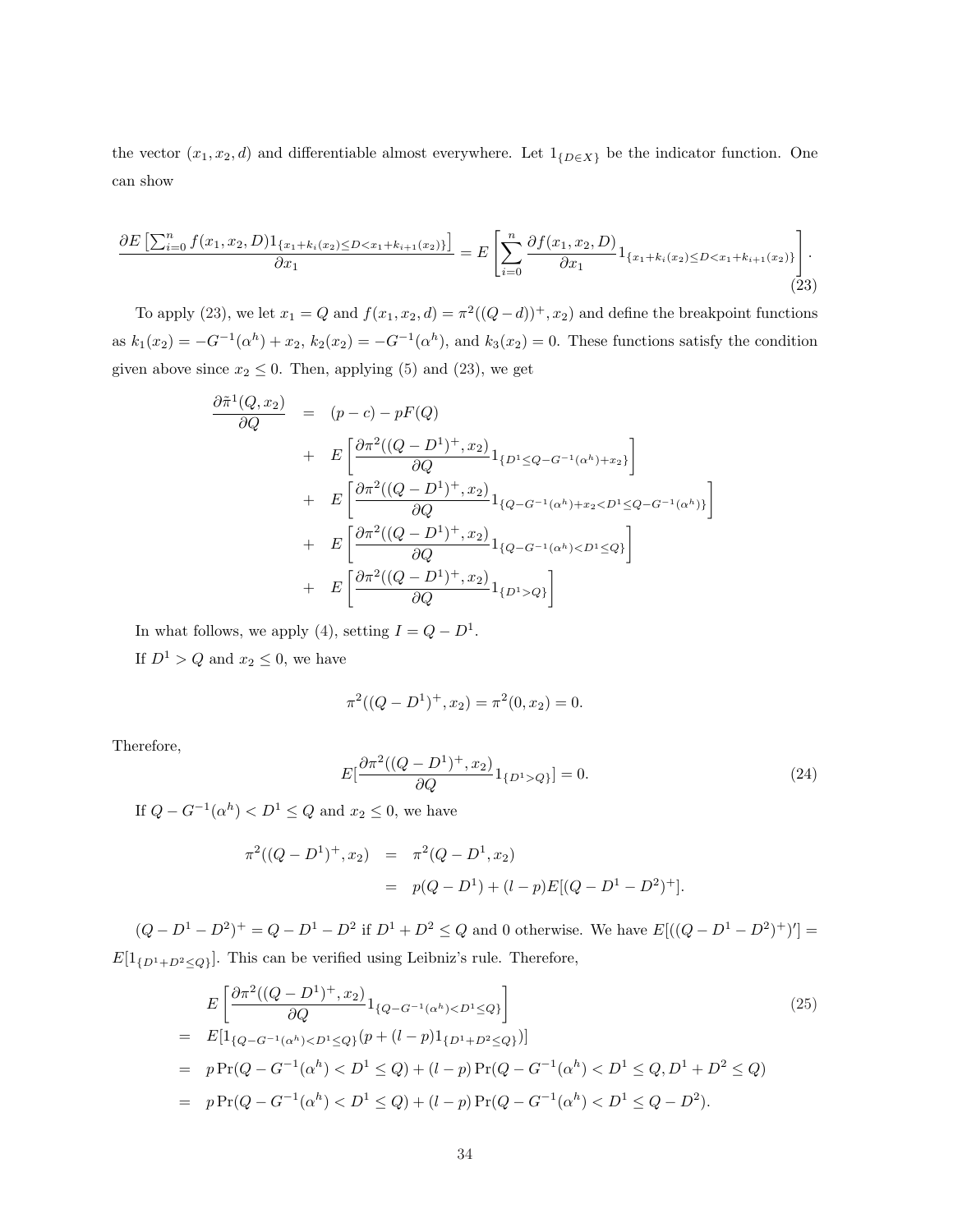If 
$$
Q - G^{-1}(\alpha^h) + x_2 < D^1 \le Q - G^{-1}(\alpha^h)
$$
 and  $x_2 \le 0$ , we have  
\n
$$
\pi^2((Q - D^1)^+, x_2)
$$
\n
$$
= \pi^2(Q - D^1, x_2)
$$
\n
$$
= p(Q - D^1) + (p^t - c^t - p)(Q - D^1 - G^{-1}(\alpha^h)) + (l - p)E[(Q - D^1 - D^2 - (Q - D^1 - G^{-1}(\alpha^h)))^+]
$$
\n
$$
= p(Q - D^1) + (p^t - c^t - p)(Q - D^1 - G^{-1}(\alpha^h)) + (l - p)E[(G^{-1}(\alpha^h) - D^2)^+]
$$
\n
$$
= (p^t - c^t)Q - (p^t - c^t)(D^1 + G^{-1}(\alpha^h)) + pG^{-1}(\alpha^h) + (l - p)E[(G^{-1}(\alpha^h) - D^2)^+].
$$

Therefore,

$$
E\left[\frac{\partial\pi^{2}((Q-D^{1})^{+},x_{2})}{\partial Q}1_{\{Q-G^{-1}(\alpha^{h})+x_{2}\n
$$
= E\left[(p^{t}-c^{t})1_{\{Q-G^{-1}(\alpha^{h})+x_{2}\n
$$
= (p^{t}-c^{t})\Pr(Q-G^{-1}(\alpha^{h})+x_{2}< D^{1}\leq Q-G^{-1}(\alpha^{h})).
$$
\n(26)
$$
$$

If  $D^1 \leq Q - G^{-1}(\alpha^h) + x_2$  and  $x_2 \leq 0$ , we have

$$
\pi^2((Q - D^1)^+, x_2)
$$
  
= 
$$
\pi^2(Q - D^1, x_2)
$$
  
= 
$$
p(Q - D^1) - (p^t - c^t - p)x_2 + (l - p)E[(Q + x_2 - D^1 - D^2)^+].
$$

$$
E\left[\frac{\partial \pi^2((Q-D^1)^+, x_2)}{\partial Q} 1_{\{D^1 \le Q - G^{-1}(\alpha^h) + x_2\}}\right]
$$
\n
$$
= E\left[1_{\{D^1 \le Q - G^{-1}(\alpha^h) + x_2}(p + (l-p)1_{\{D^1 + D^2 \le Q + x_2\}})\right]
$$
\n
$$
= p \Pr(D^1 \le Q - G^{-1}(\alpha^h) + x_2) + (l-p) \Pr(D^1 \le Q - G^{-1}(\alpha^h) + x_2, D^1 + D^2 \le Q + x_2).
$$
\n(27)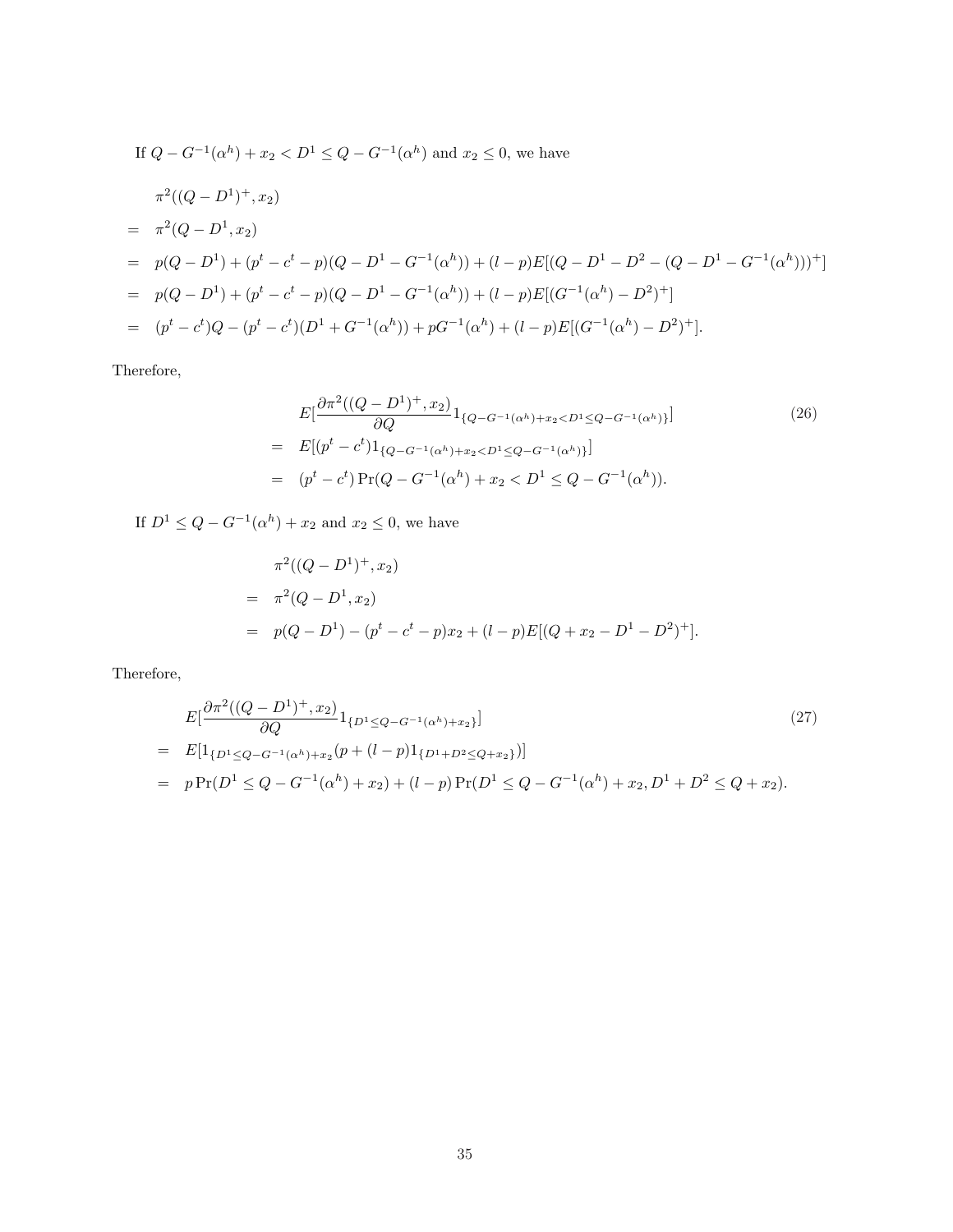Combining  $(24)-(27)$ , we get

$$
\frac{\partial \tilde{\pi}^1(Q, x_2)}{\partial Q} \n= (p - c) - pF(Q) \n+ p\Pr(Q - G^{-1}(\alpha^h) < D^1 \le Q) + (l - p)\Pr(Q - G^{-1}(\alpha^h) < D^1 \le Q - D^2) \n+ (p^t - c^t)\Pr(Q - G^{-1}(\alpha^h) + x_2 < D^1 \le Q - G^{-1}(\alpha^h)) \n+ p\Pr(D^1 \le Q - G^{-1}(\alpha^h) + x_2) + (l - p)\Pr(D^1 \le Q - G^{-1}(\alpha^h) + x_2, D^1 + D^2 \le Q + x_2) \n= (p - c) - pF(Q) \n+ p\left[\Pr(Q - G^{-1}(\alpha^h) < D^1 \le Q) + \Pr(D^1 \le Q - G^{-1}(\alpha^h) + x_2)\right] \n+ (l - p)\left[\Pr(Q - G^{-1}(\alpha^h) < D^1 \le Q - D^2) + \Pr(D^1 \le Q - G^{-1}(\alpha^h) + x_2, D^1 + D^2 \le Q + x_2)\right] \n+ (p^t - c^t)\left[\Pr(Q - G^{-1}(\alpha^h) + x_2 < D^1 \le Q - G^{-1}(\alpha^h))\right] \n= (p - c) + (p^t - c^t - p)\Pr(Q - G^{-1}(\alpha^h) + x_2 < D^1 \le Q - G^{-1}(\alpha^h)) \n+ (l - p)\left[\Pr(Q - G^{-1}(\alpha^h) < D^1 \le Q - D^2) + \Pr(D^1 \le Q - G^{-1}(\alpha^h) + x_2, D^1 + D^2 \le Q + x_2)\right],
$$

as desired.

Part 3:  $(0 < x_2 \leq G^{-1}(\alpha^l))$ Similarly, we have  $\frac{\partial \tilde{\pi}^1(Q, x_2)}{\partial Q} = (p - c) - pF(Q)$  $+ E$  $\bigg[ { \partial \pi^2 ((Q-D^1)^+,x_2) \over \partial Q} 1_{\{ D^1 \leq Q - G^{-1}(\alpha^l) \} }$  $\overline{a}$  $+ E$  $\left[\frac{\partial \pi^2((Q-D^1)^+,x_2)}{\partial Q}\right]_{\{Q-G^{-1}(\alpha^l) < D^1 \leq Q-G^{-1}(\alpha^l)+x_2\}}$  $\overline{a}$  $+ E$  $\left[\frac{\partial \pi^2((Q-D^1)^+,x_2)}{\partial Q}\right]_{\{Q-G^{-1}(\alpha^l)+x_2 < D^1 \leq Q\}}$  $\overline{a}$  $+ E$  $\left[\frac{\partial \pi^2((Q-D^1)^+,x_2)}{\partial Q}\right]_{\{D^1>Q\}}$  $\overline{a}$ .

If  $D^1 > Q$  and  $0 < x_2 \leq G^{-1}(\alpha^l)$ , we have

$$
\pi^{2}((Q - D^{1})^{+}, x_{2}) = \pi^{2}(0, x_{2})
$$
  
= -(p<sup>t</sup> - p)x<sub>2</sub> + (l - p)E[(-D<sup>2</sup> + x<sub>2</sub>)<sup>+</sup>].

$$
E\left[\frac{\partial \pi^2 ((Q - D^1)^+, x_2)}{\partial Q} 1_{\{D^1 > Q\}}\right] = 0.
$$
\n(28)

If 
$$
Q - G^{-1}(\alpha^l) + x_2 < D^1 \le Q
$$
 and  $0 < x_2 \le G^{-1}(\alpha^l)$ , we have

$$
\pi^2((Q - D^1)^+, x_2) = \pi^2(Q - D^1, x_2)
$$
  
=  $p(Q - D^1) - (p^t - p)x_2 + (l - p)E[(Q - D^1 - D^2 + x_2)^+].$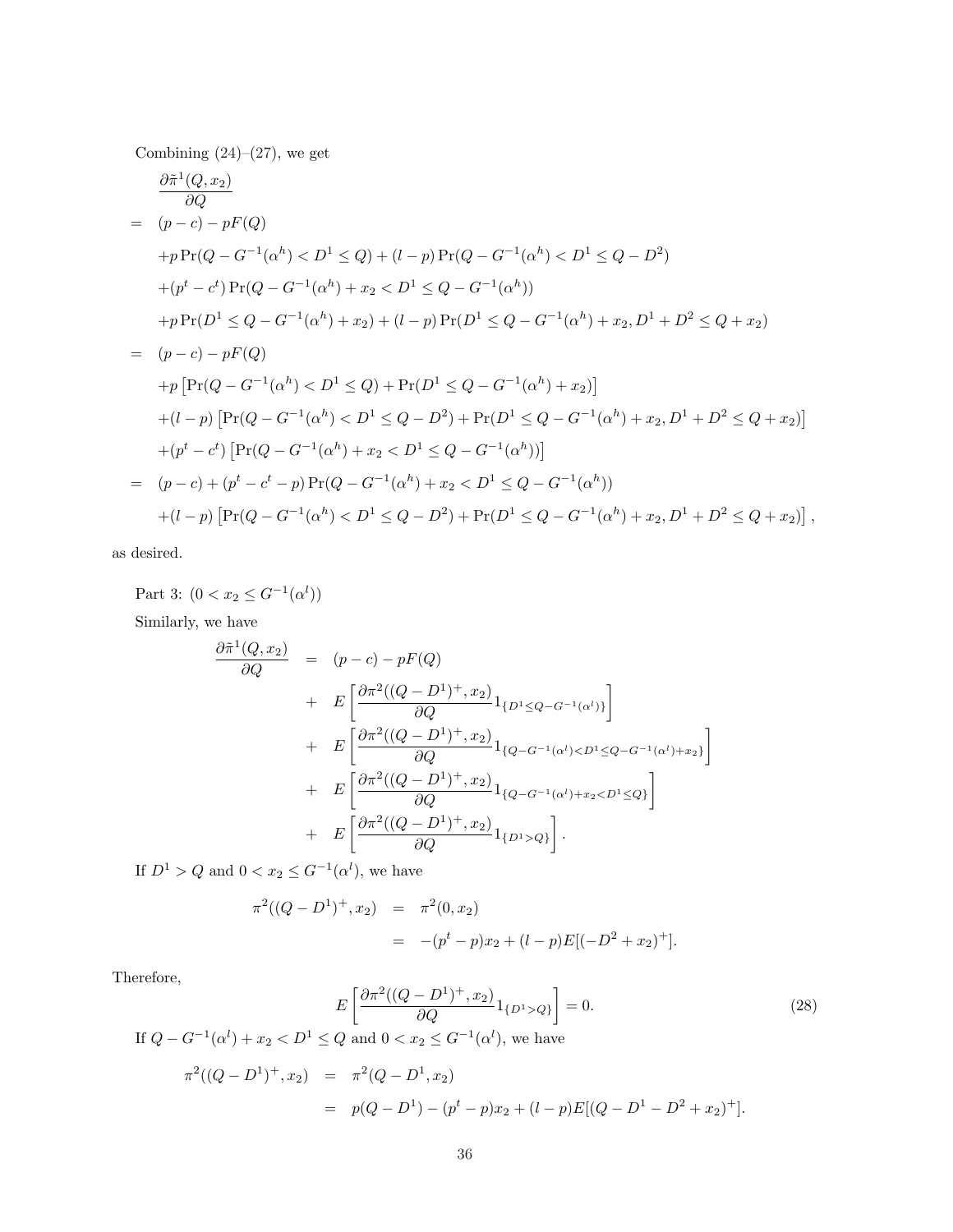Therefore,

$$
E\left[\frac{\partial\pi^{2}((Q-D^{1})^{+},x_{2})}{\partial Q}1_{\{Q-G^{-1}(\alpha^{l})+x_{2}< D^{1}\leq Q\}}\right]
$$
\n
$$
= E\left[1_{\{Q-G^{-1}(\alpha^{l})+x_{2}< D^{1}\leq Q\}}(p+(l-p)1_{\{Q-D^{1}-D^{2}+x_{2}>0\}})\right]
$$
\n
$$
= p\Pr(Q-G^{-1}(\alpha^{l})+x_{2}< D^{1}\leq Q)
$$
\n
$$
+(l-p)\Pr(Q-G^{-1}(\alpha^{l})+x_{2}< D^{1}\leq Q, Q-D^{1}-D^{2}+x_{2}>0).
$$
\n(29)

If  $Q - G^{-1}(\alpha^l) < D^1 \leq Q - G^{-1}(\alpha^l) + x_2$  and  $0 < x_2 \leq G^{-1}(\alpha^l)$ , we have  $\pi^2((Q-D^1)^+,x_2)$  $= \pi^2(Q - D^1, x_2)$  $= p(Q - D<sup>1</sup>) + (p<sup>t</sup> - p)(Q - G<sup>-1</sup>(\alpha<sup>l</sup>) - D<sup>1</sup>) + (l - p)E[(Q - D<sup>1</sup> - D<sup>2</sup> - (Q - D<sup>1</sup> - G<sup>-1</sup>(\alpha<sup>l</sup>)))<sup>+</sup>]$  $= p<sup>t</sup>Q - pD<sup>1</sup> - (p<sup>t</sup> - p)(G<sup>-1</sup>(\alpha<sup>l</sup>) + D<sup>1</sup>) + (l - p)E[(G<sup>-1</sup>(\alpha<sup>l</sup>) - D<sup>2</sup>)<sup>+</sup>].$ 

Therefore,

$$
E\left[\frac{\partial\pi^{2}((Q-D^{1})^{+},x_{2})}{\partial Q}1_{\{Q-G^{-1}(\alpha^{l})\n
$$
= E\left[1_{\{Q-G^{-1}(\alpha^{l})\n
$$
= p^{t}\Pr(Q-G^{-1}(\alpha^{l})< D^{1}\leq Q-G^{-1}(\alpha^{l})+x_{2}).
$$
\n(30)
$$
$$

If  $D^1 \leq Q - G^{-1}(\alpha^l)$  and  $0 < x_2 \leq G^{-1}(\alpha^l)$ , we have

$$
\pi^{2}((Q - D^{1})^{+}, x_{2}) = \pi^{2}(Q - D^{1}, x_{2})
$$
  
=  $p(Q - D^{1}) + (l - p)E[(Q - D^{1} - D^{2})^{+}].$ 

$$
E\left[\frac{\partial \pi^2((Q-D^1)^+, x_2)}{\partial Q} 1_{\{D^1 \leq Q - G^{-1}(\alpha^l)\}}\right]
$$
\n
$$
= E\left[1_{\{D^1 \leq Q - G^{-1}(\alpha^l)\}}(p + (l-p)1_{\{Q - D^1 - D^2 \geq 0\}})\right]
$$
\n
$$
= p \Pr(D^1 \leq Q - G^{-1}(\alpha^l)) + (l-p) \Pr(D^1 \leq Q - G^{-1}(\alpha^l), Q - D^1 - D^2 \geq 0).
$$
\n(31)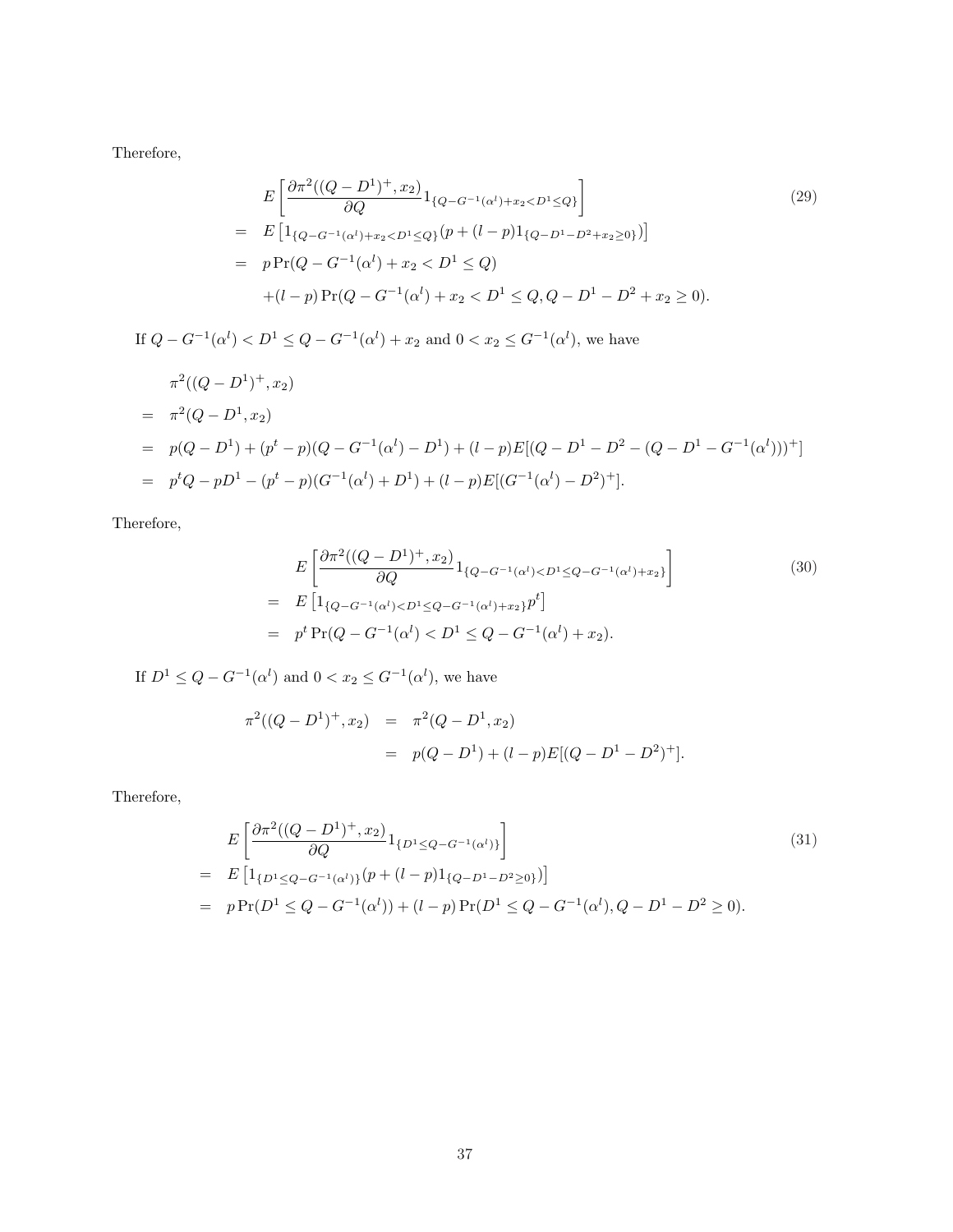Combining  $(28)$ – $(31)$ , we get

$$
\frac{\partial \tilde{\pi}^1(Q, x_2)}{\partial Q} \n= (p - c) - pF(Q) \n+ p \Pr(Q - G^{-1}(\alpha^l) + x_2 < D^1 \le Q) \n+ (l - p) \Pr(Q - G^{-1}(\alpha^l) + x_2 < D^1 \le Q, Q - D^1 - D^2 + x_2 \ge 0) \n+ p^t \Pr(Q - G^{-1}(\alpha^l) < D^1 \le Q - G^{-1}(\alpha^l) + x_2) \n+ p \Pr(D^1 \le Q - G^{-1}(\alpha^l)) + (l - p) \Pr(D^1 \le Q - G^{-1}(\alpha^l), Q - D^1 - D^2 \ge 0) \n= (p - c) - pF(Q) \n+ p \left[ \Pr(Q - G^{-1}(\alpha^l) + x_2 < D^1 \le Q) + \Pr(D^1 \le Q - G^{-1}(\alpha^l)) \right] \n+ (l - p) \left[ \Pr(Q - G^{-1}(\alpha^l) + x_2 < D^1 \le Q, Q - D^1 - D^2 + x_2 \ge 0) \right. \n+ \Pr(D^1 \le Q - G^{-1}(\alpha^l), Q - D^1 - D^2 \ge 0) \right] \n+ p^t \Pr(Q - G^{-1}(\alpha^l) < D^1 \le Q - G^{-1}(\alpha^l) + x_2) \n= (p - c) + (p^t - p) \Pr(Q - G^{-1}(\alpha^l) < D^1 \le Q - G^{-1}(\alpha^l) + x_2) \n+ (l - p) \left[ \Pr(Q - G^{-1}(\alpha^l) + x_2 < D^1 \le Q, Q - D^1 - D^2 + x_2 \ge 0) \right. \n+ \Pr(D^1 \le Q - G^{-1}(\alpha^l), Q - D^1 - D^2 \ge 0) \right],
$$

as desired.

Part 4:  $(x_2 > G^{-1}(\alpha^l))$ 

Similarly, we have

$$
\frac{\partial \tilde{\pi}^{1}(Q, x_{2})}{\partial Q} = (p - c) - pF(Q)
$$
  
+ 
$$
E \left[ \frac{\partial \pi^{2}((Q - D^{1})^{+}, x_{2})}{\partial Q} 1_{\{D^{1} \leq Q - G^{-1}(\alpha^{l})\}} \right]
$$
  
+ 
$$
E \left[ \frac{\partial \pi^{2}((Q - D^{1})^{+}, x_{2})}{\partial Q} 1_{\{Q - G^{-1}(\alpha^{l}) < D^{1} \leq Q\}} \right]
$$
  
+ 
$$
E \left[ \frac{\partial \pi^{2}((Q - D^{1})^{+}, x_{2})}{\partial Q} 1_{\{D^{1} > Q\}} \right].
$$

If  $D^1 > Q$  and  $x_2 > G^{-1}(\alpha^l)$ , we have

$$
\pi^2((Q - D^1)^+, x_2) = \pi^2(0, x_2)
$$
  
= 
$$
-(p^t - p)G^{-1}(\alpha^l) + (l - p)E[(-D^2 + G^{-1}(\alpha^l))^+].
$$

$$
E\left[\frac{\partial \pi^2 ((Q - D^1)^+, x_2)}{\partial Q} 1_{\{D^1 > Q\}}\right] = 0.
$$
\n(32)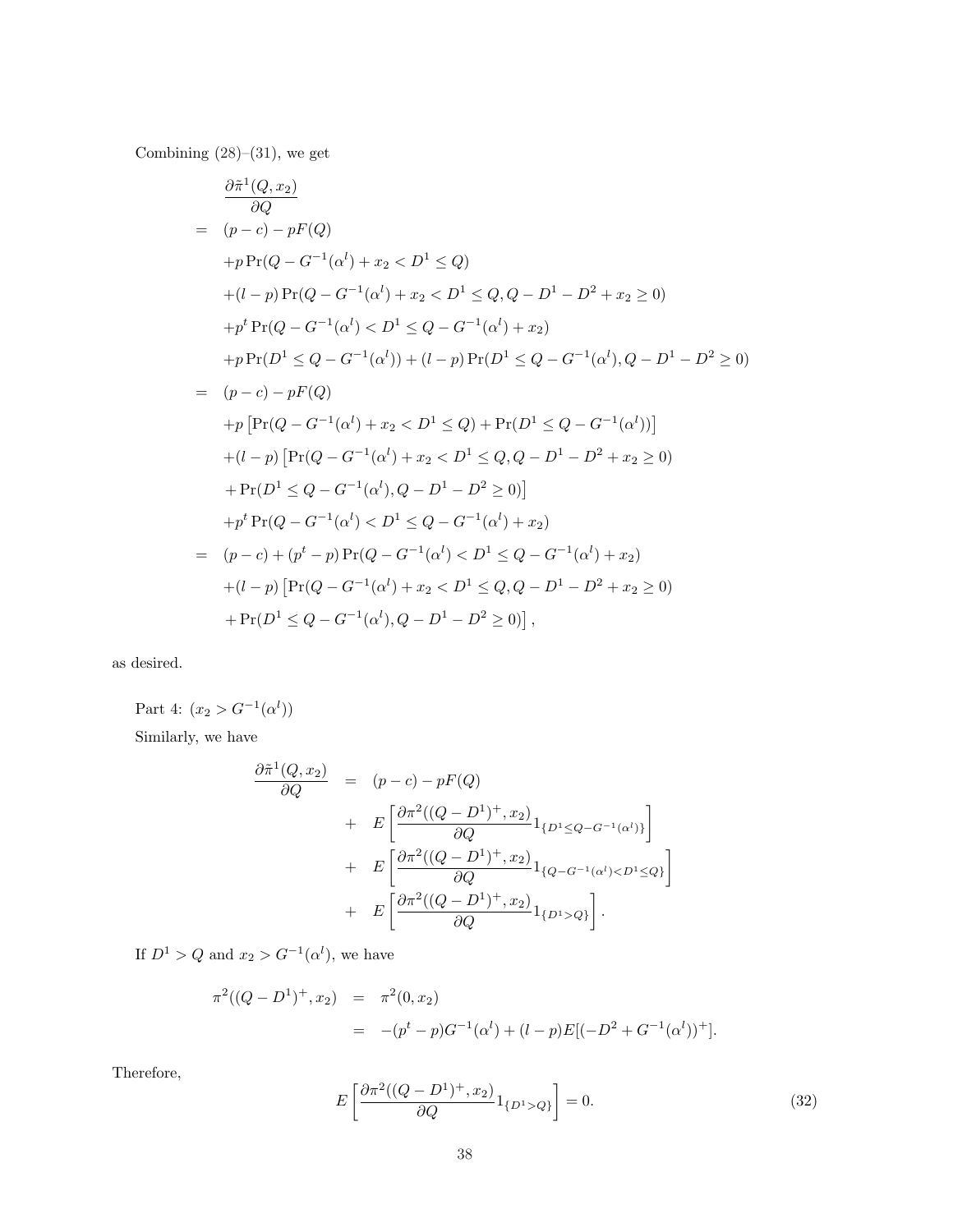If 
$$
Q - G^{-1}(\alpha^l) < D^1 \le Q
$$
 and  $x_2 > G^{-1}(\alpha^l)$ , we have  
\n
$$
\pi^2((Q - D^1)^+, x_2)
$$
\n
$$
= \pi^2(Q - D^1, x_2)
$$
\n
$$
= p(Q - D^1) + (p^t - p)(Q - G^{-1}(\alpha^l) - D^1) + (l - p)E[(Q - D^1 - D^2 - (Q - D^1 - G^{-1}(\alpha^l)))^+]
$$
\n
$$
= p^tQ - pD^1 - (p^t - p)(G^{-1}(\alpha^l) + D^1) + (l - p)E[(G^{-1}(\alpha^l) - D^2)^+].
$$

Therefore,

$$
E\left[\frac{\partial \pi^2((Q-D^1)^+,x_2)}{\partial Q}1_{\{Q-G^{-1}(\alpha^l) < D^1 \le Q\}}\right] = E\left[1_{\{Q-G^{-1}(\alpha^l) < D^1 \le Q\}}p^t\right] \tag{33}
$$
\n
$$
= p^t \Pr(Q-G^{-1}(\alpha^l) < D^1 \le Q).
$$

If  $D^1 \leq Q - G^{-1}(\alpha^l)$  and  $x_2 > G^{-1}(\alpha^l)$ , we have

$$
\pi^2((Q - D^1)^+, x_2) = \pi^2(Q - D^1, x_2)
$$
  
=  $p(Q - D^1) + (l - p)E[(Q - D^1 - D^2)^+].$ 

Therefore,

$$
E\left[\frac{\partial\pi^{2}((Q-D^{1})^{+},x_{2})}{\partial Q}1_{\{D^{1}\leq Q-G^{-1}(\alpha^{l})\}}\right]
$$
\n
$$
= E\left[1_{\{D^{1}\leq Q-G^{-1}(\alpha^{l})\}}(p+(l-p)1_{\{Q-D^{1}-D^{2}\geq 0\}})\right]
$$
\n
$$
= p\Pr(D^{1}\leq Q-G^{-1}(\alpha^{l})) + (l-p)\Pr(D^{1}\leq Q-G^{-1}(\alpha^{l}), Q-D^{1}-D^{2}\geq 0).
$$
\n(34)

Combining  $(32)$ – $(34)$ , we get

$$
\frac{\partial_1 \tilde{\pi}(Q, x_2)}{\partial Q}
$$
\n= (p - c) - pF(Q)  
\n+ p<sup>t</sup> Pr(Q - G<sup>-1</sup>(\alpha<sup>l</sup>) < D<sup>1</sup> \le Q)  
\n+ p Pr(D<sup>1</sup> \le Q - G<sup>-1</sup>(\alpha<sup>l</sup>)) + (l - p) Pr(D<sup>1</sup> \le Q - G<sup>-1</sup>(\alpha<sup>l</sup>), Q - D<sup>1</sup> - D<sup>2</sup> \ge 0)  
\n= (p - c) + (p<sup>t</sup> - p) Pr(Q - G<sup>-1</sup>(\alpha<sup>l</sup>) < D<sup>1</sup> \le Q)  
\n+ (l - p) Pr(D<sup>1</sup> \le Q - G<sup>-1</sup>(\alpha<sup>l</sup>), Q - D<sup>1</sup> - D<sup>2</sup> \ge 0),

as desired.

Part 5:

It is straightforward to check that  $\frac{\partial_1 \tilde{\pi}(Q,x_2)}{\partial Q}$  is continuous in the vector  $(Q, x_2)$ . The partial derivative  $\frac{\partial_1^2 \tilde{\pi}(Q,x_2)}{\partial Q^2}$  exists due to the results of parts 2 to 4. It is clear that the partial derivative of  $\frac{\partial_1 \tilde{\pi}(Q,x_2)}{\partial Q}$  with respect to  $x_2$  exists when  $x_2 \in (-\infty,0) \cup (0,G^{-1}(\alpha^l)) \cup (G^{-1}(\alpha^l),\infty)$ . Moreover, the left- and rightside partial derivatives of  $\frac{\partial_1 \tilde{\pi}(Q,x_2)}{\partial Q}$  with respect to  $x_2$  are equal when  $x_2 = 0$  and  $G^{-1}(\alpha^l)$ . Therefore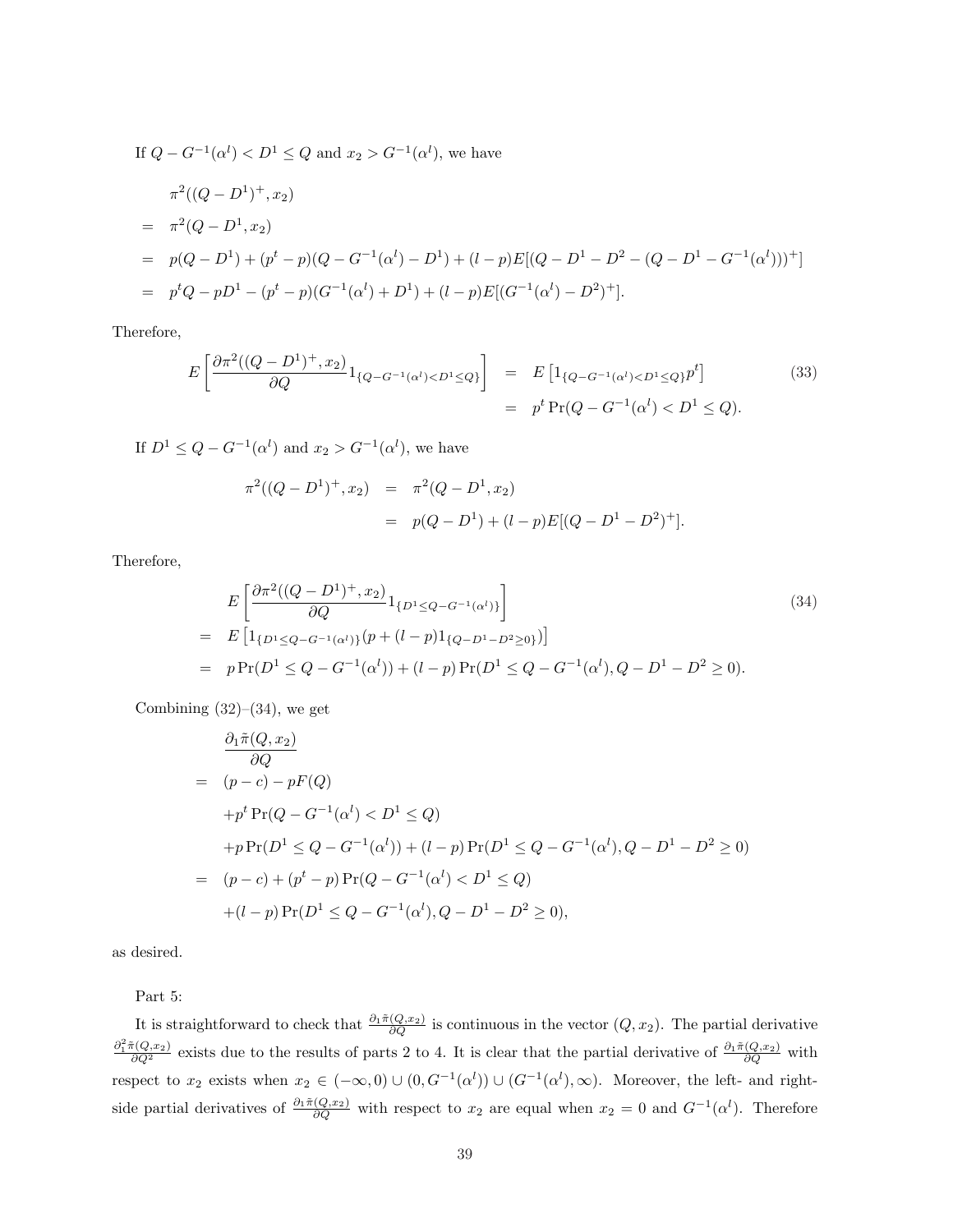$\frac{\partial_1^2 \tilde{\pi}(Q,x_2)}{\partial Q \partial x_2}$  also exists. Since the pdf function for the demand is finite, the partial derivatives of  $\frac{\partial_1 \tilde{\pi}(Q,x_2)}{\partial Q}$ are bounded.

Part 6:

We need to verify that  $\frac{\partial^2 \tilde{\pi}^1(Q,x_2)}{\partial Q^2} \leq 0$  for all  $x_2$ . If  $x_2\leq 0,$  by applying Leibniz's rule, we get

$$
\frac{\partial^2 \tilde{\pi}^1(Q, x_2)}{\partial Q^2} = (p^t - c^t - p)(f(Q - G^{-1}(\alpha^h)) - f(Q - G^{-1}(\alpha^h) + x_2))
$$
\n
$$
+ (l - p)\frac{\partial \int_{Q - G^{-1}(\alpha^h)}^Q \int_0^{Q - d^1} g(d^2)f(d^1) d d^2 d d^1}{\partial Q}
$$
\n
$$
+ (l - p)\frac{\partial \int_0^{Q - G^{-1}(\alpha^h) + x_2} \int_0^{Q - d^1 + x_2} g(d^2)f(d^1) d d^2 d d^1}{\partial Q}
$$
\n
$$
= (p^t - c^t - p)(f(Q - G^{-1}(\alpha^h)) - f(Q - G^{-1}(\alpha^h) + x_2))
$$
\n
$$
+ (l - p)\frac{\partial \int_{Q - G^{-1}(\alpha^h)}^Q G(Q - d^1)f(d^1) d d^1}{\partial Q}
$$
\n
$$
+ (l - p)\frac{\partial \int_0^{Q - G^{-1}(\alpha^h) + x_2} G(Q - d^1 + x_2)f(d^1) d d^1}{\partial Q}
$$
\n
$$
= (p^t - c^t - p)(f(Q - G^{-1}(\alpha^h)) - f(Q - G^{-1}(\alpha^h) + x_2))
$$
\n
$$
+ (l - p)\left[\int_{Q - G^{-1}(\alpha^h)}^Q g(Q - d^1)f(d^1) d d^1 + G(0)f(Q) - G(G^{-1}(\alpha^h))f(Q - G^{-1}(\alpha^h))\right]
$$
\n
$$
+ (l - p)\left[\int_0^{Q - G^{-1}(\alpha^h) + x_2} g(Q - d^1 + x_2)f(d^1) d d^1 + G(G^{-1}(\alpha^h))f(Q - G^{-1}(\alpha^h) + x_2)\right]
$$
\n
$$
= (p^t - c^t - p)(f(Q - G^{-1}(\alpha^h)) - f(Q - G^{-1}(\alpha^h) + x_2))
$$
\n
$$
+ (l - p)\left[\int_{Q - G^{-1}(\alpha^h)}^Q g(Q - d^1 + x_2)f(d^1) d d^1 - \alpha^h f(Q - G^{-1}(\alpha^h) + x_2)\right]
$$
\n
$$
+ (l - p)\left[\int_0^{Q - G^{-1}(\alpha^h) + x
$$

The fourth equality is due to  $G(0) = 0$  based on our assumptions on the demand distribution. The last equality holds because  $\alpha^h = \frac{p - p^t + c^t}{n}$  $\frac{p^{\circ}+c^{\circ}}{p-l}$ .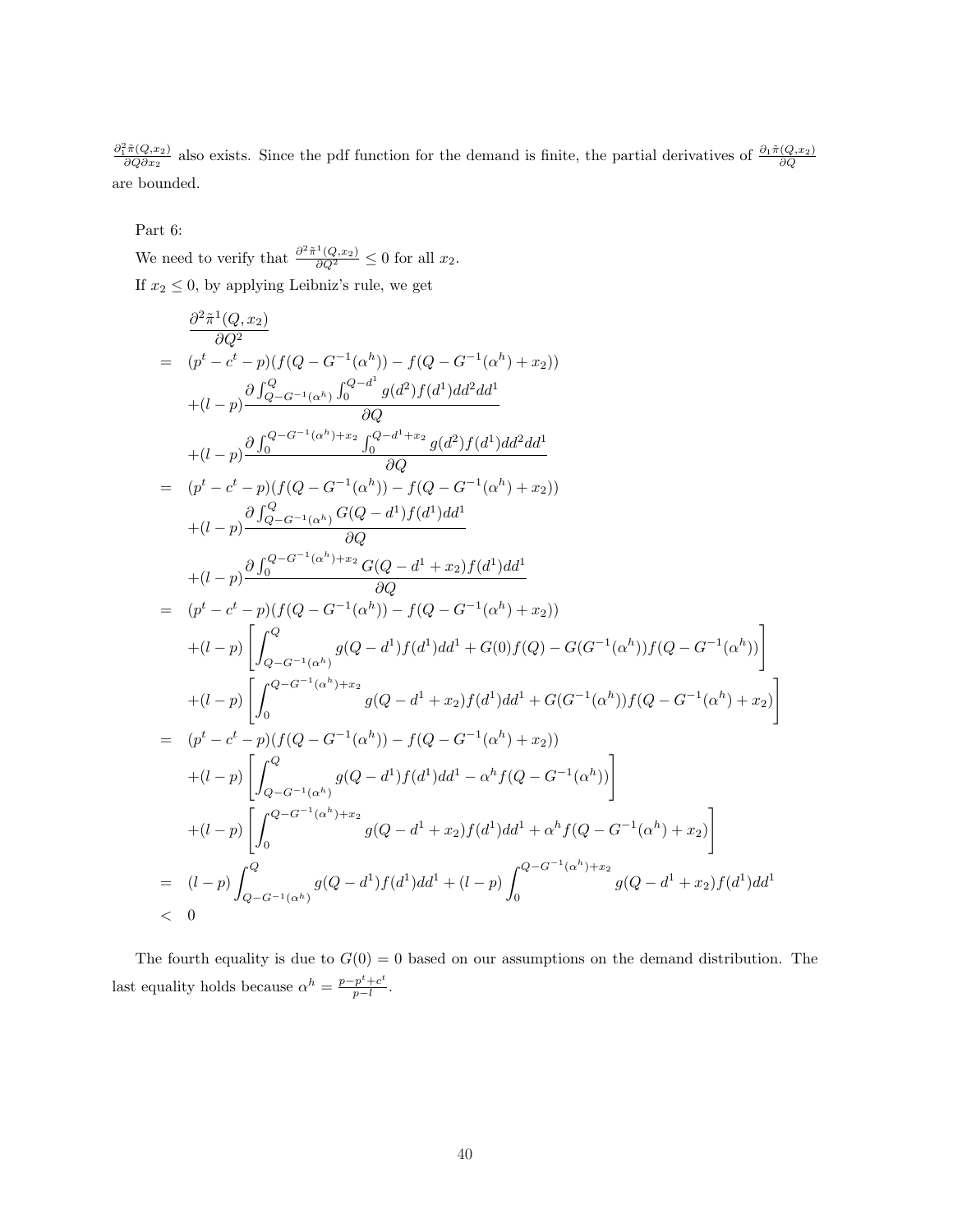If  $0 < x_2 \leq G^{-1}(\alpha^l)$ , by applying Leibniz's rule, we get

$$
\frac{\partial^2 \tilde{\pi}^1(Q, x_2)}{\partial Q^2} = (p^t - p)(f(Q - G^{-1}(\alpha^l) + x_2) - f(Q - G^{-1}(\alpha^l)))
$$
\n
$$
+ (l - p) \frac{\partial \int_0^{Q - G^{-1}(\alpha^l)} \int_0^{Q - d^l} g(d^2) f(d^1) d d^2 d d^1}{\partial Q}
$$
\n
$$
+ (l - p) \frac{\partial \int_{Q - G^{-1}(\alpha^l) + x_2}^{Q - d^l + x_2} g(d^2) f(d^1) d d^2 d d^1}{\partial Q}
$$
\n
$$
= (p^t - p)(f(Q - G^{-1}(\alpha^l) + x_2) - f(Q - G^{-1}(\alpha^l)))
$$
\n
$$
+ (l - p) \frac{\partial \int_0^{Q - G^{-1}(\alpha^l)} G(Q - d^1) f(d^1) d d^1}{\partial Q}
$$
\n
$$
+ (l - p) \frac{\partial \int_{Q - G^{-1}(\alpha^l) + x_2}^{Q - G^{-1}(\alpha^l) + x_2} f(d^1) d d^1}{\partial Q}
$$
\n
$$
= (p^t - p)(f(Q - G^{-1}(\alpha^l) + x_2) - f(Q - G^{-1}(\alpha^l)))
$$
\n
$$
+ (l - p) \left[ \int_0^{Q - G^{-1}(\alpha^l)} g(Q - d^1) f(d^1) d d^1 + G(G^{-1}(\alpha^l)) f(Q - G^{-1}(\alpha^l)) \right]
$$
\n
$$
+ (l - p) \left[ \int_{Q - G^{-1}(\alpha^l) + x_2}^{Q} g(Q - d^1 + x_2) f(d^1) d d^1 + G(x_2) f(Q) - G(G^{-1}(\alpha^l)) f(Q - G^{-1}(\alpha^l) + x_2) \right]
$$
\n
$$
= (l - p) \left[ \int_0^{Q - G^{-1}(\alpha^l)} g(Q - d^1) f(d^1) d d^1 + G(x_2) f(Q)) \right]
$$
\n
$$
< 0
$$

The last equality holds because  $\alpha^l = \frac{p-p^t}{p-1}$  $\frac{p-p^{\circ}}{p-l}$ . Finally, if  $x_2 > G^{-1}(\alpha^l)$ , by applying Leibniz's rule, we can get

$$
\frac{\partial^2 \tilde{\pi}^1(Q, x_2)}{\partial Q^2} \n= (p^t - p)(F(Q) - f(Q - G^{-1}(\alpha^l)) \n+ (l - p) \frac{\partial \int_0^{Q - G^{-1}(\alpha^l)} \int_0^{Q - d^1} g(d^2) f(d^1) dd^2 dd^1}{\partial Q} \n= (p^t - p)(F(Q) - f(Q - G^{-1}(\alpha^l)) \n+ (l - p) \left[ \int_0^{Q - G^{-1}(\alpha^l)} g(Q - d^1) f(d^1) dd^1 + G(G^{-1}(\alpha^l)) f(Q - G^{-1}(\alpha^l)) \right] \n= (p^t - p)F(Q) + (l - p) \int_0^{Q - G^{-1}(\alpha^l)} g(Q - d^1) f(d^1) dd^1 \n< 0
$$

The last equality holds because  $\alpha^l = \frac{p-p^t}{n-l}$  $\frac{p-p^{\circ}}{p-l}$ .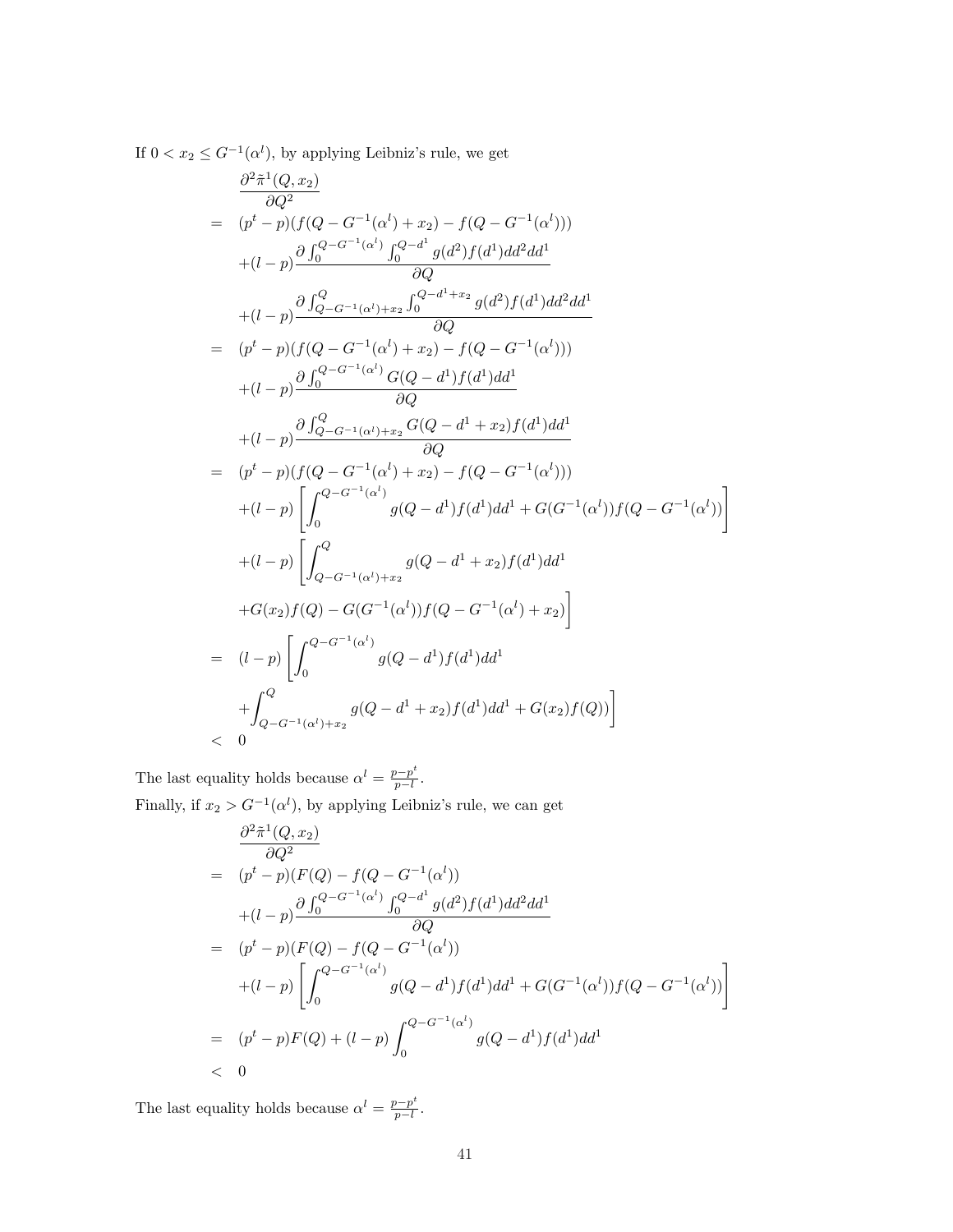Part 7:

If 
$$
x_2 \le 0
$$
,  
\n
$$
\frac{\partial^2 \tilde{\pi}^1(Q, x_2)}{\partial Q \partial x_2}
$$
\n
$$
= -(p^t - c^t - p) f(Q - G^{-1}(\alpha^h) + x_2)
$$
\n
$$
+ (l - p) \left[ \int_0^{Q - G^{-1}(\alpha^h) + x_2} g(Q - d^1 + x_2) f(d^1) d d^1 + G(G^{-1}(\alpha^h)) f(Q - G^{-1}(\alpha^h) + x_2) \right]
$$
\n
$$
= (l - p) \int_0^{Q - G^{-1}(\alpha^h) + x_2} g(Q - d^1 + x_2) f(d^1) d d^1
$$
\n
$$
< 0
$$

and

$$
\frac{\partial^2 \tilde{\pi}^1(Q, x_2)}{\partial Q^2} - \frac{\partial^2 \tilde{\pi}(Q, x_2)}{\partial Q \partial x_2} = (l - p) \int_{Q - G^{-1}(\alpha^h)}^Q g(Q - d^1) f(d^1) d d^1 < 0.
$$
\nIf  $0 < x_2 \leq G^{-1}(\alpha^l),$ \n
$$
\frac{\partial^2 \tilde{\pi}^1(Q, x_2)}{\partial Q \partial x_2}
$$
\n
$$
= (p^t - p) f(Q - G^{-1}(\alpha^l) + x_2) + (l - p) \frac{\partial \int_{Q - G^{-1}(\alpha^l) + x_2}^Q G(Q - d^1 + x_2) f(d^1) d d^1}{\partial x_2}
$$
\n
$$
= (l - p) \int_{Q - G^{-1}(\alpha^l) + x_2}^Q g(Q - d^1 + x_2) f(d^1) d d^1 < 0
$$

and

$$
\frac{\partial^2 \tilde{\pi}^1(Q, x_2)}{\partial Q^2} - \frac{\partial^2 \tilde{\pi}(Q, x_2)}{\partial Q \partial x_2} = (l - p) \left[ \int_0^{Q - G^{-1}(\alpha^l)} g(Q - d^1) f(d^1) d d^1 + G(x_2) f(Q) \right] < 0.
$$
\nIf  $x_2 > G^{-1}(\alpha^l)$ ,\n
$$
\frac{\partial^2 \tilde{\pi}(Q, x_2)}{\partial Q \partial x_2} = 0.
$$

## Lemma 3

*Proof.* Since  $x_2(Q_2, d_2)$  is a continuous function and is differentiable almost everywhere, parts 1 and 2 directly follow from the preservation of continuity, differentiability and concavity under expectation.

 $\Box$ 

By Lemma 2.5 and the definition of  $x_2(Q_2, d_2^1)$ , both  $\frac{\partial \tilde{\pi}^1(Q_1, x_2)}{\partial Q_1}$  $\frac{(Q_1,x_2)}{\partial Q_1}$  and  $x_2(Q_2,d_2)$  are continuous, differentiable almost everywhere, and their partial derivatives are bounded everywhere. Therefore, the same is true of  $\frac{\partial \tilde{\pi}^1(Q_1, x_2(Q_2, d_2^1))}{\partial Q_1}$  $\frac{\partial \mathcal{L}_2(Q_2, a_2)}{\partial Q_1}$ . Therefore, we can change the second-order differential and expectation operations:

$$
\frac{\partial^2 E[\tilde{\pi}^1(Q_1, x_2(Q_2, D_2^1))] }{\partial Q_1^2} = E\left[\frac{\partial^2 \tilde{\pi}^1(Q_1, x_2(Q_2, D_2^1))}{\partial Q_1^2}\right] \n= E\left[\frac{\partial^2 \tilde{\pi}^1(Q_1, x_2(Q_2, D_2^1))}{\partial Q_1 \partial Q_2}\right] = E\left[\frac{\partial^2 \tilde{\pi}^1(Q_1, x_2(Q_2, D_2^1))}{\partial Q_1 \partial Q_2}\right]
$$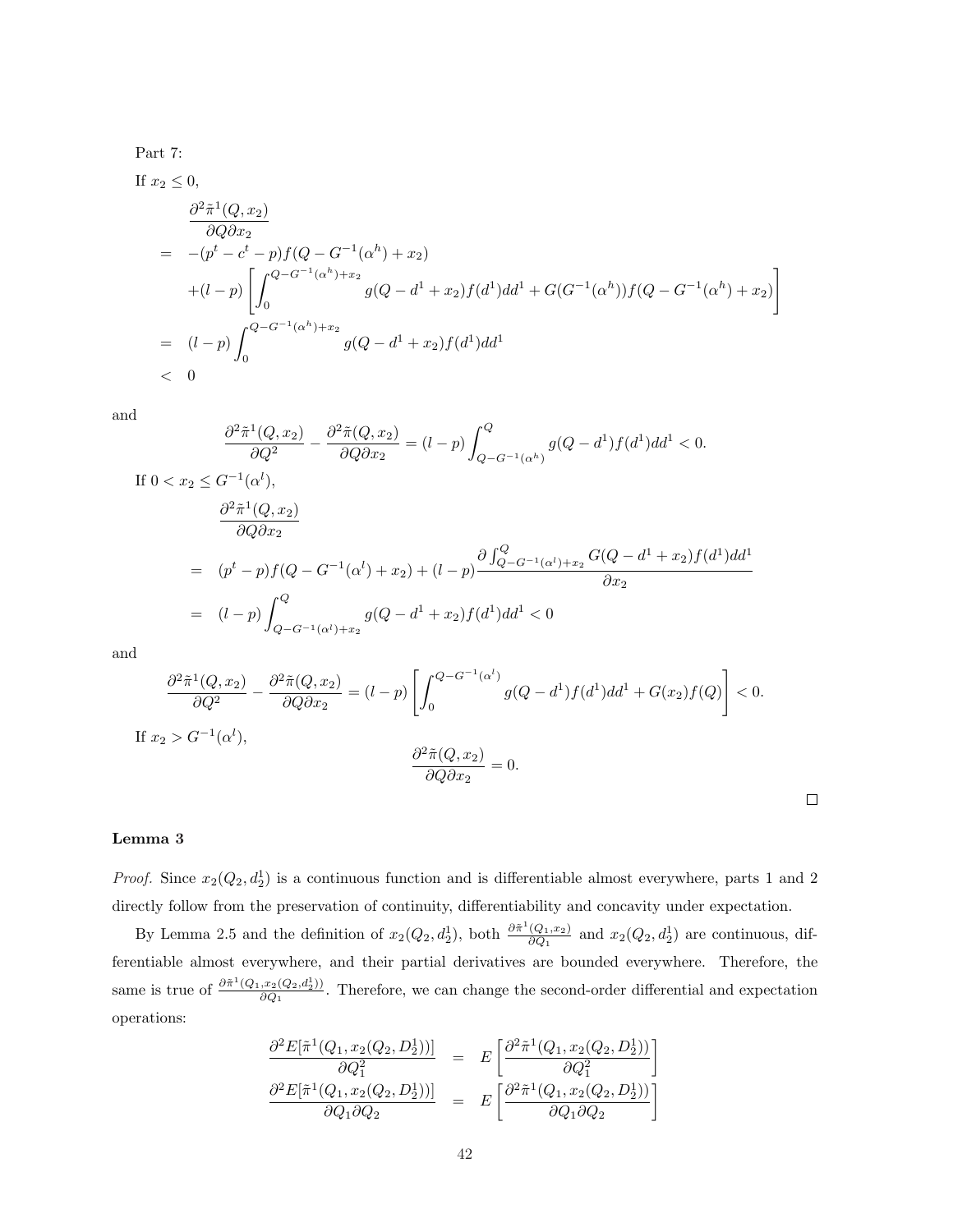For each realization of  $d_2^1$  and  $Q_2$ , we have

$$
\frac{\partial^2 \tilde{\pi}^1(Q_1, x_2(Q_2, D_2^1))}{\partial^2 Q_1} < \frac{\partial^2 \tilde{\pi}^1(Q_1, x_2(Q_2, D_2^1))}{\partial Q_1 \partial x_2} \\
\leq \frac{\partial^2 \tilde{\pi}^1(Q_1, x_2(Q_2, D_2^1))}{\partial Q_1 \partial x_2} \frac{\partial x_2}{\partial Q_2} \\
= \frac{\partial^2 \tilde{\pi}^1(Q_1, x_2(Q_2, D_2^1))}{\partial Q_1 \partial Q_2} \\
\leq 0
$$

The first inequality follows from Lemma 2.7. The second inequality is due to the fact that  $0 \leq \frac{dx_2(Q_2, D_2^1)}{dQ_2}$  $\frac{(Q_2, D_2)}{dQ_2} \leq$ 1. The last inequality is due to the fact that  $\frac{dx_2}{dQ_2} \ge 0$  and  $\frac{\partial^2 \tilde{\pi}^1(Q_1, x_2(Q_2, D_2^1))}{\partial Q_1 \partial x_2}$  $\frac{Q_1,x_2(Q_2,D_2^1)}{\partial Q_1 \partial x_2} \leq 0$ . Then  $\frac{\partial^2 \pi^1(Q_1,Q_2)}{\partial Q_1^2}$  $\partial^2\pi^1(Q_1,Q_2)$  $\frac{\pi^2(Q_1, Q_2)}{\partial Q_1 \partial Q_2} \leq 0$  immediately follows. Let  $Q_1^*(Q_2)$  be the best response function for store 1. Then by the implicit function theorem, we have

$$
\frac{\partial Q_1^*}{\partial Q_2} = -\frac{\frac{\partial^2 \pi^1 (Q_1, Q_2)}{\partial Q_1 \partial Q_2}}{\frac{\partial^2 \pi^1 (Q_1, Q_2)}{\partial Q_1^2}} \in (-1, 0).
$$

Therefore, the best response function of the order-up-to level of store 1 is a decreasing function with respect to  $Q_2$ , and the absolute value of its slope is less than 1.

#### Theorem 2

To prove Theorem 2, we note that all possible candidates for the Nash-equilibrium order quantity for each store are bounded above by the optimal newsboy order quantity that would result if that store were to serve the customers from both stores. Therefore, the decision space for each store is compact.

Also we note that Lemma 3 applies to store 2. Combined with the result from Part 2 in Lemma 3, this implies there exists a Nash equilibrium of order quantities [13, page 34]. The fact that the best response function of the order quantity of store i is a decreasing function with respect to  $Q_{\neg i}$  and the absolute value of its slope is less than 1 guarantees the satisfaction of the contraction mapping theorem [6]. Therefore  $\Box$ the Nash equilibrium of order quantities is unique.

#### Proposition 1

Proof. Theorem 2 still applies to the formulation in (8) since the feasible set in (8) is still convex. Then there exists a unique NE under (8). Thus, we only need to show that the solutions given in this proposition under the four initial conditions are NEs. Then their uniqueness is guaranteed automatically.

1. Because  $\pi_{\neg i}(x, V_i^0)$  is a concave function and  $B_{\neg i}(V_i^0)$  is its maximizer,  $\min(V_{\neg i}^0, B_{\neg i}(V_i^0))$  is a best response for store  $\neg i$  when store i chooses  $V_i^0$ . Now we need to show that  $V_i^0$  is a best response for store *i* when store  $\neg i$  chooses  $\min(V_{\neg i}^0, B_{\neg i}(V_i^0))$ . Note that for any  $x > y$ ,

$$
x - y > B_i(y) - B_i(x) > 0
$$
\n(35)

$$
x - y > B_{\neg i}(y) - B_{\neg i}(x) > 0 \tag{36}
$$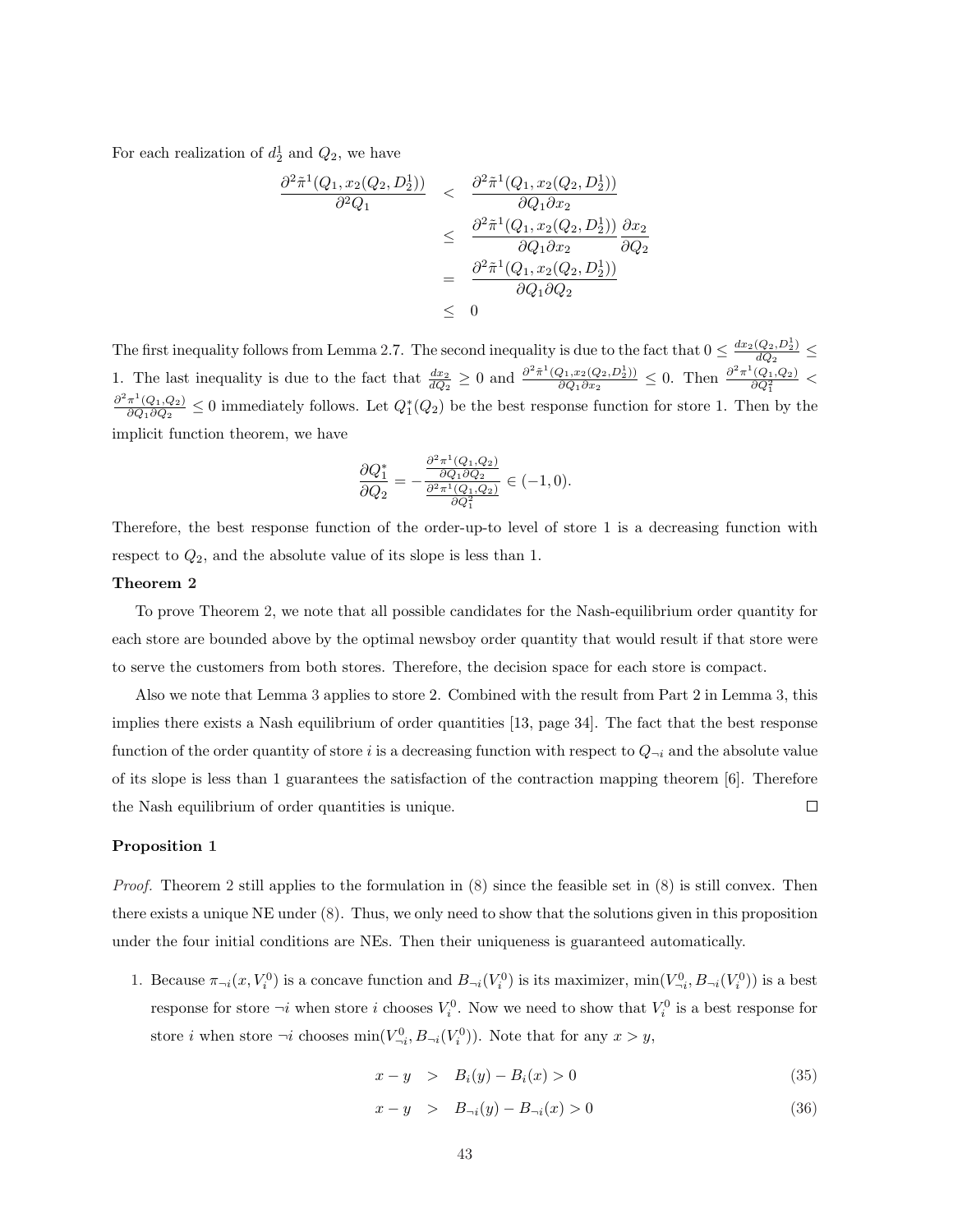since  $B_i(\cdot)$  and  $B_{\neg i}(\cdot)$  are decreasing functions with slope in  $(-1, 0)$  by Lemma 3. Then we have

$$
Q_i^{0*} - V_i^0 > B_{\neg i}(V_i^0) - B_{\neg i}(Q_i^{0*})
$$
  
=  $B_{\neg i}(V_i^0) - Q_{\neg i}^{0*}$   
 $\ge \min(V_{\neg i}^0, B_{\neg i}(V_i^0)) - Q_{\neg i}^{0*}$   
 $\ge B_i(Q_{\neg i}^{0*}) - B_i(\min(V_{\neg i}^0, B_{\neg i}(V_i^0)))$   
=  $Q_i^{0*} - B_i(\min(V_{\neg i}^0, B_{\neg i}(V_i^0)))$ 

The first line follows from (36) and the second line follows from the fact that  $B_{\neg i}(Q_i^{0*}) = Q_{\neg i}^{0*}$  since  $(Q_i^{0*}, Q_{\neg i}^{0*})$  is a NE pair. A similar argument holds for the remaining inequalities. Therefore,  $V_i^0$  is the best response for store i if store  $\neg i$  chooses  $\min(V_{\neg i}^0, B_{\neg i}(V_i^0))$ , since  $\pi_i(x, \min(V_{\neg i}^0, B_{\neg i}(V_i^0)))$  is a concave function,  $B_i(\min(V^0_{\neg i}, B_{\neg i}(V^0_i)))$  is its maximizer and  $B_i(\min(V^0_{\neg i}, B_{\neg i}(V^0_i))) > V^0_i \ge Q_i$ .

- 2. Follows from part 1 by symmetry.
- 3. Since  $\pi_i^1$  is concave with respect to  $S_i$ , respectively, the optimality condition is unchanged when  $V_1^0 \geq Q_1^{0*}$  and  $V_2^0 \geq Q_2^{0*}$ . Therefore,  $(Q_1, Q_2) = (Q_1^{0*}, Q_2^{0*})$ .
- 4. When  $V_1^0 < Q_1^{0*}$  and  $V_2^0 < Q_2^{0*}$ , no store would deviate from ordering  $(V_1^0, V_2^0)$  since  $\pi_i^1(Q_i, V_{\neg i}^0)$  is concave function. So it is a NE.  $\Box$

#### Theorem 3

*Proof.* Follows immediately from Proposition 1 and the fact that  $B_i(x)$  is decreasing in x.  $\Box$ 

## Proposition 2

- 1. We prove the inequalities from left to right.
	- We can treat MS as CS with both stores taking the higher sales price and salvage value, lower purchase cost, and zero transshipment cost. In the MS system, however, the two stores can transship their inventory whenever they want. Therefore, the first inequality holds.
	- For every pair of orders  $(Q_1, Q_2)$  at the two stores, the distribution of  $(I_1, I_2)$  is the same under CS and DS since the demand realizations in the first subperiod do not depend on the type of system. Therefore, the profit in the first subperiod is the same under CS and DS. For each  $(I_1, I_2)$ , we have  $\pi^{c2}(I_1, I_2) \geq \pi_1^{d2}(I_1, I_2) + \pi_2^{d2}(I_1, I_2)$  since the solution under CS is the global maximizer. Therefore, the second inequality holds.
	- $\bullet$  In DS, store *i* has recourse in the second subperiod, so its total profit cannot be worse than in SS, in which it has no recourse. Therefore, the last inequality holds.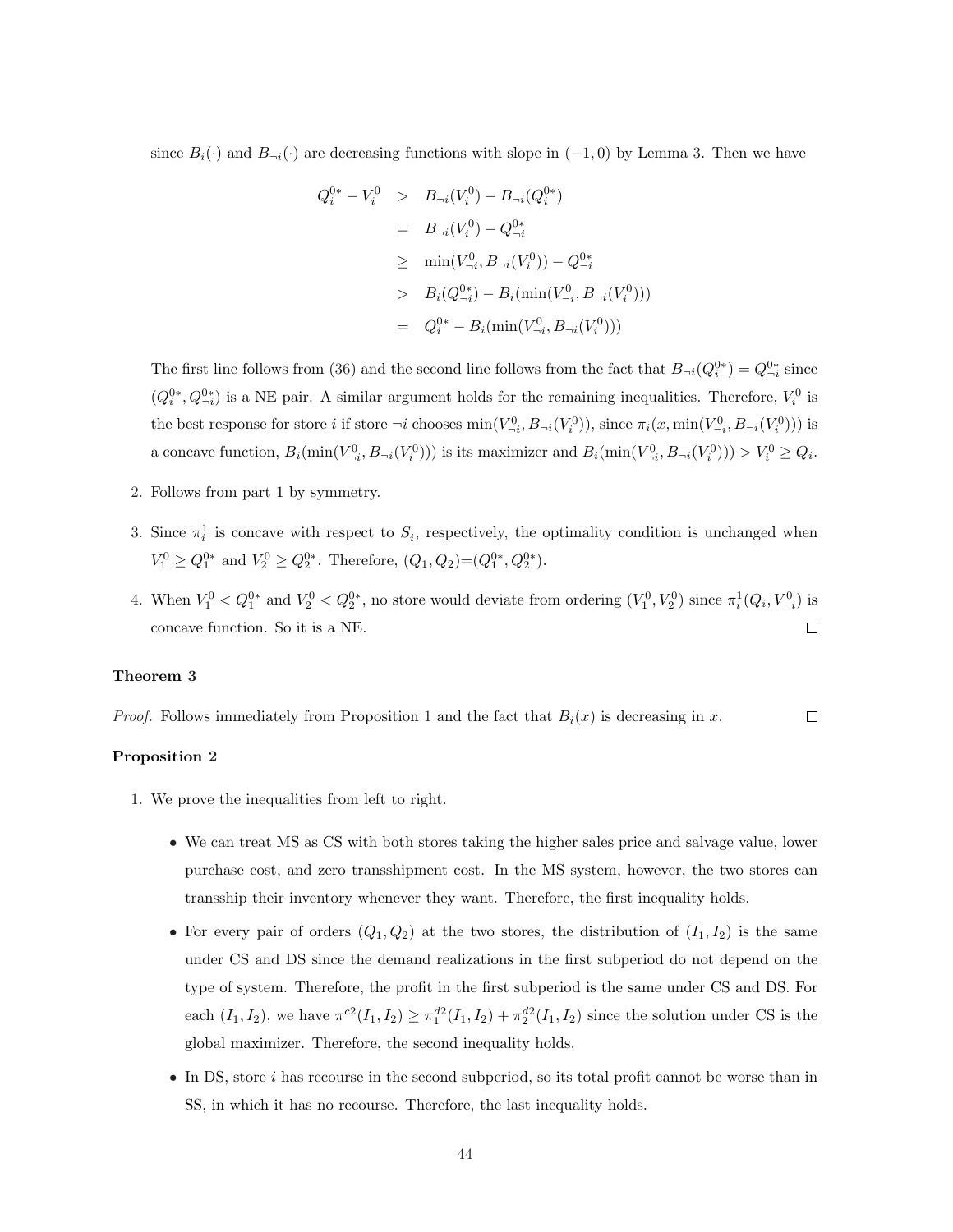2. Follows from the proof of part 2.

#### Theorem 4

Proof. Part 1: Although the optimal transfer policy in the CS system is unknown, we show that no CBC transfer policy can be optimal in the CS system. Suppose a CBC transfer policy is optimal for the CS system. Then let  $\gamma$  be store 1's transship-up-to level and  $\beta$  be store 2's transship-down-to level under the optimal CS system. Moreover, suppose that  $p_1 \leq p_2$  WLOG.

Based on the assumptions of the unboundedness of the demand distribution,  $I_1$  equals zero with positive probability. Moreover, suppose  $I_2 = k < Q_2^{c*}$  such that it is optimal for store 2 to transfer a positive quantity to store 1 under the CS system. ( Since there is no zero probability of transshipment between the two stores, we can always find such  $k$ .)

Let z be the actual transshipment quantity from store 2 to store 1. When  $(I_1, I_2) = (0, k)$ , the total profit of the CS system in the second sub-period is as follows:

$$
\pi^{c2}(z, 0, k) = p_1 E[\min(z, D_1^2)] + l_1 E[(z - D_1^2)^+]
$$

$$
+ p_2 E[\min(k - z, D_2^2)] + l_1 E[(k - z - D_2^2)^+]
$$

$$
-c^t z
$$

Then we have,

$$
f(z|k) = \frac{\partial \pi^{c2}(z,0,k)}{\partial z} = p_1 - (p_1 - l_1)G_1(z) - p_2 + (p_2 - l_2)G_2(k - z) - c^t
$$

Define  $z^*(0, k)$  to be the optimal transfer quantity from store 2 to store 1. Using the definition of k and the fact that  $p_1 \leq p_2$ , we know that  $0 < z^*(0, k) < k$  and  $f(z^*(0, k)|k) = 0$ . As a result, we can see either  $\gamma = z^*(0, k)$  or  $\beta = k - z^*(0, k)$  due to the optimality of the CBC policy under the CS system. We show that neither case is possible.

If  $\gamma = z^*(0, k)$ , then  $\beta \leq k - z^*(0, k)$  due to the CBC policy and the fact that  $0 < z^*(0, k) < k$ . Suppose that we have  $I_1 = 0$  and  $I_2 = \frac{k + Q_2^{c*}}{2} > k$ . Then, store 1 will propose to transship in  $z^*(0, k)$  and store 2 will propose to transship out  $I_2 - \beta > k - \beta \geq z^*(0, k)$ . Therefore, the realized transshipment amount  $z^*\left(0, \frac{k+Q_2^{c*}}{2}\right) = z^*(0, k)$ . However,

$$
\frac{\partial \pi^{c2}(z, 0, \frac{k+Q_2^{c*}}{2})}{\partial z}|_{z=z^*(0,k)}
$$
\n
$$
= p_1 - (p_1 - l_1)G_1(z^*(0, k)) - p_2 + (p_2 - l_2)G_2\left(\frac{k+Q_2^{c*}}{2} - z^*(0, k)\right) - c^t
$$
\n
$$
> p_1 - (p_1 - l_1)G_1(z^*(0, k)) - p_2 + (p_2 - l_2)G_2(k - z^*(0, k)) - c^t
$$
\n
$$
= 0
$$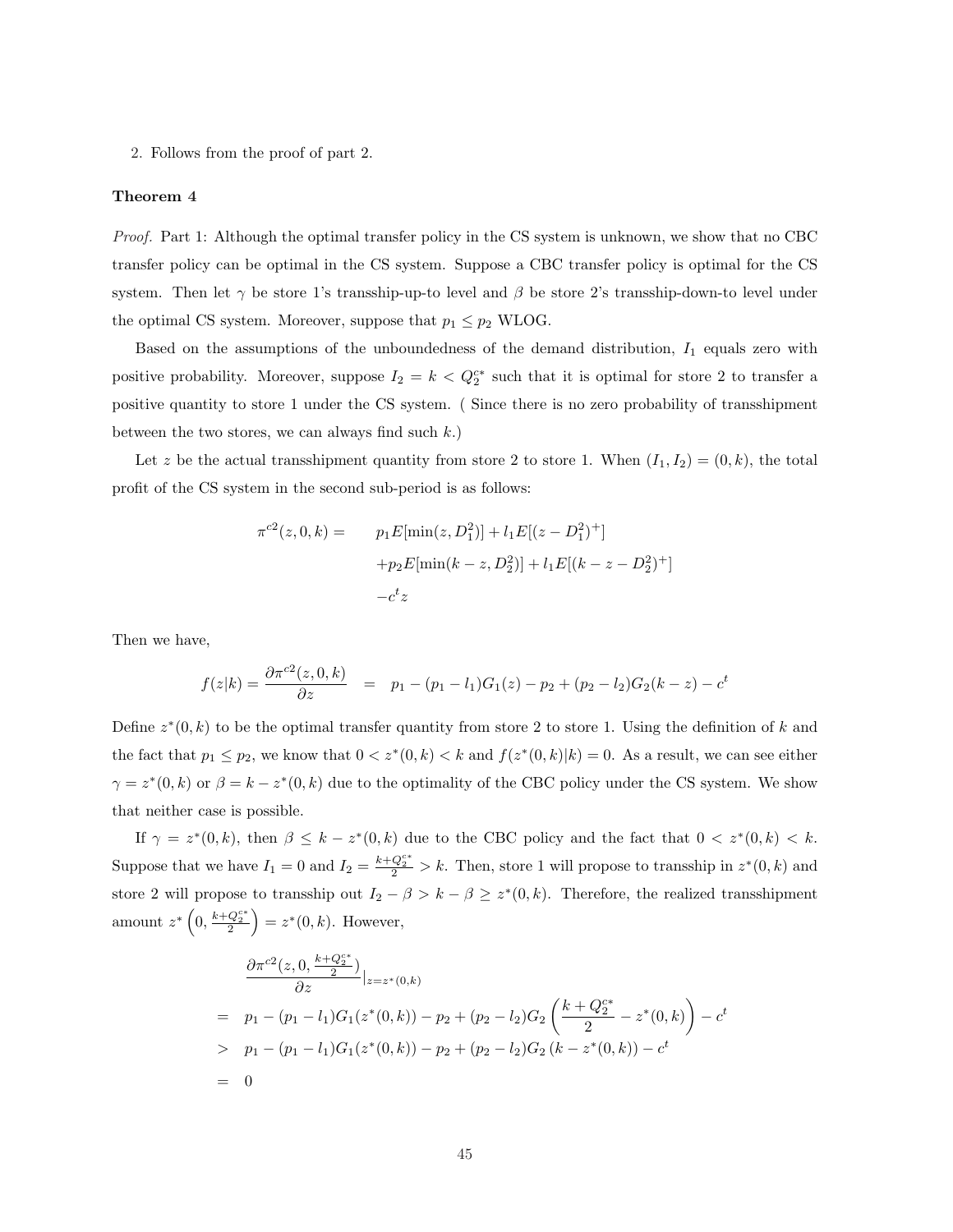The inequality is due to the fact that  $\frac{k+Q_2^{c^*}}{2} > k$  and the fact that  $G_2(x)$  is strictly increasing for  $x \ge 0$ . This indicates that  $z^* \left(0, \frac{k+Q_2^{c*}}{2}\right) \neq z^*(0, k)$ . Therefore, we have  $\gamma \neq z^*(0, k)$ .

Now we must have  $\beta = k - z^*(0, k)$ . Similarly, we have  $z^* \left(0, \frac{k+\beta}{2}\right) = \frac{k-\beta}{2}$  when  $I_1 = 0$  and  $I_2 = \frac{k+\beta}{2}$ . Then we have

$$
\frac{\partial \pi^{c2}(z, 0, \frac{k+\beta}{2})}{\partial z}\Big|_{z=\frac{k-\beta}{2}}= p_1 - (p_1 - l_1)G_1\left(\frac{k-\beta}{2}\right) - p_2 + (p_2 - l_2)G_2(\beta) - c^t> p_1 - (p_1 - l_1)G_1(z^*(0, k)) - p_2 + (p_2 - l_2)G_2(\beta) - c^t= 0
$$

Similarly, we have  $\beta \neq k - z^*(0, k)$ . This is a contradiction. Therefore, the CBC transfer policy cannot be optimal under centralized transshipments. It is strictly dominated by the optimal centralized transfer policy.

Part 2:

For each pair of order quantities at both stores, there is a strictly positive probability that the CS system performs better than the DS system in the second subperiod while the first-subperiod total profit is the same for the both systems, no matter how  $p^t$  is set in the DS system. Therefore,  $\pi^{c*} > \pi^{d*}(p^t)$  for any  $p^t$ .  $\Box$ 

## Proposition 3

#### Proof. Part 1

By changing the decision space from the transshipment amount  $(z)$  to the inventory level after transshipment  $(L_1, L_2)$ , the optimal total profit in the second subperiod can be obtained by solving the following problem:

$$
\pi^{c2}(I_1, I_2) = \max_{L_1, L_2} E[p(\min(L_1, D_1^2) + \min(L_2, D_2^2))
$$
  
 
$$
+ l((L_1 - D_1^2)^+ + (L_2 - D_2^2)^+)]
$$
  
s.t.  $L_1 + L_1 = I_1 + I_2$   
 $L_1, L_1 \in R_+^2$  (37)

Note that  $(I_1, I_2) \in R_+^2$ . It is straightforward to show that  $L_1 = L_2 = \frac{I_1 + I_2}{2}$  is a maximal point for (37). Suppose there is a maximal point  $(\frac{I_1+I_2}{2}-\beta, \frac{I_1+I_2}{2}+\beta)$  for some  $\beta \in R$ ; then  $(\frac{I_1+I_2}{2}+\beta, \frac{I_1+I_2}{2}-\beta)$  is also a maximal point by symmetry. Then all feasible points lying between those two points are also maximal points due to the concavity of the objective function. Since the objective function is strictly concave due to the demand assumptions, there is only one maximal point. Therefore  $\beta = 0$  and  $z^*(I_1, I_2) = \frac{I_1 - I_2}{2}$ .

Part 2